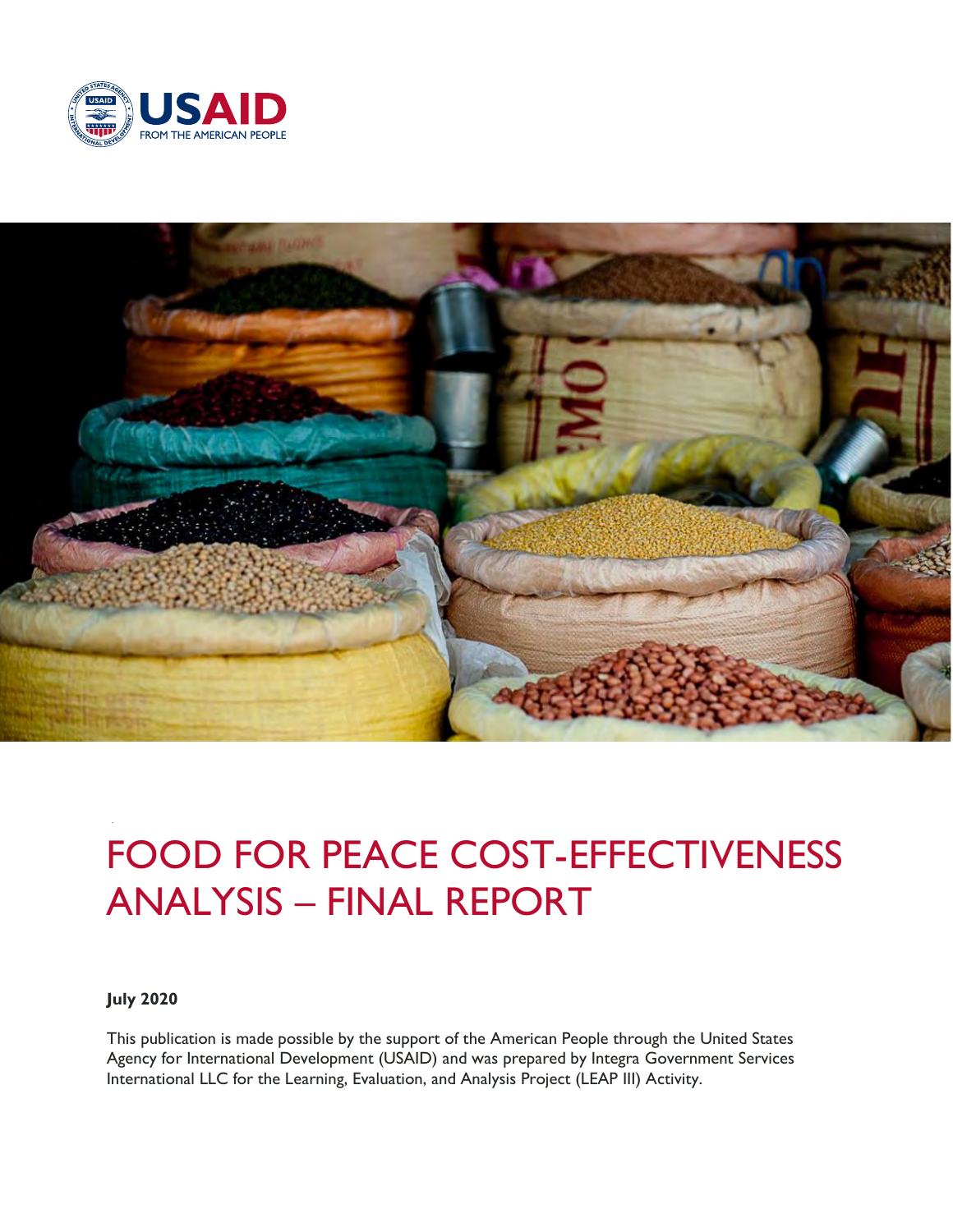# FINAL REPORT

# Cost-Effectiveness Analysis of USAID Food for Peace Emergency Food Security Activities

| <b>Contract Title:</b>  | LEAP III: Learning, Evaluation, and Analysis Project                                                      |  |  |
|-------------------------|-----------------------------------------------------------------------------------------------------------|--|--|
| <b>Contract Number:</b> | GS-10F-083CA / 7200AA18M0004                                                                              |  |  |
| <b>Activity Number:</b> | 1009.1020                                                                                                 |  |  |
| Submitted:              | July 27, 2020                                                                                             |  |  |
| Contractor:             | Integra Government Services International LLC<br>1100 Vermont Avenue NW, Suite 750<br>Washington, DC 2000 |  |  |
|                         | Limestone Analytics LLC (Subcontractor)                                                                   |  |  |
| <b>USAID Office:</b>    | Food for Peace                                                                                            |  |  |
| <b>COR:</b>             | Yoon Lee, ylee@usaid.gov, Eric Hyman, ehyman@usaid.gov                                                    |  |  |

#### **DISCLAIMER**

This report is made possible by the support of the American People through USAID. The authors' views expressed in this publication do not necessarily reflect the views of USAID or the United States Government.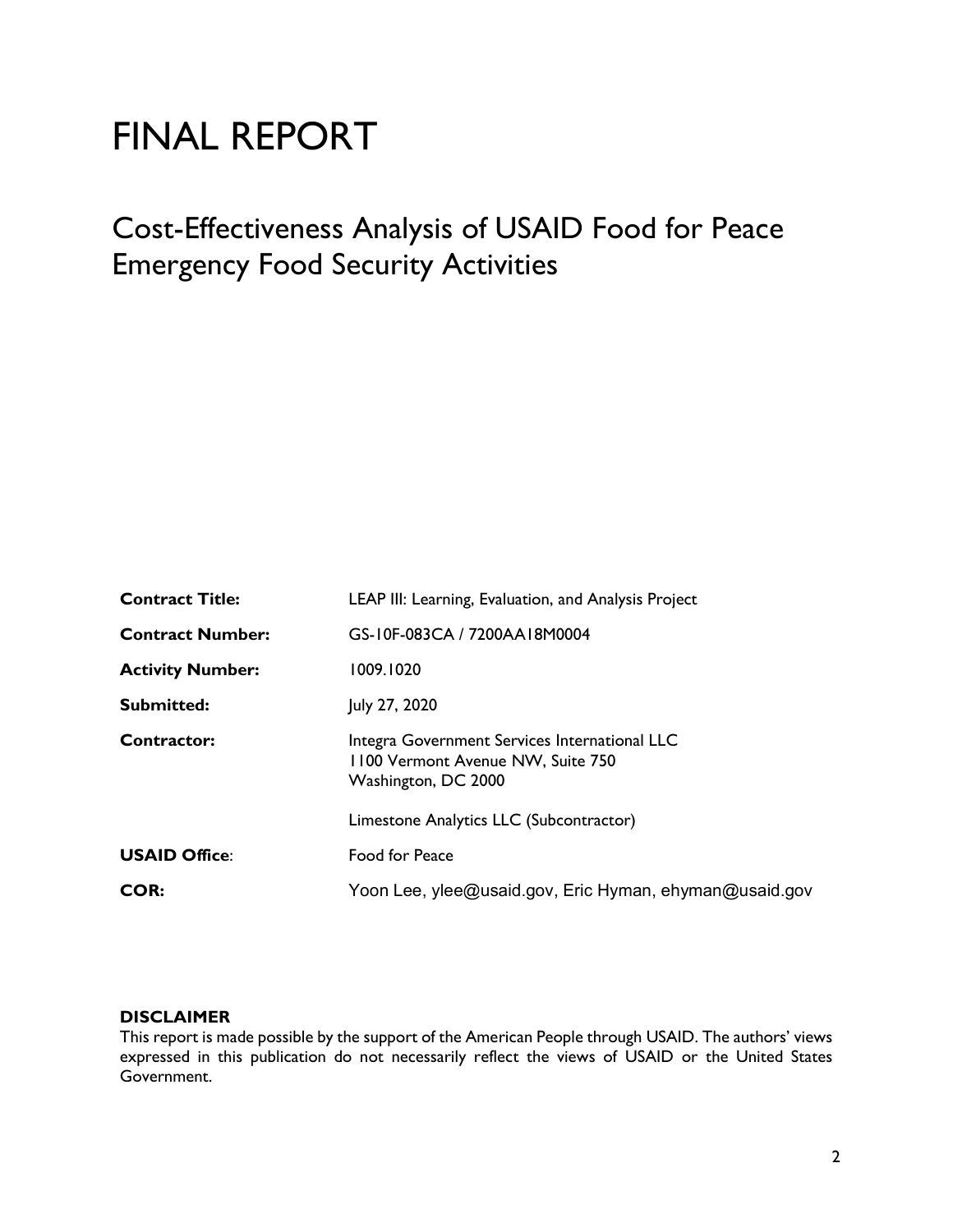# **TABLE OF CONTENTS**

| <b>ACRONYMS</b>            | $6\phantom{1}6$ |
|----------------------------|-----------------|
| <b>ACKNOWLEDGEMENTS</b>    | 8               |
| <b>EXECUTIVE SUMMARY</b>   | 9               |
| I. INTRODUCTION            | 11              |
| II. METHODOLOGY            | 13              |
| <b>III. RESULTS</b>        | 24              |
| <b>IV. DISCUSSION</b>      | 27              |
| V. RECOMMENDATIONS         | 30              |
| ANNEX A: LITERATURE REVIEW | 36              |
| <b>REFERENCES</b>          | 65              |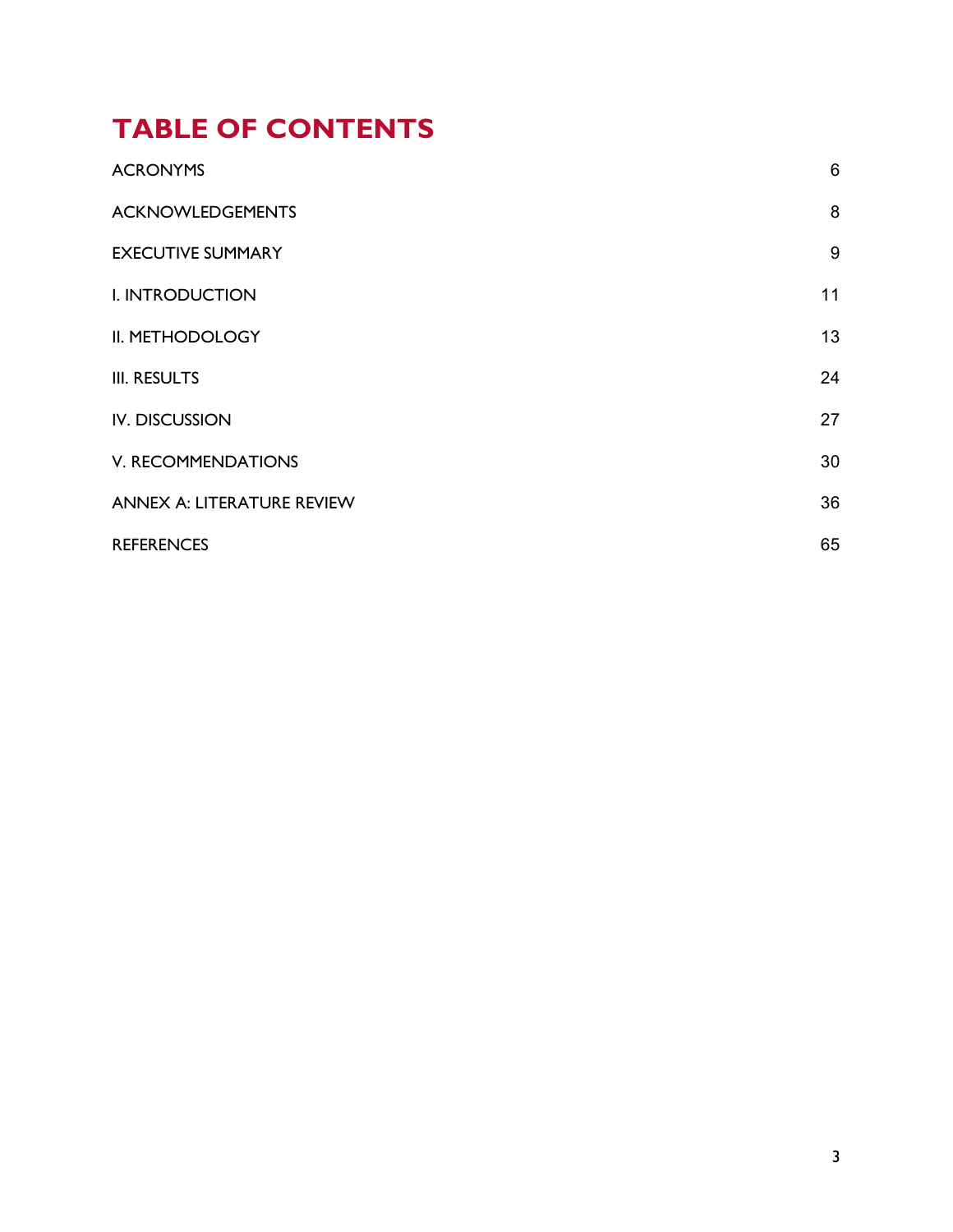# **LIST OF TABLES**

| TABLE I: KEY TERMS IN THIS STUDY                                      | 12 |
|-----------------------------------------------------------------------|----|
| TABLE 2: COMMON MEASURES OF EFFECTIVENESS                             | 15 |
| TABLE 3: SUMMARY OF PROJECTS SELECTED FOR ANALYSIS                    | 20 |
| TABLE 4: SUMMARY OF RESULTS - COST PER PERSON-MONTH, MEAN             | 25 |
| TABLE 5: SUMMARY OF RESULTS - COST PER PERSON-MONTH, MEDIAN           | 26 |
| <b>TABLE 6: SUMMARY OF LIMITATIONS</b>                                | 27 |
| TABLE 7: EXAMPLES OF ADDITIONAL BENEFITS OF FFP PROJECTS              | 34 |
| TABLE 8: SUMMARY OF MOST EFFECTIVE TRANSFER TYPE PER COUNTRY STUDY    | 37 |
| TABLE 9: SAMPLE SIZE AND SUMMARY STATISTICS OF EFFECTIVENESS STUDIES  | 38 |
| TABLE 10: RESULTS FROM EFFECTIVENESS STUDIES                          | 39 |
| TABLE II: SUMMARY OF BENEFITS AND LIMITATIONS OF TITLE II             | 42 |
| TABLE 12: SUMMARY OF BENEFITS AND LIMITATIONS OF LRP                  | 44 |
| TABLE 13: SUMMARY OF IMPACTS OF FOOD MODALITIES ON FCS                | 46 |
| TABLE 14: SUMMARY OF BENEFITS AND LIMITATIONS OF CASH                 | 51 |
| TABLE 15: SUMMARY OF BENEFITS AND LIMITATIONS OF VOUCHER              | 53 |
| TABLE 16: SUMMARY OF COST PER BENEFICIARY ACROSS STUDIES              | 56 |
| TABLE 17: SUMMARY OF COST-EFFICIENCY FINDINGS FOR TRANSFER MODALITIES | 57 |
| TABLE 18: AVERAGE COST OF PROVIDING A METRIC TON OF FOOD BY TRANSFER  | 58 |
| TABLE 19: COST OF TRANSFER MODALITIES BY SCALE OF OPERATION           | 59 |
| TABLE 20: COST OF TRANSFER MODALITIES BY HUMANITARIAN CONTEXT         | 59 |
| TABLE 21: SUMMARY OF COST-TRANSFER RATIOS ACROSS DFID PROGRAMS        | 61 |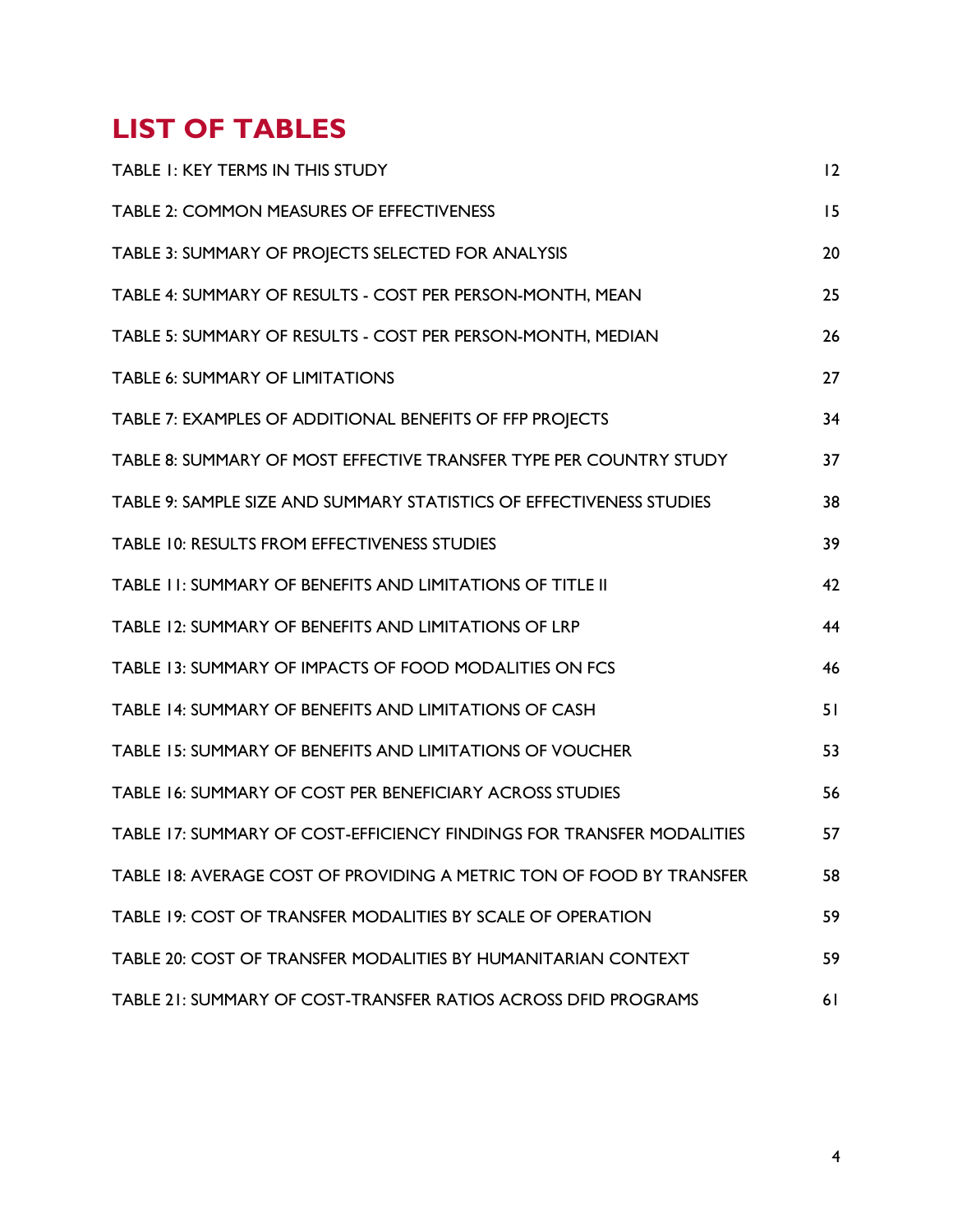# **LIST OF FIGURES**

| FIGURE 1: USAID SHARE FOOD TRANSFER PROGRAMS IN FISCAL YEAR 2019                         | 31 |
|------------------------------------------------------------------------------------------|----|
| FIGURE 2: SUMMARY OF TRANSFER EFFECTIVENESS ON MEASURES BY COUNTRY                       | 49 |
| FIGURE 3: IMPACTS OF TRANSFERS ON FOOD EXPENDITURES (DIFFERENCE IN<br>PERCENTAGE POINTS) | 50 |
| FIGURE 4: IMPACTS OF TRANSFERS ON CALORIE INTAKE (DIFFERENCE IN<br>PERCENTAGE POINTS)    | 50 |
| FIGURE 5: MEDIAN SHARE OF ADMINISTRATIVE COSTS PER TRANSFER TYPE                         | 60 |
| FIGURE 6: COST-TRANSFER RATIOS OF IRC PROGRAMS                                           | 63 |
| FIGURE 7: SIMULATED CHANGE IN POVERTY GAP PER TRANSFER MODALITY COSTING<br>1% OF GDP     | 64 |
| FIGURE 8: THE COSTS PER TRANSFER (USD) TO INCREASE OUTCOME INDICATOR BY 15%              | 64 |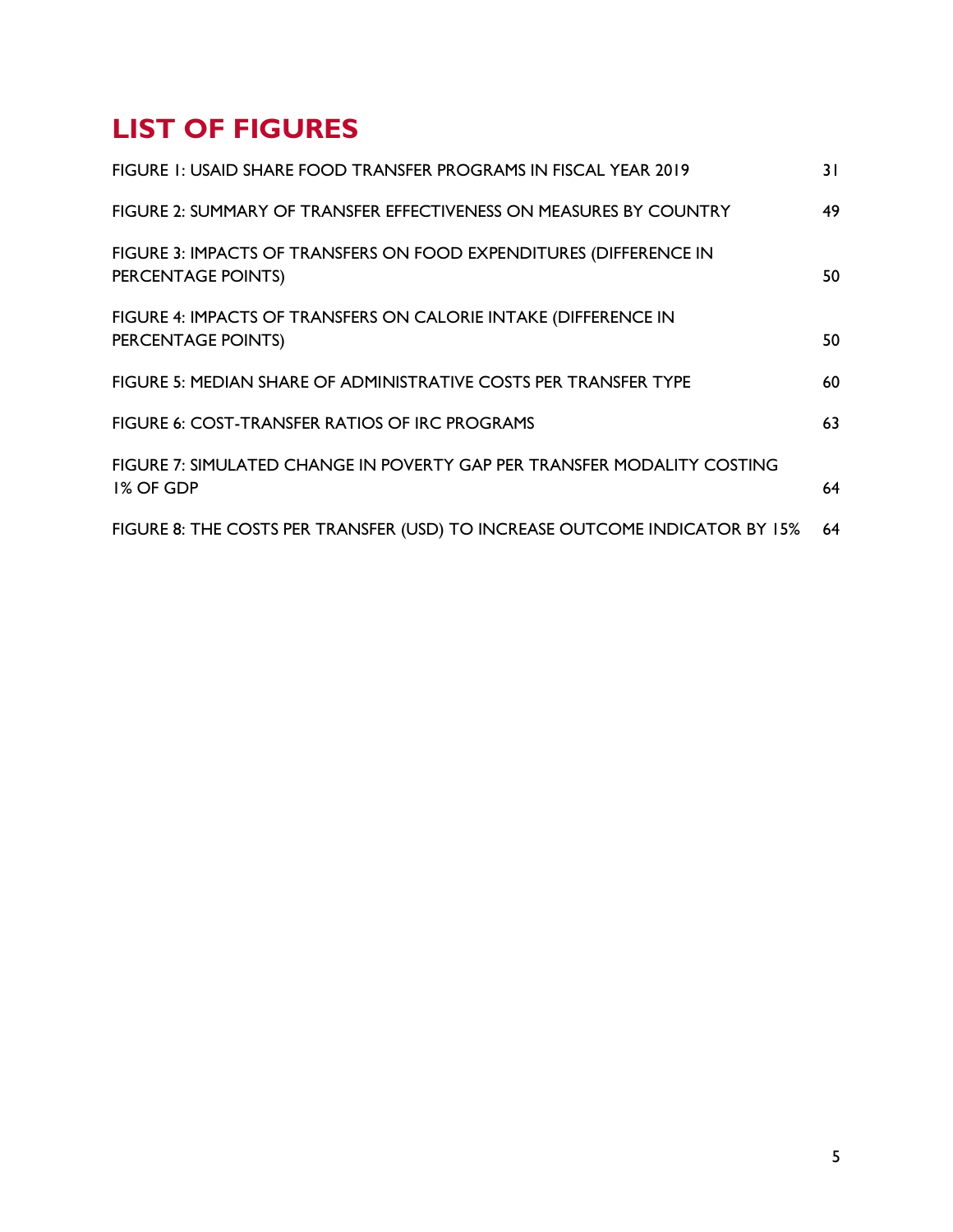# <span id="page-5-0"></span>**ACRONYMS**

| <b>ABC-I</b> | Activities-based costing ingredient methodology |
|--------------|-------------------------------------------------|
| <b>CBA</b>   | Cost-benefit analysis                           |
| <b>CEA</b>   | Cost-effectiveness analysis                     |
| <b>CFW</b>   | Cash for work                                   |
| <b>DDI</b>   | Dietary diversity index                         |
| <b>DDS</b>   | Dietary diversity score                         |
| <b>DFID</b>  | Department of International Development (UK)    |
| <b>DRC</b>   | Democratic Republic of Congo                    |
| <b>EFSP</b>  | Emergency food security program                 |
| <b>FCS</b>   | Food consumption score                          |
| <b>FFP</b>   | Food for Peace                                  |
| <b>GAO</b>   | Government Accountability Office                |
| <b>GDP</b>   | Gross domestic product                          |
| <b>HDDS</b>  | Household dietary diversity score               |
| <b>HEA</b>   | Household economy assessment                    |
| <b>HH</b>    | Household                                       |
| <b>HHS</b>   | Household hunger scale                          |
| <b>IDP</b>   | Internally displaced person                     |
| <b>IP</b>    | Implementing partner                            |
| <b>IRC</b>   | International Rescue Committee                  |
| <b>LEAP</b>  | Learning, evaluation, and analysis              |
| <b>LRP</b>   | Local or regional purchase                      |
| M&E          | Monitoring and evaluation                       |
| МT           | Metric ton                                      |
| <b>NGO</b>   | Non-governmental organization                   |
| <b>PIRS</b>  | Performance indicator report sheet              |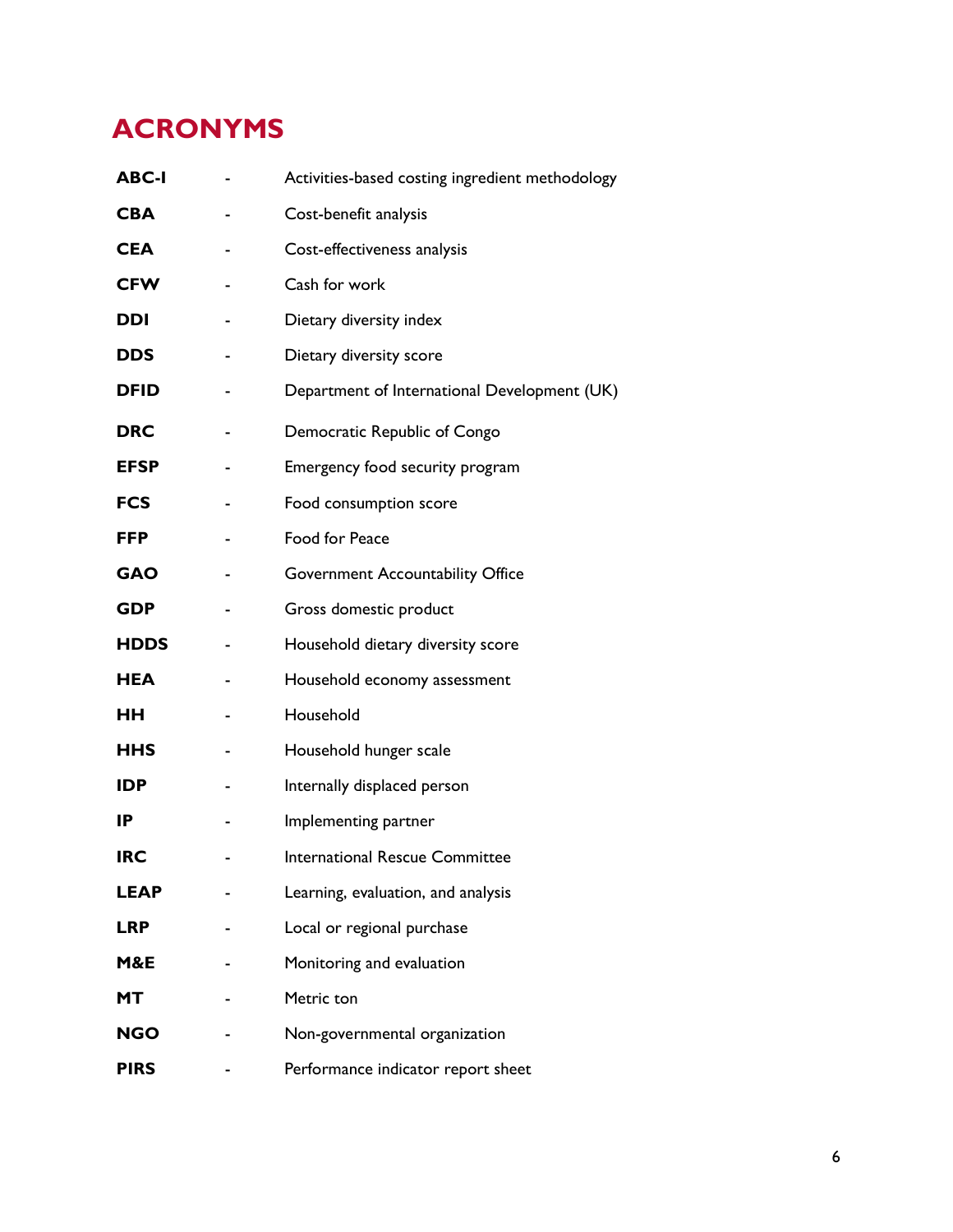| <b>PMT</b>   | Proxy means test                                   |
|--------------|----------------------------------------------------|
| rCSI         | Reduced coping strategy index                      |
| <b>TCTR</b>  | Total cost to transfer ratio                       |
| <b>UCT</b>   | Unconditional cash transfer                        |
| <b>USAID</b> | United States Agency for International Development |
| <b>USD</b>   | United States dollar                               |
| <b>VAT</b>   | Value added tax                                    |
| <b>WASH</b>  | Water sanitation and hygiene                       |
| <b>WFP</b>   | <b>World Food Programme</b>                        |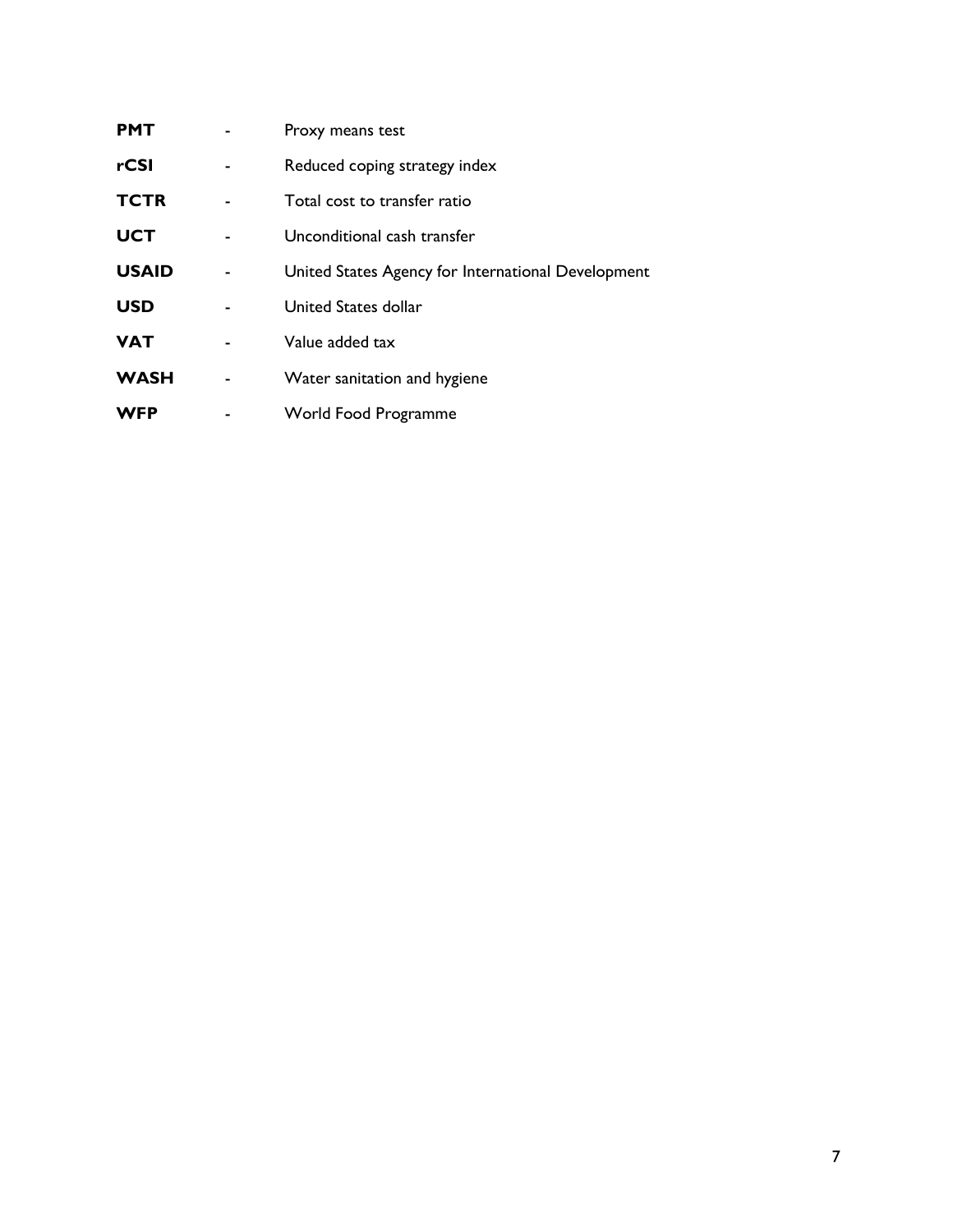# <span id="page-7-0"></span>**ACKNOWLEDGEMENTS**

This report was written under the LEAP III: Learning, Evaluation, and Analysis Project. The authors of the report are listed below:

Courtenay Cabot-Venton, MSc (Team Lead): Cost-Effectiveness Analysis Expert, Limestone Analytics

Christopher Root, MSc (Evaluation Expert): Consultant, Integra LLC

Shannon Davis, MPhil (Researcher): Project Coordinator, Limestone Analytics

Shaziya DeYoung, MA (Researcher): Consultant, Integra LLC

Bahman Kashi, PhD (LEAP III Research Director), Limestone Analytics

The authors wish to acknowledge the help and insights from Ruco Van Der Merwe (Food Security and Markets Advisor, USAID/Office of Food for Peace), Adam Trowbridge (Monitoring & Evaluation Advisor, USAID/Office of Food for Peace), Deanna Gordon (M&E Director, LEAP III), and Ganyapak (Pin) Thanesnant (Operations Lead for this activity) in the development of this assessment.

The authors' views expressed in this publication do not necessarily reflect the views of the United States Agency for International Development or the United States Government.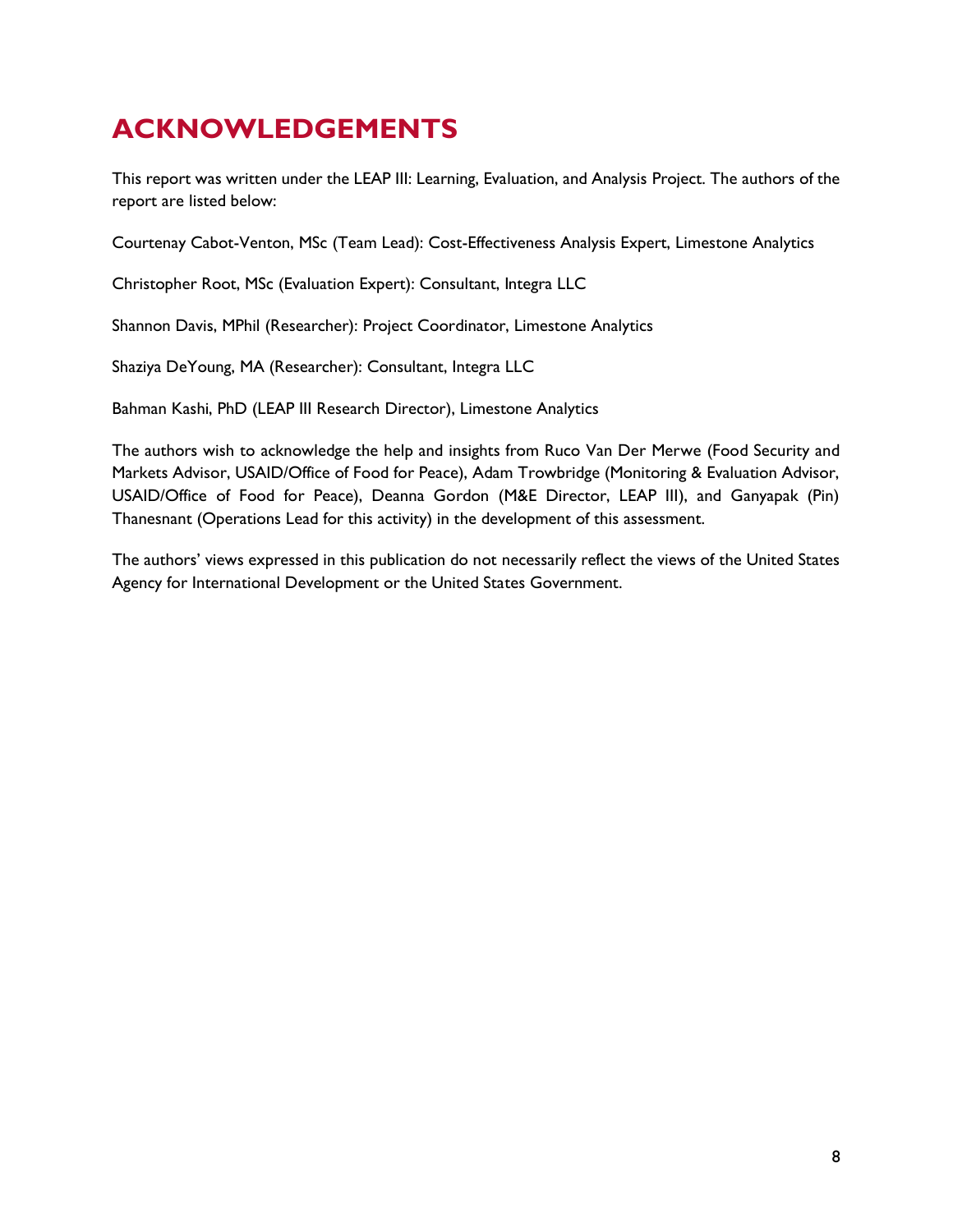# <span id="page-8-0"></span>**EXECUTIVE SUMMARY**

# **PURPOSE OF STUDY**

The Learning Evaluation and Analysis Project (LEAP) III team has been contracted to provide the Office of Food for Peace (FFP) with a comparative cost-effectiveness analysis (CEA) of their emergency food assistance transfer modalities. The objective of this study is to better understand the cost-effectiveness of different types of transfers employed by emergency food security programs (EFSP).

When alternative interventions aim to deliver a comparable service, cost-effectiveness analysis can provide insight and guidance on what approaches provide the most value for beneficiaries at the least cost. This study aimed to improve FFP's ability to determine under what circumstances various food assistance modalities are likely to be the most cost-effective. The measure of cost-effectiveness used in this study was the cost of improving the Food Consumption Score (FCS) of target beneficiaries.

This study included three components:

- 1. A review of a subset of 51 FFP projects that were used to develop the expandable model, as well as calculate cost effectiveness for those projects where data was available.
- 2. An expandable model that can be continually maintained as a database for all relevant FFP projects to analyze their cost effectiveness.
- 3. A guidance document for how to use the expandable model to continue to input project data as it becomes available.

This report presents the findings of the review of 51 projects and provides a template for reporting on future findings as additional projects are added to the model. Three food assistance modalities are compared by this study: Local and Regional Purchase (LRP), cash transfers, and food vouchers. Title II2 was not included.

### **KEY FINDINGS**

The number of projects with appropriate and comparable reporting data (17 out of 51) was not large enough to provide a sufficient sample for precise results. The findings were highly sensitive to model specifications and therefore were inconclusive about the relative cost effectiveness of transfer modalities.

However, the exercise demonstrated how improved reporting practices could support a more rigorous estimation of comparative cost-effectiveness. As a result, the team has provided an expandable version of the CEA model and a guideline for its use, so that it can be continuously updated with new project data. The model can then be used as a tool for analysis and decision-making for future FFP emergency humanitarian assistance programming.

<sup>1</sup> LRP is in-kind food assistance procured from within the country or region where the assistance is provided.

<sup>2</sup> Title II is in-kind food assistance procured from the United States.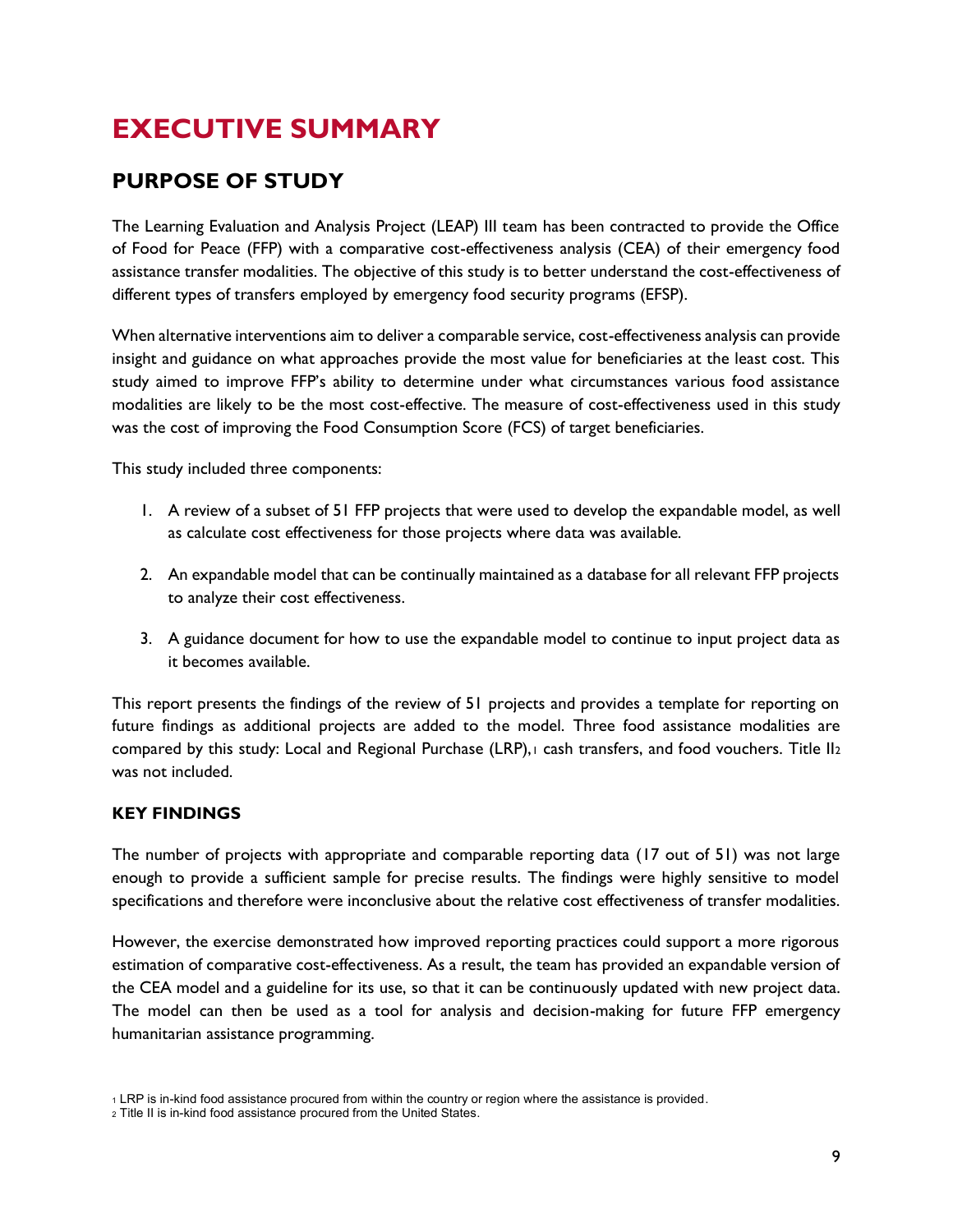This report presents the findings from the initial model development and project review, alongside the expandable model and associated guidance.

#### **LESSONS LEARNED**

The findings of this analysis provide important insights into FFP's project monitoring and evaluation policy for implementing partners (IPs), who are the main source of project data. The following recommendations for the monitoring and evaluation of FFP projects could enable greater rigor and robust conclusions in future analyses:

- 1. Require the reporting of the mean FCS of beneficiaries in addition to the portion of households with poor, borderline and acceptable FCS. Data on portions of population that fall below a threshold is a good static measure. However, the mean FCS score can allow for a more accurate measurement of changes over time.
- 2. Strengthen the monitoring and evaluation (M&E) requirements for FFP emergency programming to promote improved data collection and reporting quality. This will facilitate comparative analysis across projects. In particular, the team suggests that Final Evaluation Reports include:
	- A clear outline of the evaluation method that was applied, including the sample size and sampling strategy;
	- Average household (HH) size in study area so that analysis can standardize effects for different populations;
	- Reporting on the timing of transfers i.e. the date when each transfer is disbursed;
	- Reporting on the timing of surveys and data collection to enable comparison with the last transfer disbursement to verify the full effect of the transfer is being captured by the survey, for example, in relation to the recall period; and
	- Cost data breakdown, which should include both the total project cost, as well as the value of the transfer to allow for a Total Cost to Transfer Ratio (TCTR).
- 3. While measures such as the FCS score are useful in measuring the impact of an intervention on food security status, they can fail to capture other benefits. Consider extending the analytical approach to capture additional benefits, such as the alternative uses of cash (to buy medical supplies, service debt, pay for education), time-savings benefits, and/or security benefits of transfers for future analyses by using cost-benefit analysis (CBA). CBA could provide more utility when comparing the effects of different transfer modalities that are disproportionately associated with non-food security benefits.

This report presents the methodology used to translate the evaluation results into a cost-effectiveness analysis framework. The study demonstrates that there is an evidence base that can be used to evaluate the effectiveness of FFP programming. However, it is important to make this evidence systematic across projects to be more broadly and effectively used to inform future program and funding decisions.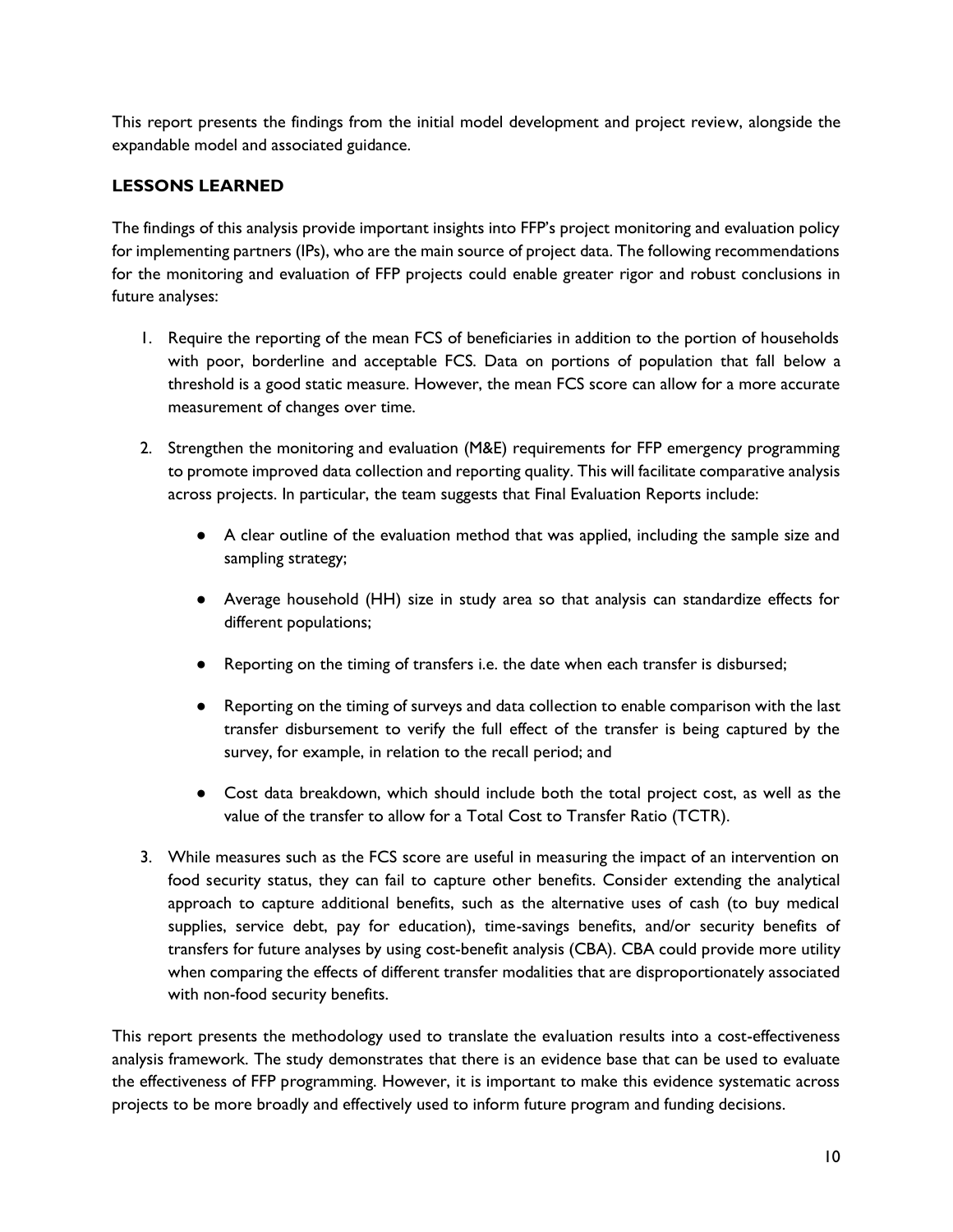# <span id="page-10-0"></span>**I. INTRODUCTION**

# **OVERVIEW OF PROJECT**

The Office of Food for Peace predicts, prevents, and responds to hunger overseas. FFP's emergency food assistance programs aim to provide immediate relief to households facing acute food insecurity. FFP delivers resource transfers through four food assistance modalities: Title II, Local and Regional Purchase (LRP), cash transfers, and food vouchers. Title II is in-kind food assistance procured from the United States and LRP is in-kind food assistance procured from within the country or region where the assistance is provided. Cash and voucher transfers (restricted or unrestricted) allow beneficiaries to purchase necessary food commodities themselves when local markets are functioning and well-supplied. In the fiscal year 2019, FFP programmed roughly \$4 billion under emergency food assistance and \$362 million towards development of food security activities.

The LEAP III team has been contracted to provide FFP with a comparative CEA of their emergency food assistance transfer modalities, alongside an expandable model and associated guidance for using the model.

# **PURPOSE OF THE REPORT**

This report presents the findings from a cost-effectiveness analysis of FFP emergency food assistance projects, which compared the cost of different transfer modalities to improve food security outcomes of beneficiaries, measured by the Food Consumption Score (FCS).

The report outlines the methodology, results, and limitations of the cost-effectiveness analysis. It also includes recommendations on how future analyses of emergency food security programs could be improved.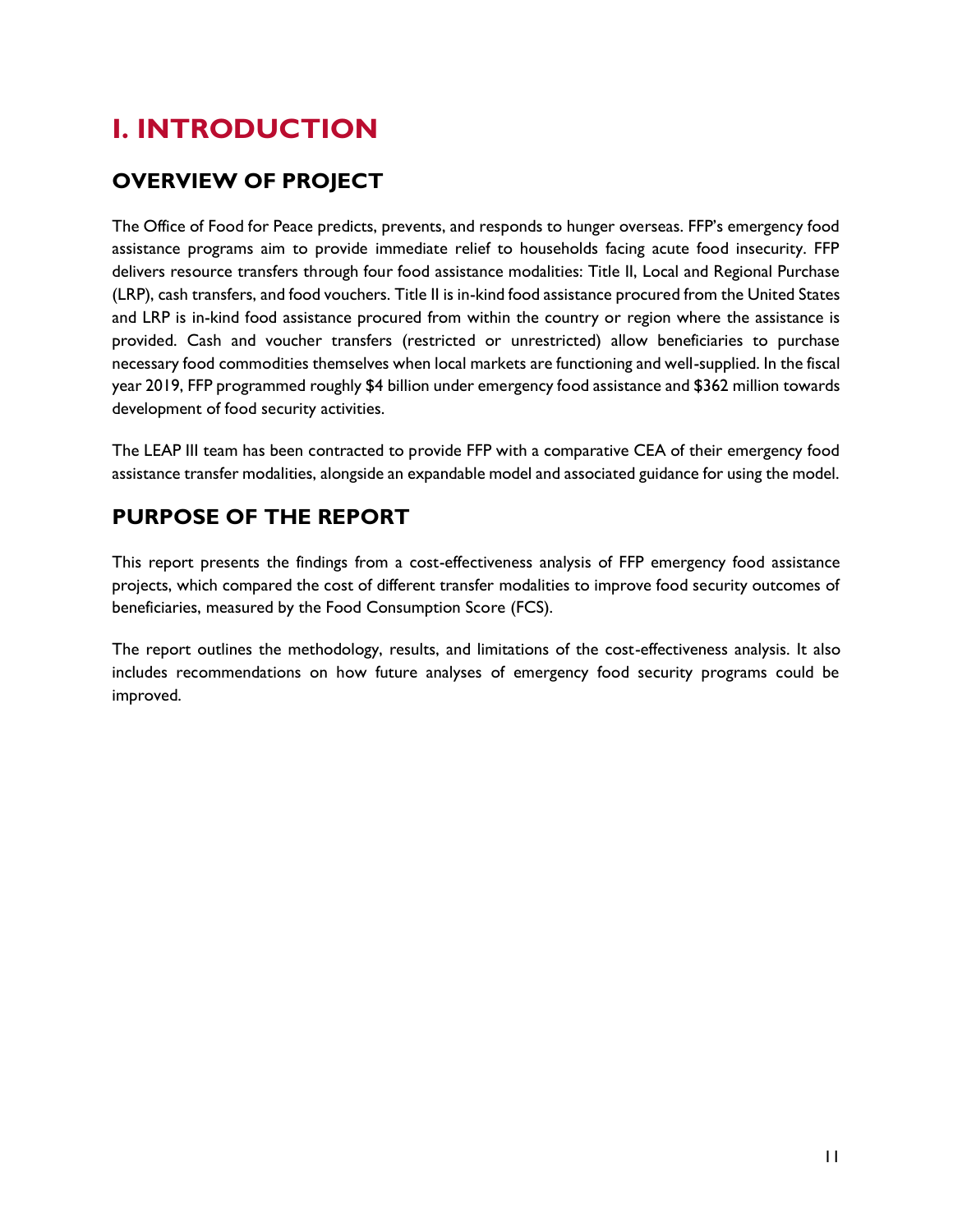# **DEFINITIONS**

<span id="page-11-0"></span>

| TABLE I: KEY TERMS IN THIS STUDY |                                                                                                                                                                                                                                                                                                                                                                                                                                                                                                                                                      |
|----------------------------------|------------------------------------------------------------------------------------------------------------------------------------------------------------------------------------------------------------------------------------------------------------------------------------------------------------------------------------------------------------------------------------------------------------------------------------------------------------------------------------------------------------------------------------------------------|
| <b>KEY TERM</b>                  | <b>DEFINITION</b>                                                                                                                                                                                                                                                                                                                                                                                                                                                                                                                                    |
| <b>Title II</b>                  | U.S. in-kind food aid (Title II) is often used to respond to an emergency where: 1) local<br>markets are not functioning; 2) there isn't enough food in local markets to meet the<br>need; or 3) beneficiaries do not have physical access to markets. A typical food basket can<br>include a grain, a pulse, and oil, designed to mirror local diets as much as possible. This<br>food aid takes an average of 4-6 months to reach beneficiaries. However, food is often<br>pre-positioned in warehouses around the world to reduce delivery times. |
| <b>Local Regional Purchase</b>   | Locally or regionally purchased commodities are often used when local or regional<br>markets have acceptable quantities of food available to supply emergency food assistance<br>programs without impacting prices or commercial trade. In-kind locally or regionally<br>purchased food typically reaches people within one to two months.                                                                                                                                                                                                           |
| Cash transfer                    | Cash transfers and vouchers are often used when local markets have sufficient food and<br>people simply can't afford it. Cash transfers may be used when people are physically<br>spread out or highly mobile, rapid response is high priority, or food needs are so severe<br>people will spend most new income on food.                                                                                                                                                                                                                            |
| <b>Voucher transfer</b>          | Vouchers may be used when working with specific vendors, ensuring people receive<br>certain foods, or for security reasons. Vouchers can strengthen local markets by enabling<br>participating local vendors to sell more food. Debit card or mobile phone cash transfers,<br>as well as electronic vouchers may benefit local banks and mobile phone companies.                                                                                                                                                                                     |
| <b>Food Consumption Score</b>    | The Food Consumption Score (FCS) is an index that was developed by the World Food<br>Programme (WFP) in 1996. The score is calculated using the summation of the frequency<br>of consumption of different food groups consumed by a household during the 7 days<br>before the survey. There are standard weights for each of the food groups that comprise<br>the FCS (WFP, 2015). The results of the survey categorize a household's food<br>consumption status into poor, borderline, or acceptable thresholds.                                    |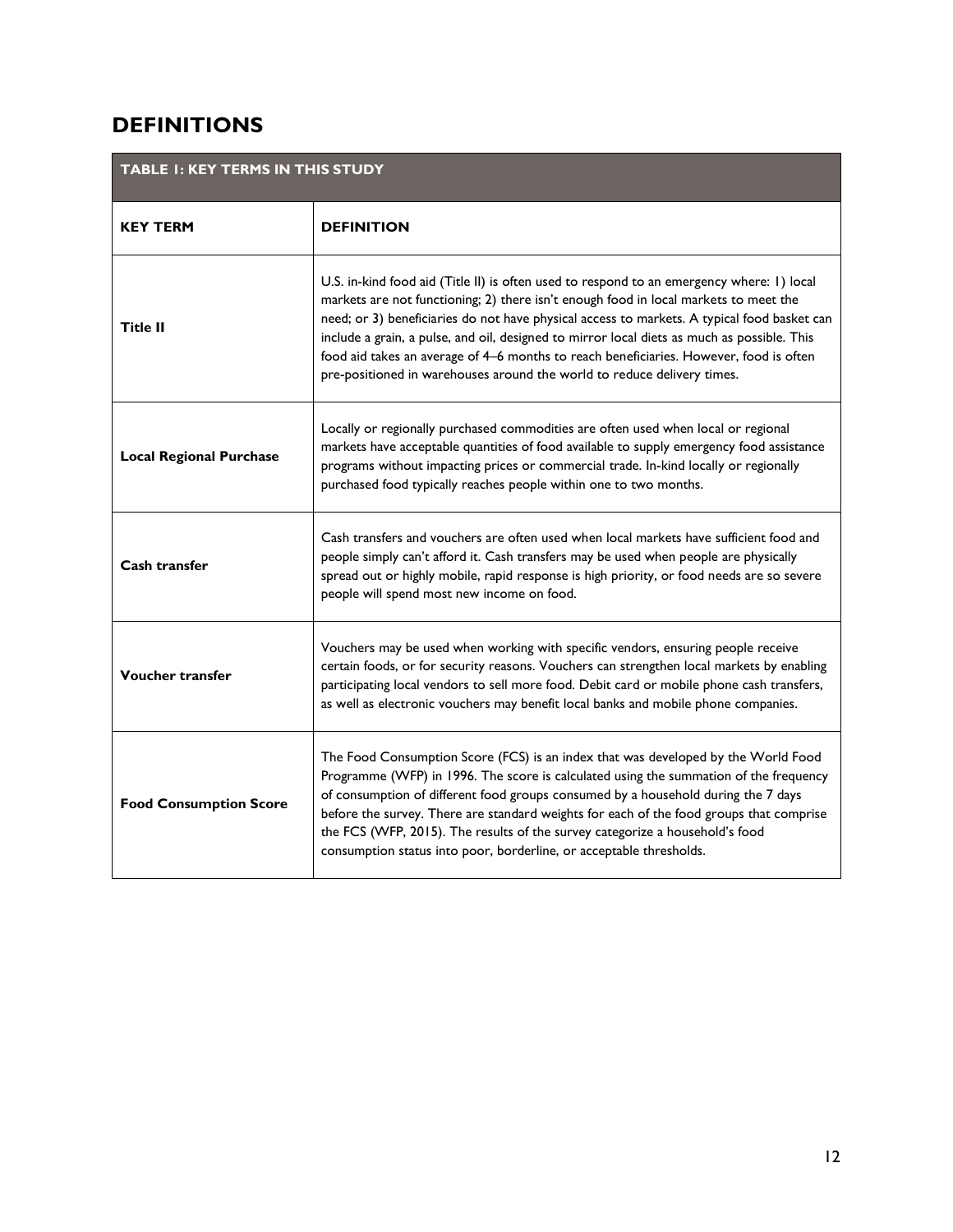# <span id="page-12-0"></span>**II. METHODOLOGY**

The objective of this assignment was to provide USAID with a comparative cost-effectiveness analysis of FFP emergency food assistance modalities in order to improve understanding of cost-effectiveness in relation to emergency program design models.

The methodology consisted of reviewing 51 FFP emergency projects for their evaluability, which encompassed nine countries and several transfer modalities, including food vouchers, conditional and unconditional cash transfers, cash for work, and LRP, and then comparing 17 of these projects based on their cost-effectiveness. The resulting model compares the cost of delivering the transfer to the transfer's ability to improve the FCS of the targeted population.

Specifically, the methodology undertaken to develop this report can be broken down into the following steps:



# **DESK REVIEW**

The first step in the methodology involved a thorough desk review of FFP project documents, as well as the literature related to calculating and comparing cost-effectiveness of different transfer modalities in humanitarian crises.

Food for Peace provided documents for 51 past emergency projects, spanning a wide variety of contexts and geographical regions. The project documents that were provided included the following:

- **Endline Survey Reports;**
- **Baseline Survey Reports;**
- **External Evaluation Reports;**
- **Final Program Reports;**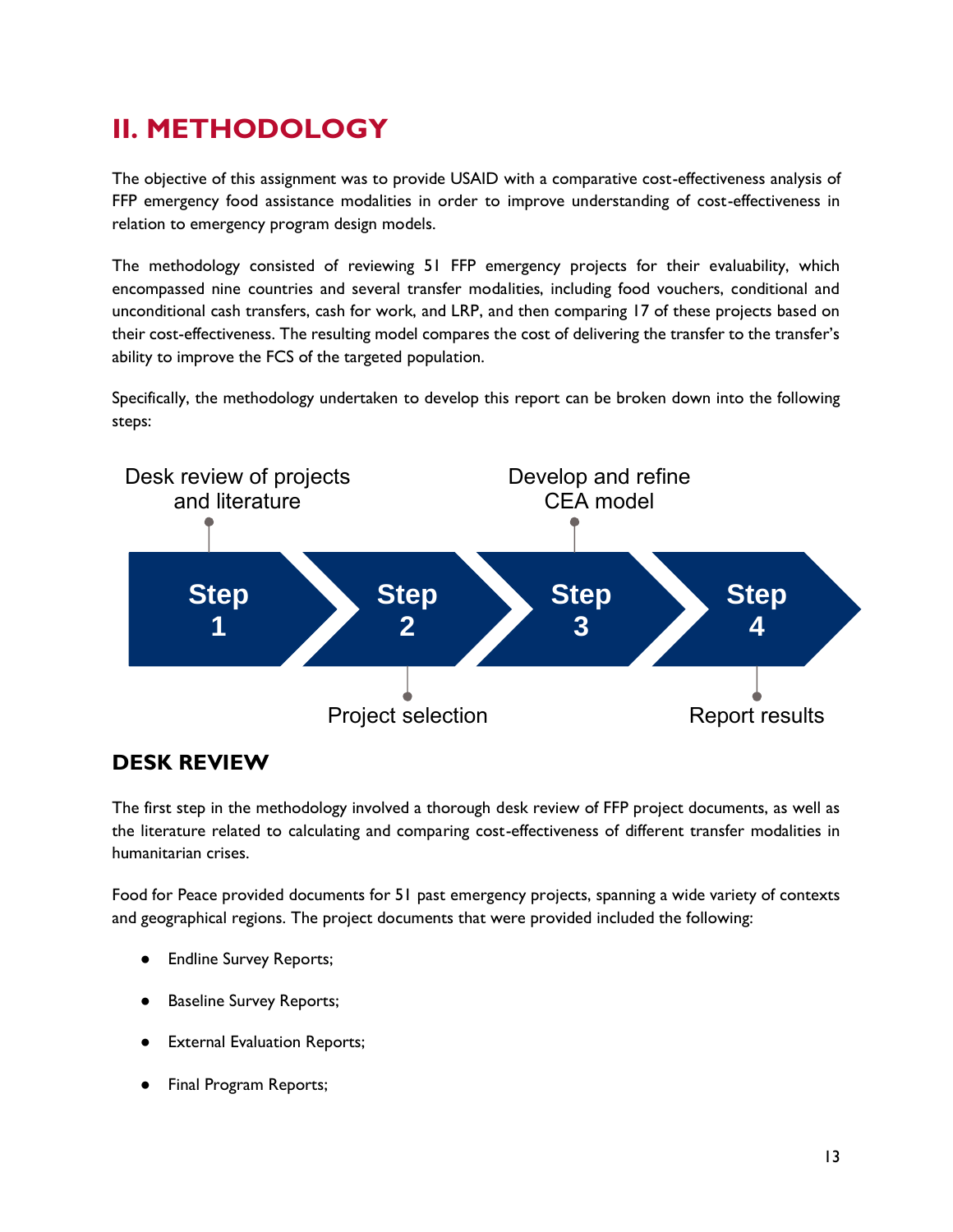- Annual Results Reports;
- Indicator Tracking Reports;
- Program Narrative Reports.

The team reviewed all the project reports and collated the data into a single database in order to assess their quality and evaluability. The main information extracted from the project documents during this stage included the:

- Project name;
- Award number;
- Country or implementation region;
- Funder;
- Program budget;
- Transfer modality;
- Project time period;
- Targeted outcomes;
- Implementing partner; and
- What documents were available.

Simultaneously, the team conducted a literature review of recent studies and reviews of cost-effectiveness analyses on food assistance modalities. The literature review examined existing indicators (measures of effectiveness), as well as evidence on effectiveness, costs, and cost-effectiveness of relevant transfer modalities. The literature review can be found in **Annex I**.

### MEASURE OF COST-EFFECTIVENESS

The effectiveness of transfer modalities can be measured in various ways. Some common measures of effectiveness include impacts on food consumption, dietary diversity, coping strategies, household hunger, and livelihoods frameworks, including specific indicators that have been established and validated for each.

The measure of cost-effectiveness suggested by USAID for this study was FCS. As part of the desk review, the team reviewed the literature to evaluate the suitability of FCS as a measure of effectiveness, ensure the comparability of programs, and to allow the results of the analysis to be cross referenced against international benchmarks. **Table 2** summarizes several common measures of transfer modality effectiveness that were examined as part of the desk review.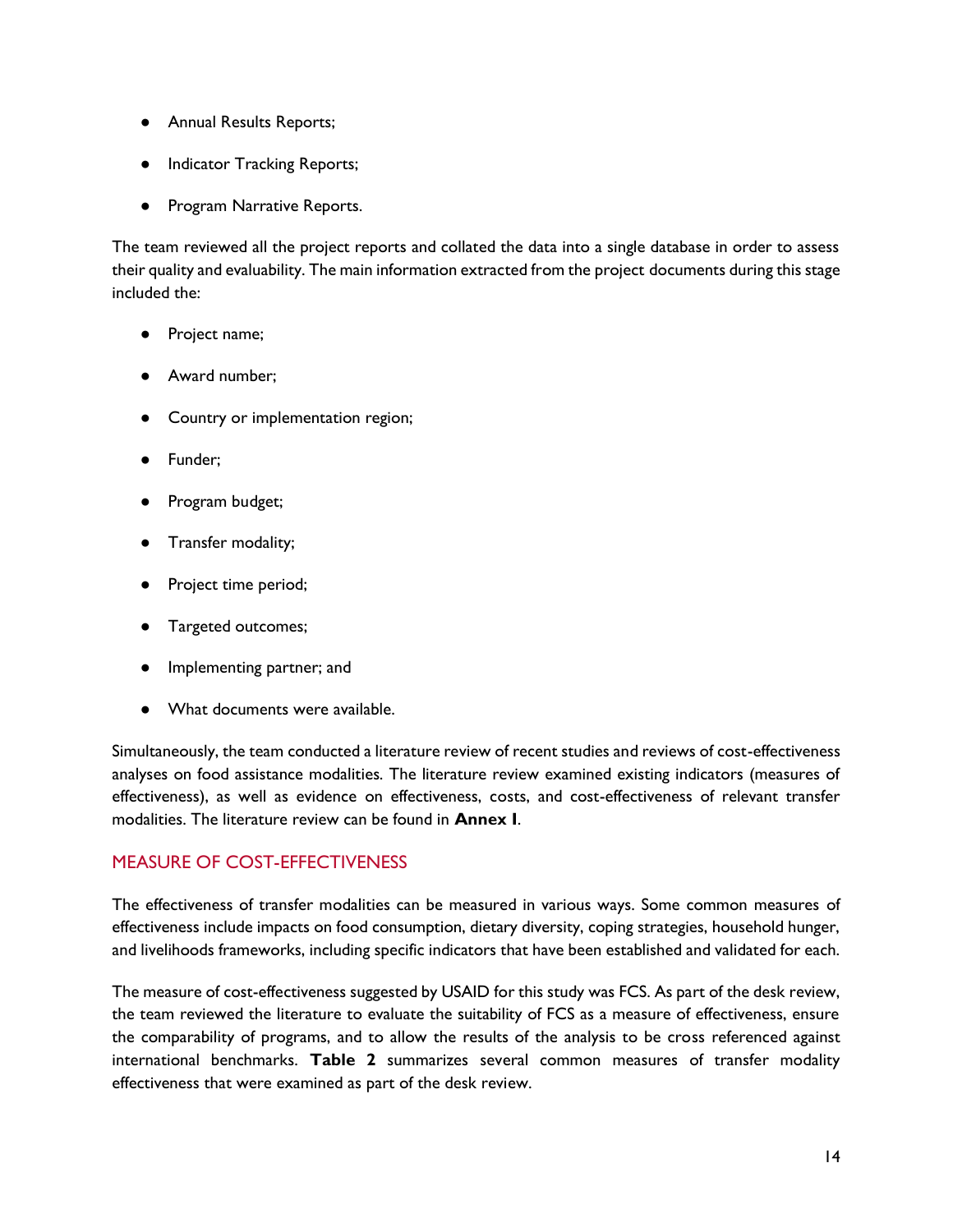<span id="page-14-0"></span>

| <b>TABLE 2: COMMON MEASURES OF EFFECTIVENESS</b>                |                                                                                                                                                                                                                                                                                                                                                                                                                                                                                                                                                                                                            |  |  |
|-----------------------------------------------------------------|------------------------------------------------------------------------------------------------------------------------------------------------------------------------------------------------------------------------------------------------------------------------------------------------------------------------------------------------------------------------------------------------------------------------------------------------------------------------------------------------------------------------------------------------------------------------------------------------------------|--|--|
| <b>MEASURE</b>                                                  | <b>DESCRIPTION</b>                                                                                                                                                                                                                                                                                                                                                                                                                                                                                                                                                                                         |  |  |
| Food<br>Consumption<br>Score (FCS)                              | FCS is a composite score based on dietary diversity, food frequency, and the relative nutritional<br>importance of different food groups. It aggregates household data on the diversity and frequency of<br>food groups consumed over the last seven days. This is then weighted by the relative nutritional value<br>of the food groups. Based on this calculation, the household's food consumption can be classified into<br>one of three categories: poor, borderline, or acceptable.                                                                                                                  |  |  |
| Household<br><b>Dietary</b><br><b>Diversity Score</b><br>(HDDS) | The HDDS measures food access and consumption across 12 standardized food groups from the<br>previous 24 hours. It provides a snapshot of the economic ability of a household to access a variety of<br>foods. The HDDS is a proxy measure of household food access and the socio-economic status of the<br>household by measuring the number of food groups consumed, rather than the individualized items.                                                                                                                                                                                               |  |  |
| <b>Reduced Coping</b><br><b>Strategy Index</b><br>(rcSI)        | The rCSI is a proxy indicator of household food insecurity that is based on a list of behaviors (coping<br>strategies). The index reflects both the frequency of each behavior (i.e. how many days over the last 7<br>days the coping strategy was used by any member of the household) and severity (i.e. how serious the<br>strategy). The rCSI is based on a list of five food-related coping strategies that the household used in<br>the seven days prior to the survey.                                                                                                                              |  |  |
| Household<br><b>Hunger Scale</b><br>(HHS)                       | The Household Hunger Scale (HHS) is a food deprivation scale that measures the percentage of<br>households experiencing hunger. To collect data for this indicator, the person in the household in<br>charge of food preparation is asked about the frequency with which three events were experienced by<br>any household member in the last four weeks: 1. No food at all in house 2. Went to bed hungry 3.<br>Went all day and night without eating. Values for the three questions are summed for each household,<br>producing an HHS raw score ranging from 0 to 6.                                   |  |  |
| Household<br><b>Economy</b><br>Approach (HEA)                   | The household economy analysis (HEA) was developed by Save the Children in the 1990s and is used<br>for early warning of acute food insecurity, contingency and response planning, emergency needs<br>assessments, livelihood programme design, among others. The framework relies on two components;<br>a baseline assessment to quantify people's food and income sources and expenditure patterns<br>according to livelihood zones for a reference year, and an outcome analysis, which looks at how that<br>access is affected as a result of a positive or negative change, or problem specification. |  |  |
| <b>Poverty Gap</b>                                              | Some studies that compare modality effectiveness have estimated the impact of transfers on the<br>poverty status of beneficiaries of the programs by using propensity score methods to compare the<br>proportions of program households in extreme poverty with those in the matched control groups<br>(Ahmed et al, 2009). Another method that has been used to compare cost-effectiveness of different<br>transfer modalities has been to examine the cost required for a modality to produce a predefined<br>improvement in poverty measures.                                                           |  |  |

Using FCS as the primary measure of effectiveness presents a number of advantages and disadvantages. The first advantage is that FFP requires IPs to collect data on FCS as an outcome indicator for all projects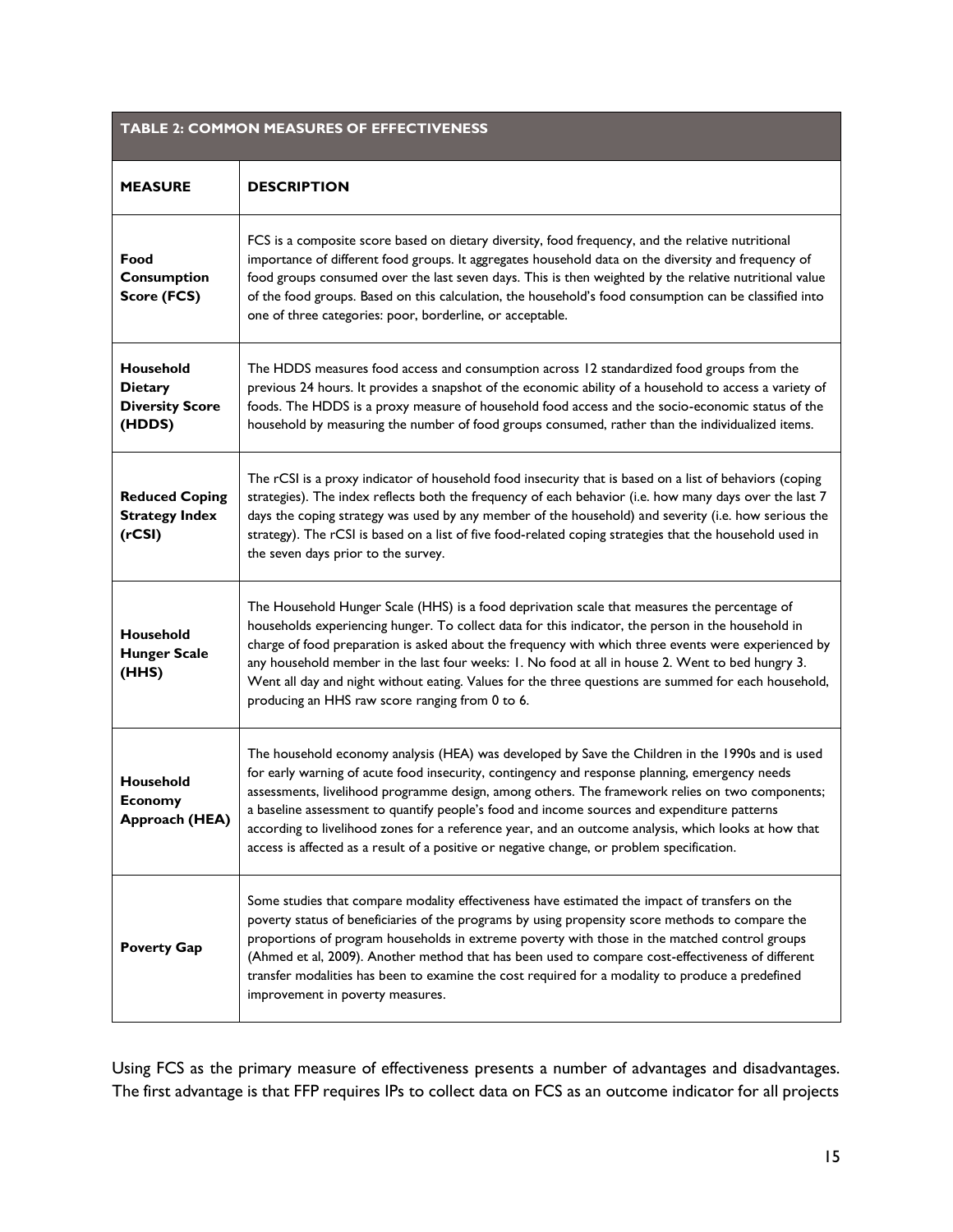that are over six months in duration (USAID, 2019). Consequently, it is the most widely available outcome measure across projects. FCS also correlates well with caloric availability at the household level, and reflects the quality of diet in regards to energy and diversity (Hidrobo et al, 2014). In addition, the questionnaire that is used to calculate the score can be adapted according to local contexts by updating the examples for each food group to reflect common, local food staples for each category.

However, scholars have presented a number of critiques of the FCS. Wiesmann et al (2009) claim that the weight values assigned to food groups are not based on a clearly defined nutritional metric and do not usefully increase the association of the FCS index with caloric intake over an unweighted version of the index. The score also does not account for distribution of food consumption within households or micronutrient quality. Finally, multiple studies (Wiesmann et al, 2009; Loven and Mathiassen, 2014) found that there is no evidence of universally valid cutoff points and that current cutoff points consistently underestimated inadequate energy consumption, risking increased prevalence of false negatives in data analysis.

In addition, the FCS is only based on the previous seven days of consumption from when the survey was distributed. Recall data of this nature, particularly at the level FCS requires, is not always reliable. The recall period makes the measure more vulnerable to timing issues than if it covered a longer retrospective period. Delays between the last transfer and data collection may lead to the FCS not reflecting the true benefit of the transfer. The FCS also does not capture what cumulative impacts a project may have. If a project spends X million over Y months, researchers can examine if Z% more households will have an acceptable FCS score in a seven-day period after the last disbursement, or whenever FCS is measured. However, there is no way to verify whether that FCS would be representative of any seven-day period randomly chosen within the Y months of the project, or how long this benefit may be sustained after the survey was administered.

Furthermore, although guidelines have since been updated, the projects available for this analysis frequently only report on the share of beneficiaries that fall above an "acceptable" FCS score. However, such an approach can fail to report the impact of an intervention if the result is an average movement concentrated around the households with lowest FCS scores, moving them from very low to low, but not past the threshold.

Despite these limitations, the team considered FCS appropriate for the purpose of this analysis. Other measures, such as CSI and HEA, only measure food consumption indirectly. HEA in particular is more useful as a project planning tool in humanitarian contexts. HHS only encompasses severe categories of food security, which may not account for nuances in diet quality or food consumption. Finally, as mentioned, HDDS is very comparable to FCS, but FCS is more commonly reported across projects. However, it is important to clearly state the limitations of FCS as a measure of effectiveness and discuss the implications for interpreting the final results of the analysis (see Discussion section).

# **PROJECT SELECTION**

The second step in the methodology was to review the database of project data and identify a subset of projects to include in the cost-effectiveness analysis. The team conducted iterative reviews according to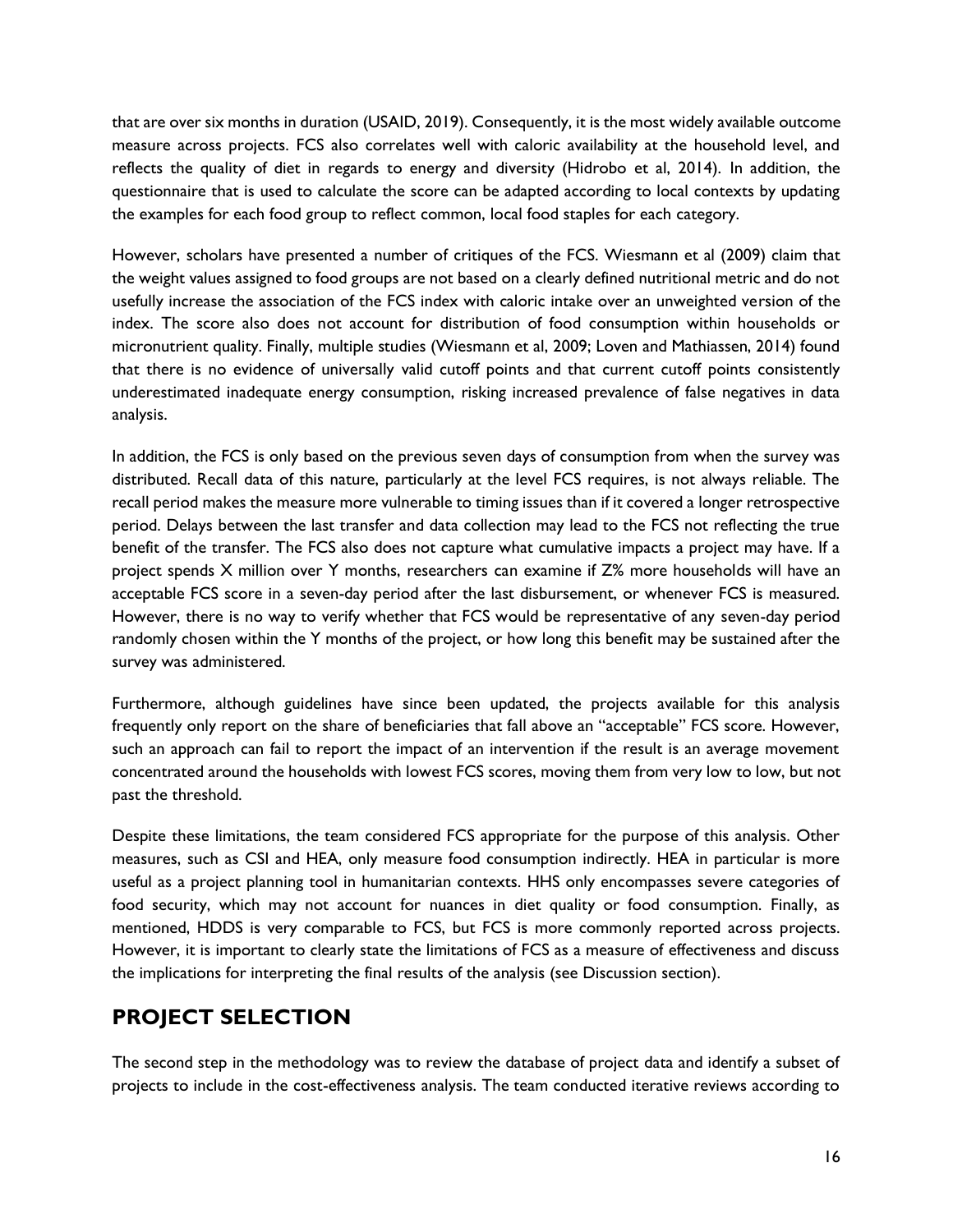detailed and rigorous selection criteria to select a subset of projects for the analysis. The process of screening projects followed three steps:

- 1. **Food Consumption Score** The first step selected projects based on the availability of FCS results at baseline and endline (29 out of 51 projects selected);
- 2. **Evaluability assessment** The second step focused on the methodological rigor of data collection and reporting (21 out of 29 selected); and
- 3. **Final selection**  The third selection step focused on the availability of additional data required by the model to standardize results (17 of 21 selected).

### SELECTION STEP 1: FOOD CONSUMPTION SCORE

As mentioned, FCS was selected as the measure of effectiveness. Consequently, for the first review there were two main selection criteria:

1. The presence of the FCS as an outcome indicator in project reports at baseline and endline.

Since the FCS is the primary measure of effectiveness used in this study, accurate reporting of changes in FCS was integral to determine transfer modality effectiveness. There are several limitations in how FCS was reported for different projects, which are discussed in more detail below.

2. Sufficient documentation of project information at baseline and endline.

Project information refers to basic data such as the number of beneficiaries, data collection methodology, external factors, other outcomes that were measured, issues or challenges with the program or evaluation, and, most importantly, project cost data.

It is important to note that, for projects that were missing reports, the team requested any additional key documents from USAID before excluding the project from the analysis.

After applying these primary criteria, 29 projects were found to have sufficient baseline and endline data, including details on FCS. During this selection round, the most common reason for excluding a project from the analysis was the lack of key project reports; namely, baseline and endline reports.

### SELECTION STEP 2: EVALUABILITY ASSESSMENT

The second review assessed how evaluable each project was based on the available documentation. This included a critical review of the project design, evaluation methodology, sampling techniques, sample size, disaggregation of beneficiary data based on transfer modality received, and timing of transfers.

Projects that employed a single transfer modality were prioritized for analysis. Many projects provided multifaceted food assistance using a variety of transfer modalities. However, this causes issues with disaggregating and attributing effectiveness. With a single transfer modality, it is possible to more accurately attribute corresponding changes in FCS to the activities of the project. Therefore, projects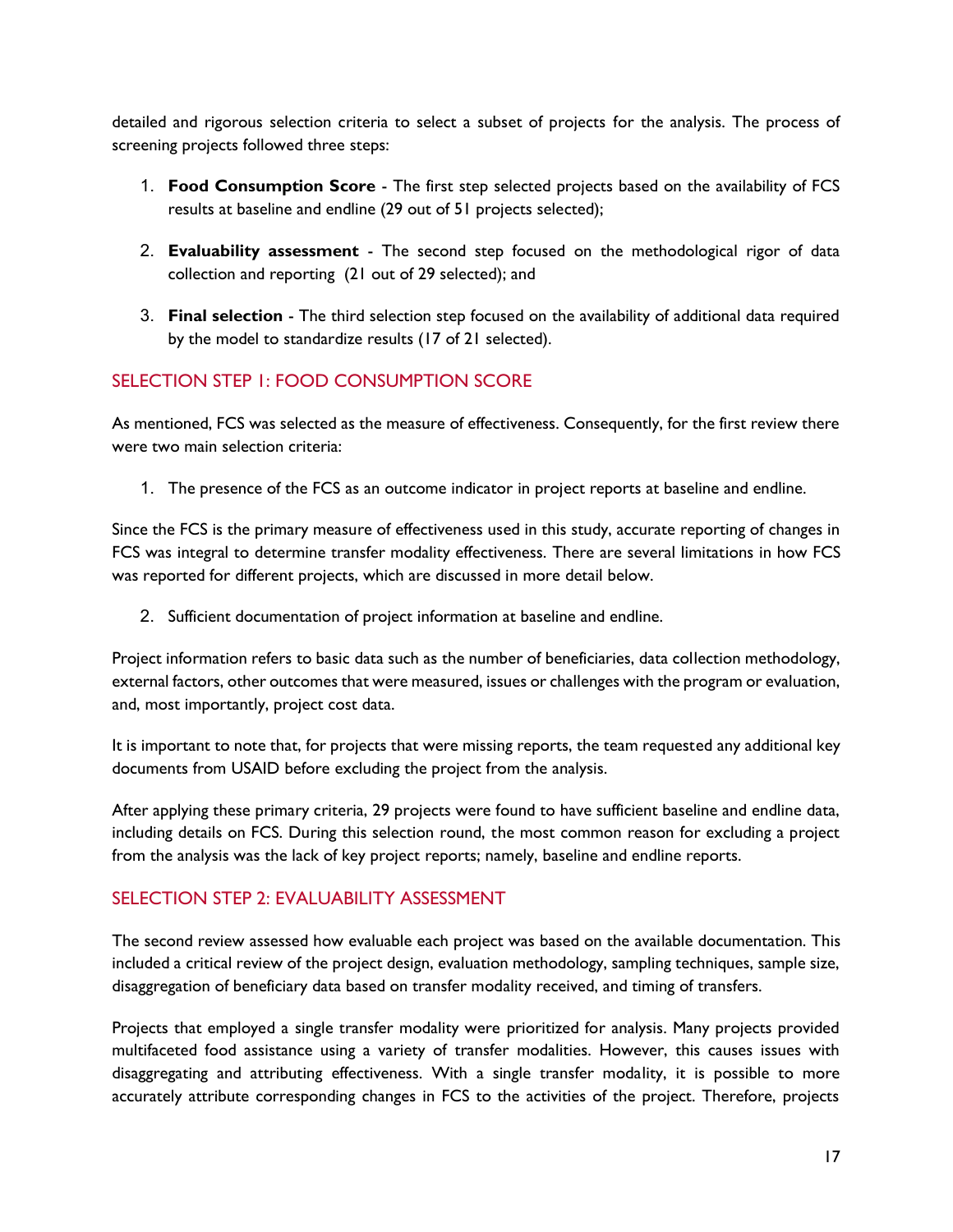were excluded if there were multiple transfer types provided simultaneously and the data could not be disaggregated.

The data collection and evaluation methodology for each project was assessed to ensure the findings were rigorous. A number of issues arose in regard to these considerations. The most common issue that led to the exclusion from the CEA was due to information gaps in project reports, such as insufficient information about the methodology used to conduct the evaluation. Issues around sample size and sampling methodologies were also common. For example, some projects had sufficient sample size, but the methodology did not specify what type of sampling strategy was used. Other reasons for exclusion included if the evaluation findings did not represent the entire project population or if the sample size was insufficient to detect a significant effect within the target population.

The timelines of both transfer distribution and data collection were also important to ensure that the FCS would accurately capture the benefits of the project. Because FCS only includes food consumption from the last seven days, the data collection had to be conducted in a timely enough manner to capture the benefits of the transfer modality employed. Additionally, clear timelines were necessary to determine the duration of exposure for different cohorts in a program. For example, the lack of disaggregated data for a project in Nigeria meant that there was no way to differentiate cohorts that received two rounds of transfers compared to those that received three. Finally, a close examination of project timelines was important to determine if data collected at baseline and endline are representative of the project's effects. For example, one project collected baseline data after significant exposure to the project activities, which created a risk of underestimating or possibly misattributing effects.

The second review reduced the number of eligible projects from 29 to 21. The most common issue during this round of selection was insufficient sample size in the project evaluation.

### SELECTION STEP 3: FINAL SELECTION

After completing the second round of review, the team began to populate the cost-effectiveness model. During this process, some additional considerations arose regarding the utility of project data, leading to several more projects being omitted from the analysis.

These issues were related to project design and the measurements of key indicators. Thus, while populating the model, the team also examined how projects measured and documented FCS and other key parameters that were necessary to standardize results, rather than just the presence of an FCS (as with round one).

In particular, the team reviewed and compared the consistency of FCS measurements across contexts to ensure that results would be comparable in the CEA model. The review examined how FCS was measured and recorded for each project, including:

- Mean FCS (Baseline and Endline);
- % of target population with "acceptable FCS" (Baseline and Endline);
- Disaggregation of FCS across target population (Baseline and Endline);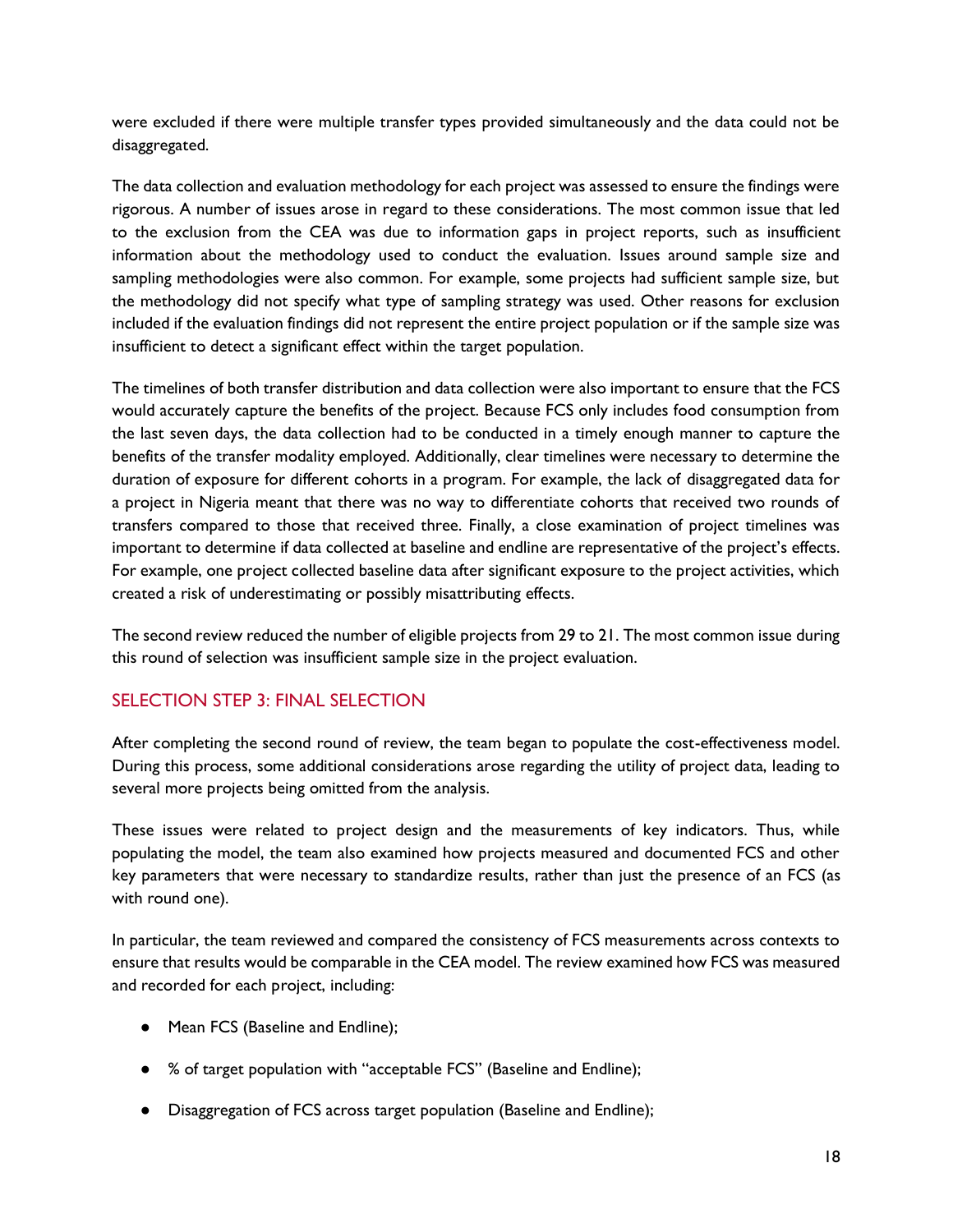● Scale of FCS scores (Poor, Limited/Borderline, Acceptable).

The team also gathered detailed information, from either primary or accurate secondary sources, on key parameters such as household size so that cost data could be standardized across contexts.

After refining the parameters of the cost-effectiveness model, a total of 17 projects qualified to be included in the analysis, comprising eight projects with cash transfers, eight with vouchers, and one with local regional purchase, across six countries (**Table 3**). Once the screening process was complete, the team reviewed the short-listed projects with USAID.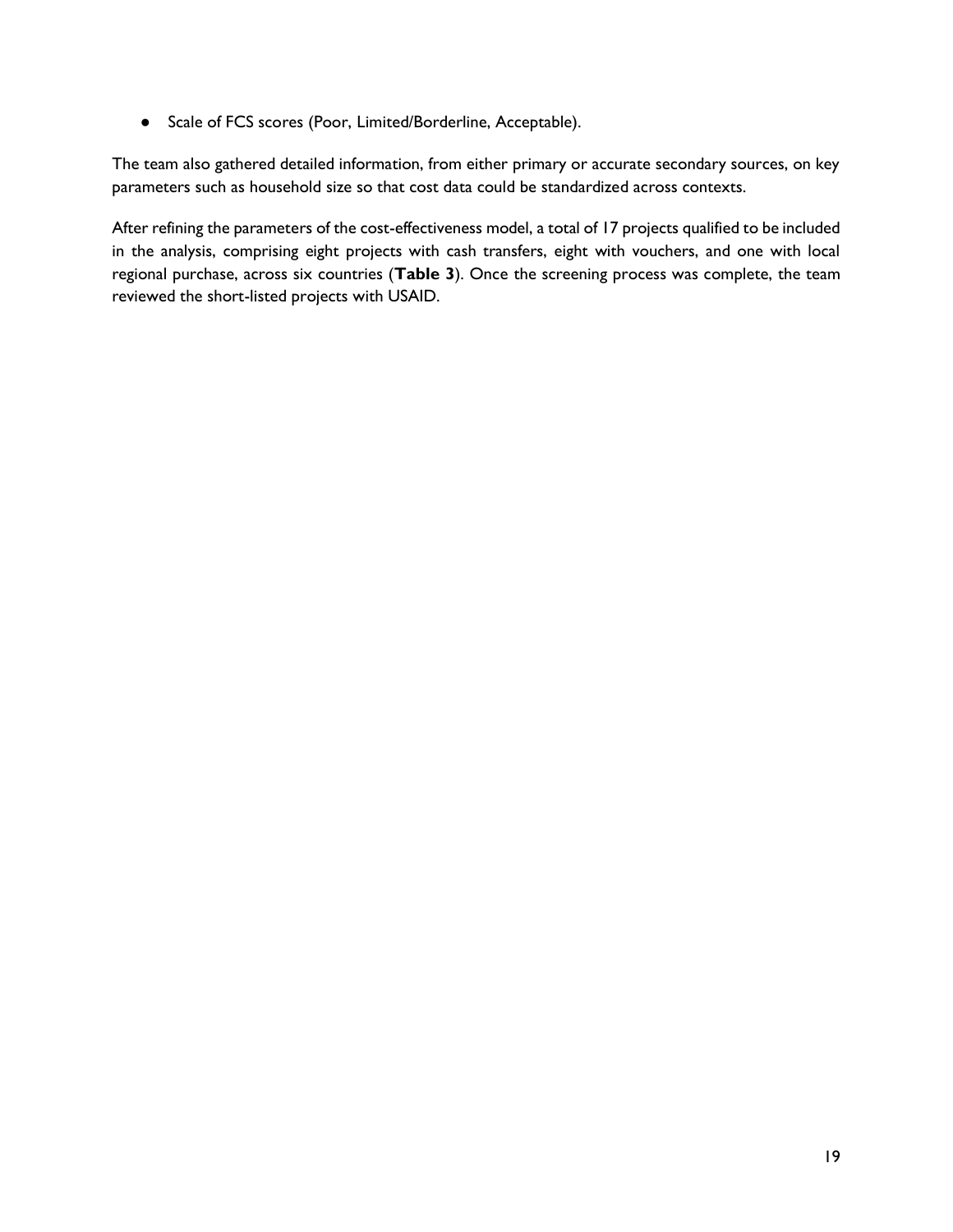<span id="page-19-0"></span>

| TABLE 3: SUMMARY OF PROJECTS SELECTED FOR ANALYSIS |                 |                                                             |                                   |                                                                |
|----------------------------------------------------|-----------------|-------------------------------------------------------------|-----------------------------------|----------------------------------------------------------------|
| <b>COUNTRY</b>                                     | <b>MODALITY</b> | <b>NUMBER OF</b><br><b>BENEFICIARY</b><br><b>HOUSEHOLDS</b> | <b>REPORTS MEAN</b><br><b>FCS</b> | <b>REPORTS % OF HH</b><br><b>WITH</b><br><b>ACCEPTABLE FCS</b> |
| Mali                                               | Cash            | 4,538                                                       | $\checkmark$                      | $\checkmark$                                                   |
| Mauritania                                         | Cash            | 2,927                                                       |                                   | $\checkmark$                                                   |
| Mauritania                                         | Cash            | 1,840                                                       |                                   | $\checkmark$                                                   |
| Niger                                              | Voucher         | 3,400                                                       |                                   | $\checkmark$                                                   |
| Niger                                              | Voucher         | 4,000                                                       |                                   | $\checkmark$                                                   |
| Niger                                              | Voucher         | 3,300                                                       |                                   | $\checkmark$                                                   |
| Nigeria                                            | Cash            | 4,515                                                       |                                   | $\checkmark$                                                   |
| Nigeria                                            | Cash            | 5,985                                                       | $\checkmark$                      | $\checkmark$                                                   |
| Nigeria                                            | Voucher         | 57,906                                                      |                                   | $\checkmark$                                                   |
| Nigeria                                            | <b>LRP</b>      | 4,002                                                       |                                   | $\checkmark$                                                   |
| Nigeria                                            | Cash            | 7,959                                                       | $\checkmark$                      | $\checkmark$                                                   |
| Nigeria                                            | Cash            | 9,235                                                       |                                   | $\checkmark$                                                   |
| Somalia                                            | Voucher         | 5,897                                                       | $\checkmark$                      | $\checkmark$                                                   |
| Somalia                                            | Voucher         | 5,484                                                       |                                   | $\checkmark$                                                   |
| Somalia                                            | Cash            | 4,518                                                       | $\checkmark$                      | $\checkmark$                                                   |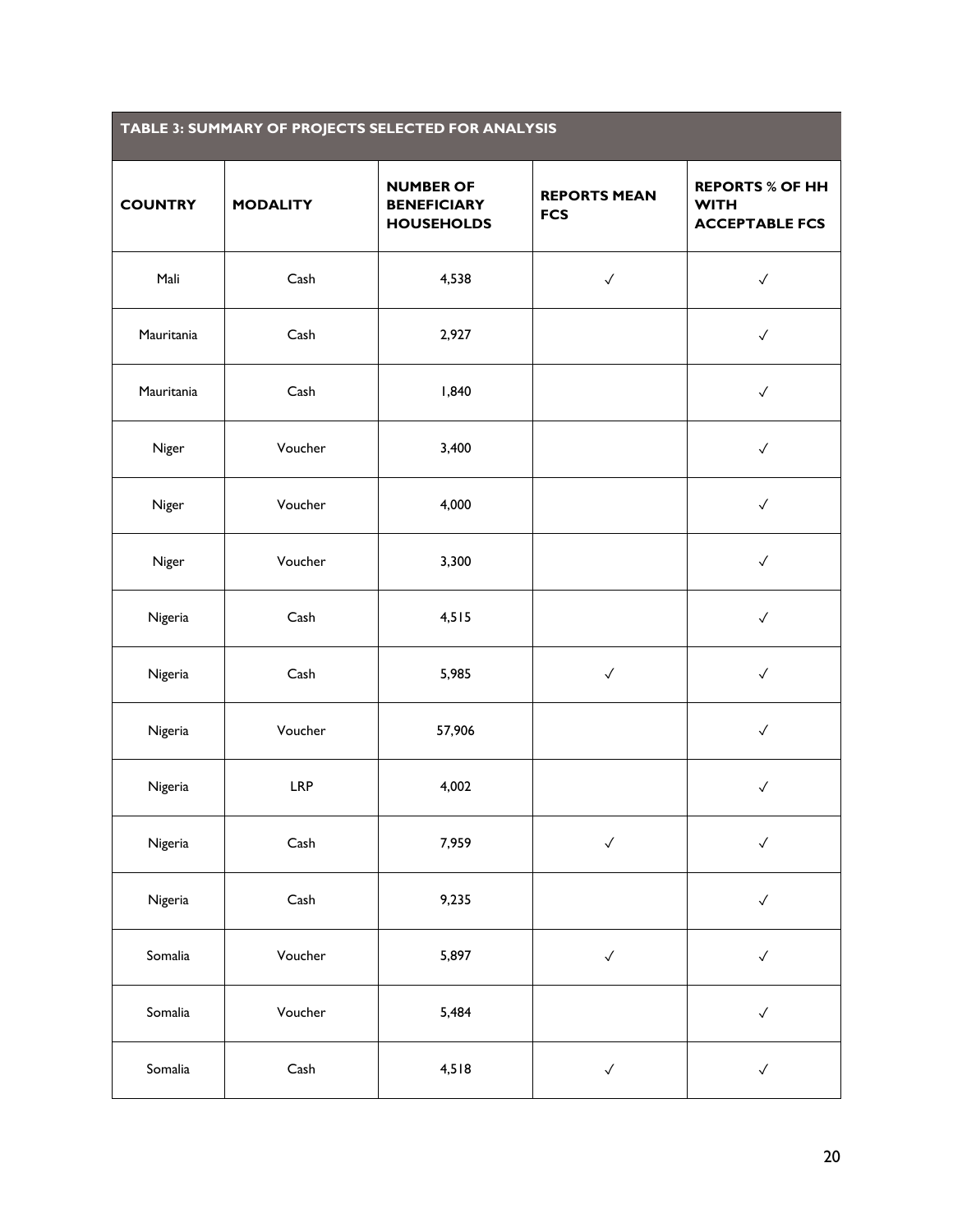| TABLE 3: SUMMARY OF PROJECTS SELECTED FOR ANALYSIS |                 |                                                             |                                   |                                                                |  |
|----------------------------------------------------|-----------------|-------------------------------------------------------------|-----------------------------------|----------------------------------------------------------------|--|
| <b>COUNTRY</b>                                     | <b>MODALITY</b> | <b>NUMBER OF</b><br><b>BENEFICIARY</b><br><b>HOUSEHOLDS</b> | <b>REPORTS MEAN</b><br><b>FCS</b> | <b>REPORTS % OF HH</b><br><b>WITH</b><br><b>ACCEPTABLE FCS</b> |  |
| Yemen                                              | Voucher         | 14,558                                                      | √                                 |                                                                |  |
| Yemen                                              | Voucher         | 17,378                                                      | $\checkmark$                      |                                                                |  |

# **COST EFFECTIVENESS MODEL**

After the team identified an appropriate subset of projects, a cost-effectiveness model was developed and parameters of the analysis refined. There are three key elements included in the analysis, which are each specified in more detail below. The first involves estimating program effectiveness, measured by the change in FCS among beneficiaries; the second is estimating the costs of the transfers; and the third is comparing the two in a standardized measure of cost-effectiveness.

### ESTIMATING PROGRAM EFFECTIVENESS

The team compared program effectiveness across the 17 shortlisted projects, using FCS. However, not all projects that measure FCS report it in the same way. As a consequence, two measures of FCS were used:

- 1. The change in the portion of households with acceptable FCS.
- 2. The change in households' mean FCS.

The first measure is the change in the percentage of beneficiary households with an "acceptable" FCS. For this measure, the team compared the change in the proportion of households that scored in the acceptable category of FCS from baseline to endline. This was the most frequently reported measure across projects, as it is required by USAID for all FFP activities that are six months or more in duration (USAID, 2019).

The second type of measurement included in reports, albeit less frequently, was the mean FCS score per household. The measure of effectiveness was the change in households' mean FCS from baseline to endline.

It is important to note that these two measures are not directly comparable with each other. Currently, the monitoring and evaluation guidance that is provided by FFP stipulates that IPs are only required to report the change in acceptable FCS. However, this presents limitations in assessing effectiveness of project activities. For example, it would be difficult to directly compare a context where the majority of beneficiaries were just below the "acceptable" threshold and whose statuses could be easily improved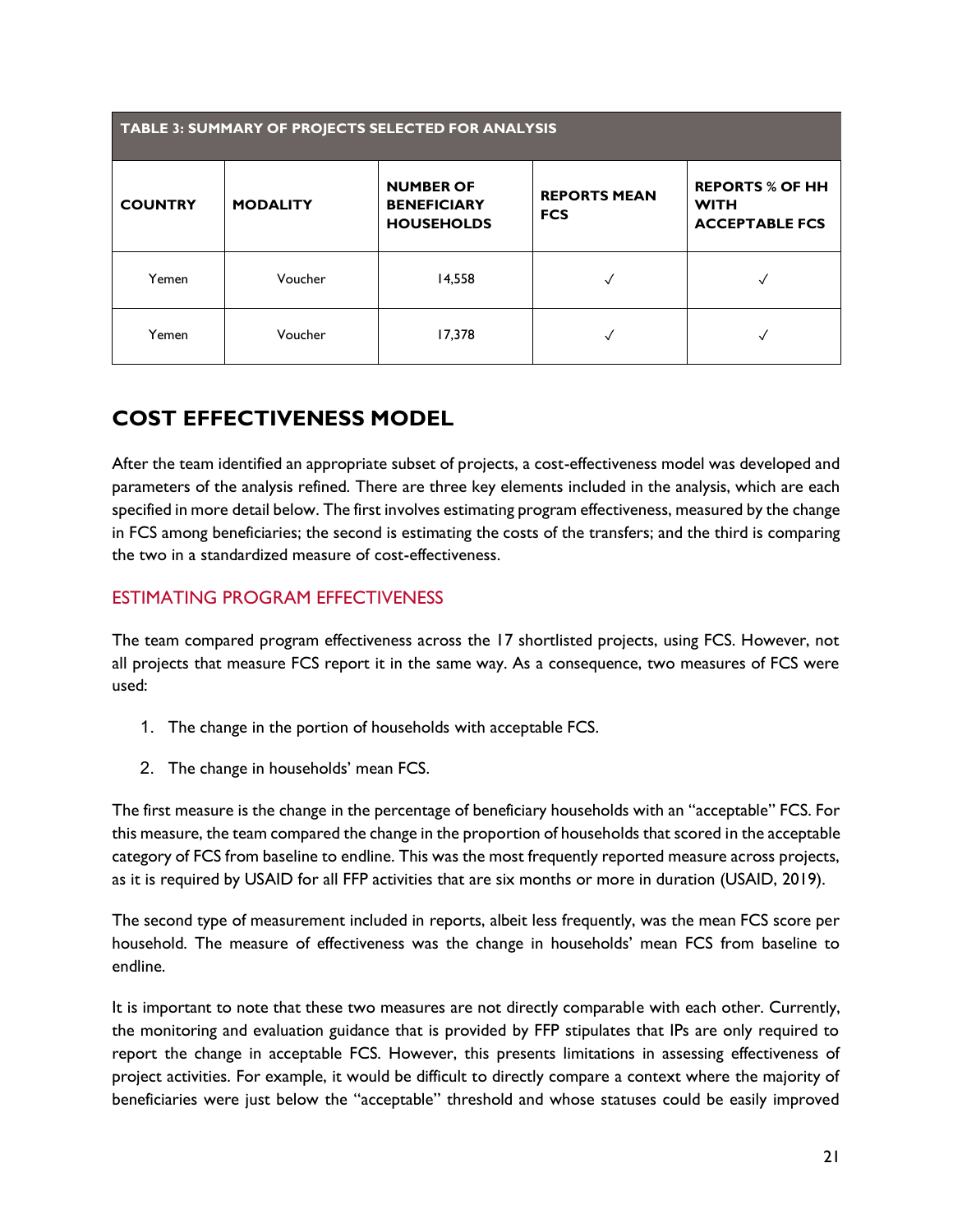through a small intervention to a context where the majority of beneficiaries had a "poor" FCS, and were not completely moved to "acceptable," through a larger intervention that still had a positive effect. Mean FCS score would improve the comparability of these contexts by removing the threshold measurement. However, as the team will discuss in more detail in later sections, mean FCS still does not capture all the benefits of a transfer modality and does not account for the size of household or distribution of the transfer.

In addition, IPs are required to report on FCS for projects that are six months or longer, but only required to conduct baseline and endline surveys for projects that are 12 months or longer. This results in a gap, where FCS reporting for shorter projects may not have comparable baseline and endline values, making it unsuitable for CEA. Many projects were excluded from analysis for this reason.

### DEFINING AND ESTIMATING THE COSTS

The next major element of the analysis involved defining the relevant costs of each project. Ideally, this would encompass both the cost of the transfer, as well as the total cost of the project to ascertain whether particular transfer modalities have a stronger impact on FCS and how much of this effect is due to the difference between transfer type values, rather than the cost of administering the transfer. However, in most cases only the total project cost was available for the selected projects. For 10 out of the 17 projects that were evaluated, the cost of the transfer itself was provided in project budgets and recorded in the model, alongside the total project cost. These two figures are used to calculate a cost to transfer ratio. This ratio estimates the cost to deliver every \$1 received by the beneficiary.

All cost data was provided by FFP. For each project, the cost of the project was divided by the number of beneficiary households and the average number of people per household in order to estimate the cost per person. Estimating cost per person is important for comparability; households in the project review ranged in size from five persons to 10 persons; the same size transfer going to a household of five will have a very different effect than to a household of 10.

For a number of projects, the average household size had to be estimated based on national data in order to standardize the cost per household more accurately. To supplement missing information on household size and composition, the team referred to the document, "Household Size and Composition Around the World," published by the United Nations, and used the national average household size as an estimate. Again, although this may not reflect important regional variations, it provided a suitable estimate of average household size and allowed the project to be included in the analysis.

It is important to note that FCS is calculated on a household basis. Therefore, the comparison of the cost per person necessarily assumes that the average household FCS is consistent across members of the household, though in reality it is most likely that some household members have significantly higher FCS than other household members. The figures presented represent the *average* cost per person per change in FCS.

In some projects, the FCS score was only reported for certain cohorts or regions, while the cost data was generic for the whole project. The team addressed this issue by estimating the cost proportionate to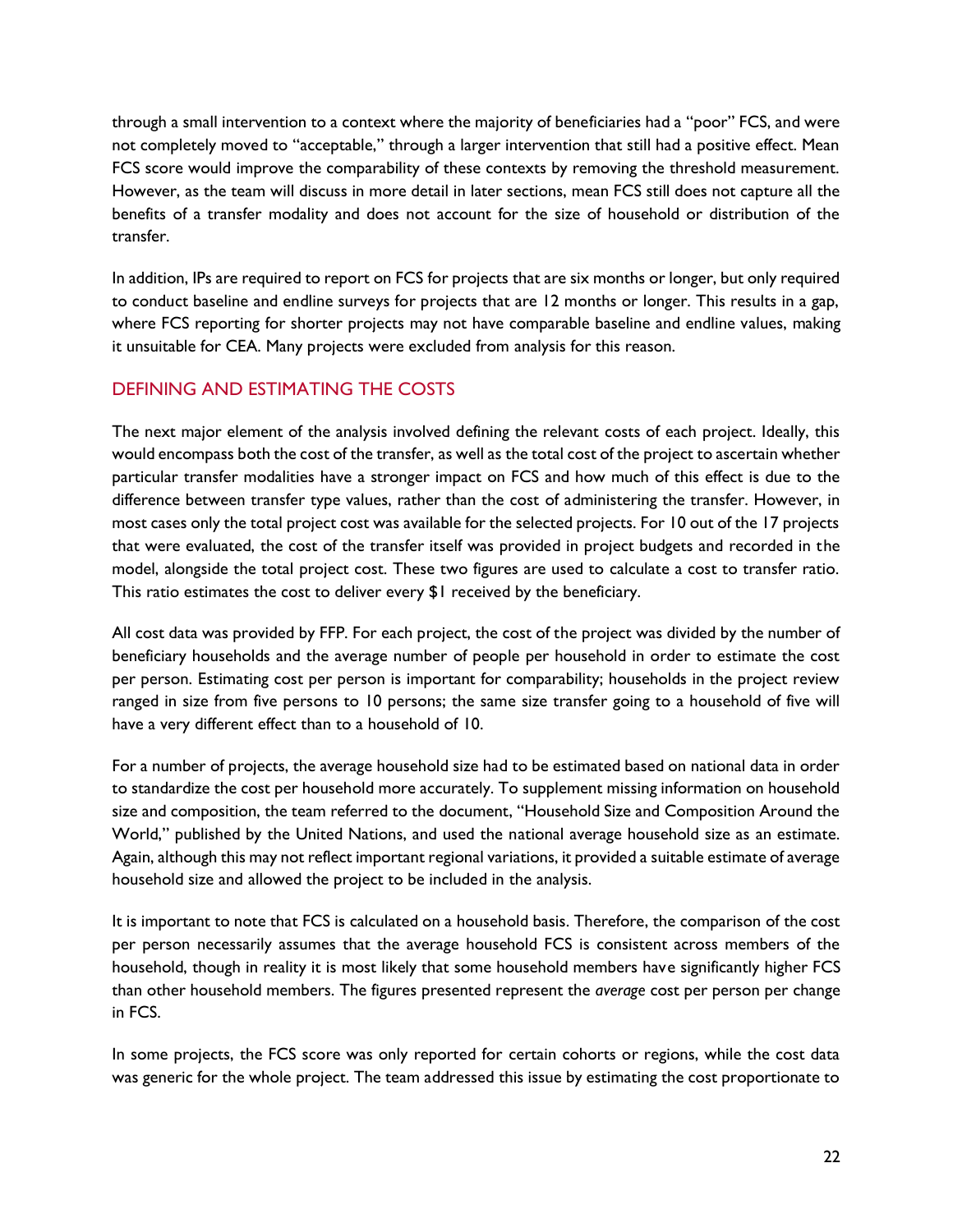the population size of the relevant region. Although this may not reflect cost differences between regions, it provides a reasonable benchmark.

### CALCULATING THE COST-EFFECTIVENESS

Once the data for effectiveness and costs were gathered into the model, the comparative costeffectiveness could be calculated. Several iterations of this calculation were conducted in order to differentiate projects with different measures of effectiveness and to standardize results.

#### **Cost per person-month to move a household to acceptable FCS**

Since data on the percentage of households with acceptable FCS scores was available for all projects included in the analysis, the first iteration of the analysis examined the cost per person-month required to move a household to an "acceptable" FCS. The cost-effectiveness was determined by dividing the cost per person-month by the change in the proportion of beneficiaries with an "acceptable" FCS. The cost per person-month was used to standardize across projects, which have differing number of transfers/months.

#### **Cost per person-month to increase a household's FCS by one point**

For projects that captured the mean FCS of beneficiaries, the cost-effectiveness analysis examined the cost per person-month to increase a household's FCS by one point.

This cost was determined by dividing the cost per person-month by the change in the mean FCS score to get the cost per person-month of improving a beneficiary household's FCS score by one point.

There were seven projects with mean FCS available, including four projects with voucher transfers and three with cash transfers. None of the projects that employed the LRP transfer modality qualified for inclusion.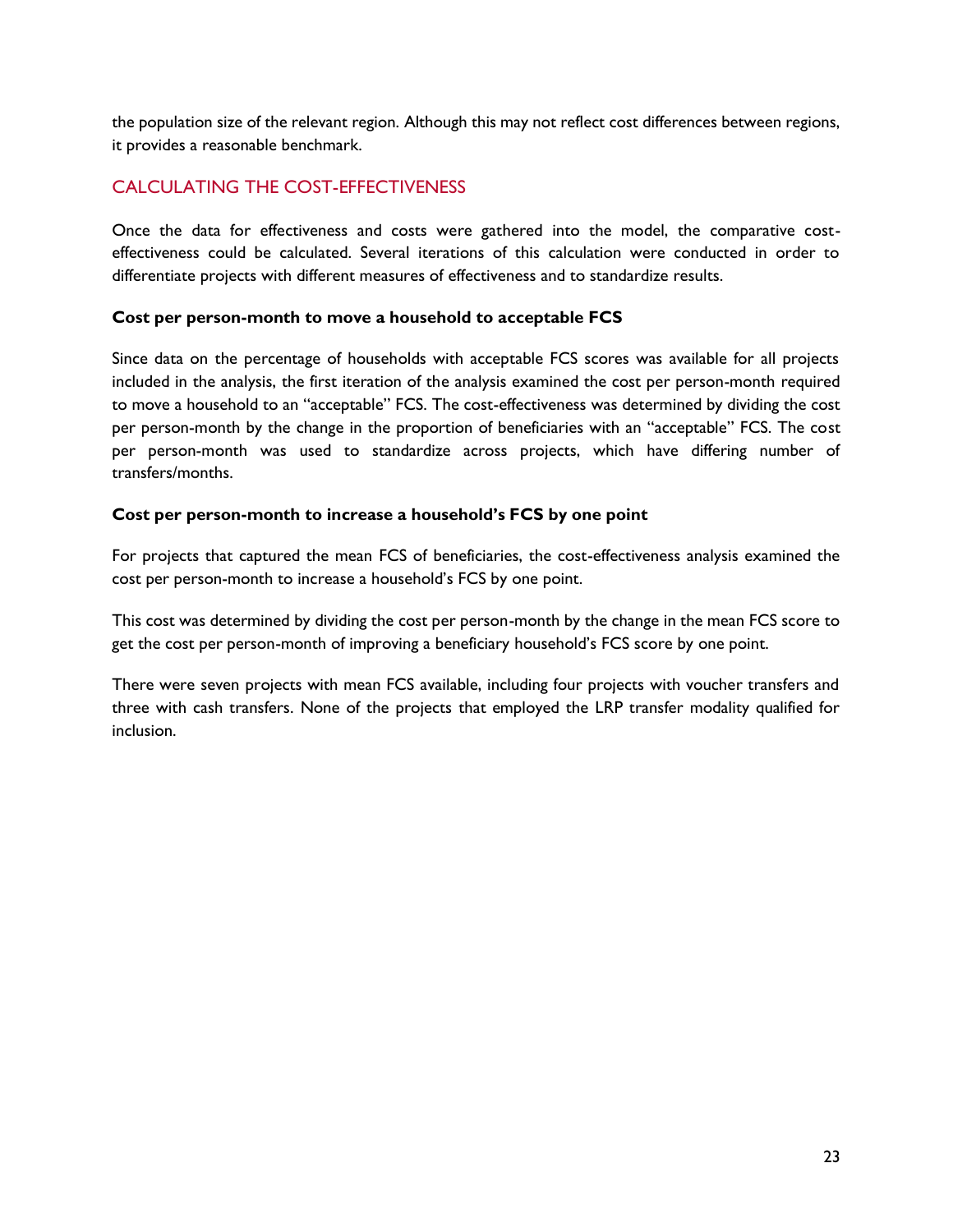# <span id="page-23-0"></span>**III. RESULTS**

A total of 17 FFP projects were included in the cost-effectiveness analysis. Of these, eight projects used vouchers, eight used cash, and one used LRP. The average Cost to Transfer Ratios for vouchers and cash are very similar, \$0.85 for vouchers (with a minimum value of \$0.47 and a maximum value of \$1.13) and \$0.90 for cash (with a minimum value of \$0.57 and a maximum value of \$1.22).

In the first iteration of the cost-effectiveness analysis, all 17 selected projects were compared on the basis of their respective cost per person-month to move a beneficiary to an "acceptable" FCS.

A separate analysis was conducted for a subset of projects that reported the mean FCS at baseline and endline. A total of seven projects qualified for this analysis; three projects employed cash and four used voucher transfer modalities, though one of these was a voucher program with exceptionally high costs. No LRP projects were included in this iteration. This analysis examined the cost per person-month to increase the FCS by one point.

The results that follow need to be interpreted with great caution. The cost effectiveness based on moving a household to an acceptable FCS is based on very limited sample sizes, particularly for the median analysis where the upper and lower values are dropped out of the calculation to eliminate outliers.

The first set of results calculate the mean cost per person-month for a change in acceptable FCS and for a change in mean FCS. The results from this iteration suggest that LRP is the most cost-effective transfer modality for moving a person to an "acceptable" FCS with a mean cost of **\$19.3 USD** per person-month to move a beneficiary household to an "acceptable" FCS. Cash is the most expensive, costing 60% more than vouchers. By sharp contrast, an analysis of the cost per person-month per FCS point increase suggests that cash is the most cost-effective option, with a mean cost of **\$0.7** per person-month. Vouchers, at a cost of \$5.8, are 700% more expensive than cash.

These results are summarized in **Table 4** below.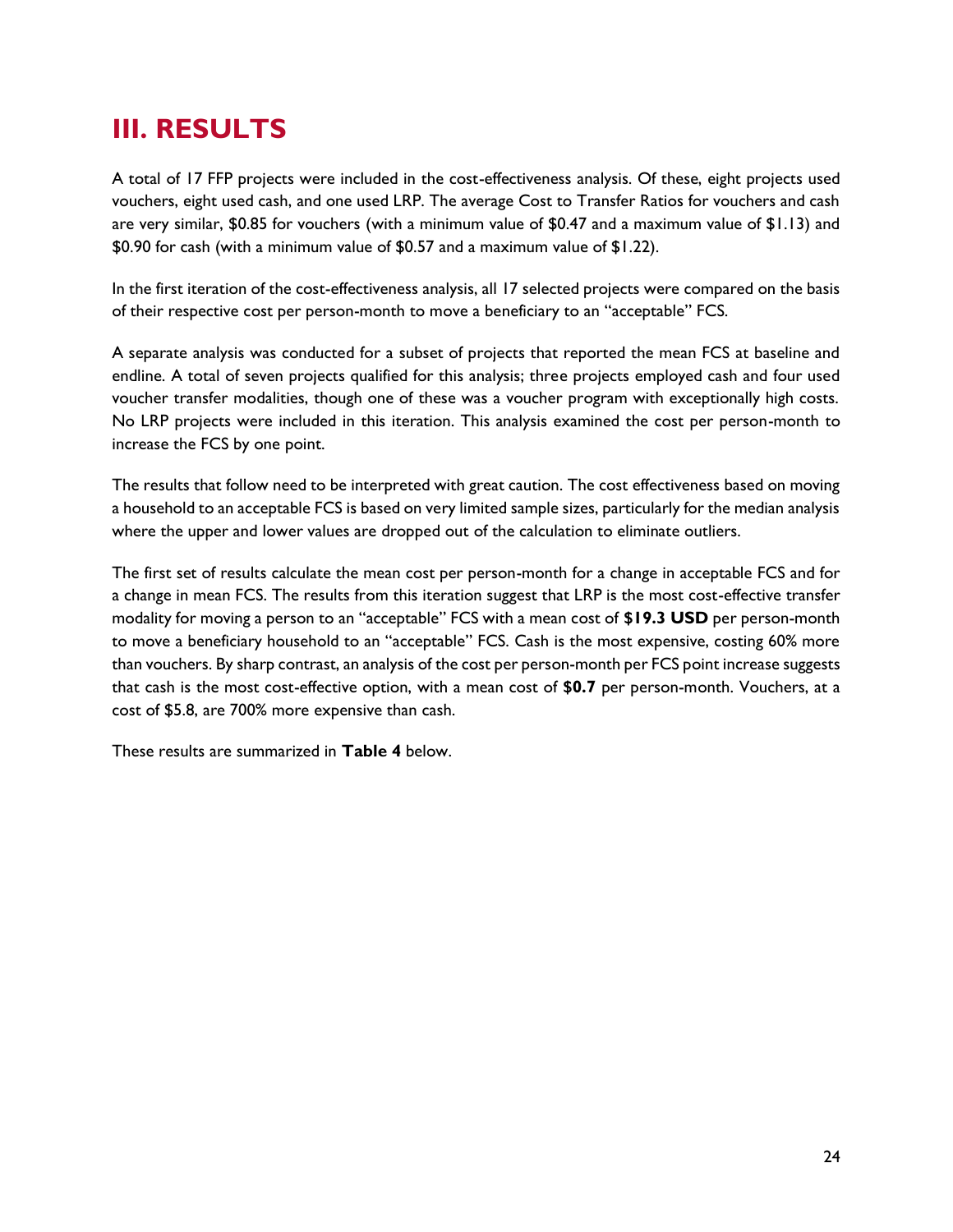<span id="page-24-0"></span>

| TABLE 4: SUMMARY OF RESULTS - COST PER PERSON-MONTH, MEAN |                                                                                                          |                                                                                                                       |                                                                             |                                                                                                     |
|-----------------------------------------------------------|----------------------------------------------------------------------------------------------------------|-----------------------------------------------------------------------------------------------------------------------|-----------------------------------------------------------------------------|-----------------------------------------------------------------------------------------------------|
|                                                           | <b>CEA BASED ON % WITH ACCEPTABLE FCS</b>                                                                |                                                                                                                       | <b>CEA BASED ON CHANGE IN MEAN FCS</b>                                      |                                                                                                     |
| <b>TYPE OF</b><br><b>TRANSFER</b>                         | <b>NUMBER OF</b><br><b>STUDIES THAT</b><br><b>REPORT % OF HH</b><br><b>WITH</b><br><b>ACCEPTABLE FCS</b> | <b>COST PER PERSON-</b><br><b>MONTH FOR HH</b><br><b>MOVED TO</b><br><b>ACCEPTABLE FCS -</b><br><b>MEAN (MIN/MAX)</b> | <b>NUMBER OF</b><br><b>STUDIES THAT</b><br><b>REPORT MEAN</b><br><b>FCS</b> | <b>COST PER PERSON-</b><br><b>MONTH PER FCS</b><br><b>POINT INCREASE -</b><br><b>MEAN (MIN/MAX)</b> |
| Voucher                                                   | 8                                                                                                        | \$35.0<br>(\$7.6 / \$75.2)                                                                                            | 4                                                                           | \$5.8<br>(\$0.3/\$21.4)                                                                             |
| Cash                                                      | 8                                                                                                        | \$55.7<br>(\$17.1/\$152.2)                                                                                            | 3                                                                           | \$0.7<br>(\$0.5/\$1.0)                                                                              |
| <b>LRP</b>                                                |                                                                                                          | \$19.3<br>$($19.2/\$19.3)$                                                                                            | 0                                                                           | N/A                                                                                                 |

There were several projects with particularly low/high changes in FCS scores, which resulted in a skewing of results. As a result, the analysis was also assessed using the median cost per person-month for a change in FCS, to mitigate the effect of outliers in a final iteration of the analysis.

The median cost per person-month to move a HH to an *acceptable* FCS was **\$31.7 USD** for vouchers and **\$53.2 USD** for cash, suggesting that cash is more expensive than vouchers**.** 

The median cost per person-month for a change in mean FCS cost **\$0.16 USD** per transfer for vouchers; the sample size was not large enough to calculate a median for cash or LRP.

The results of this final iteration of the analysis is summarized in **Table 5** below.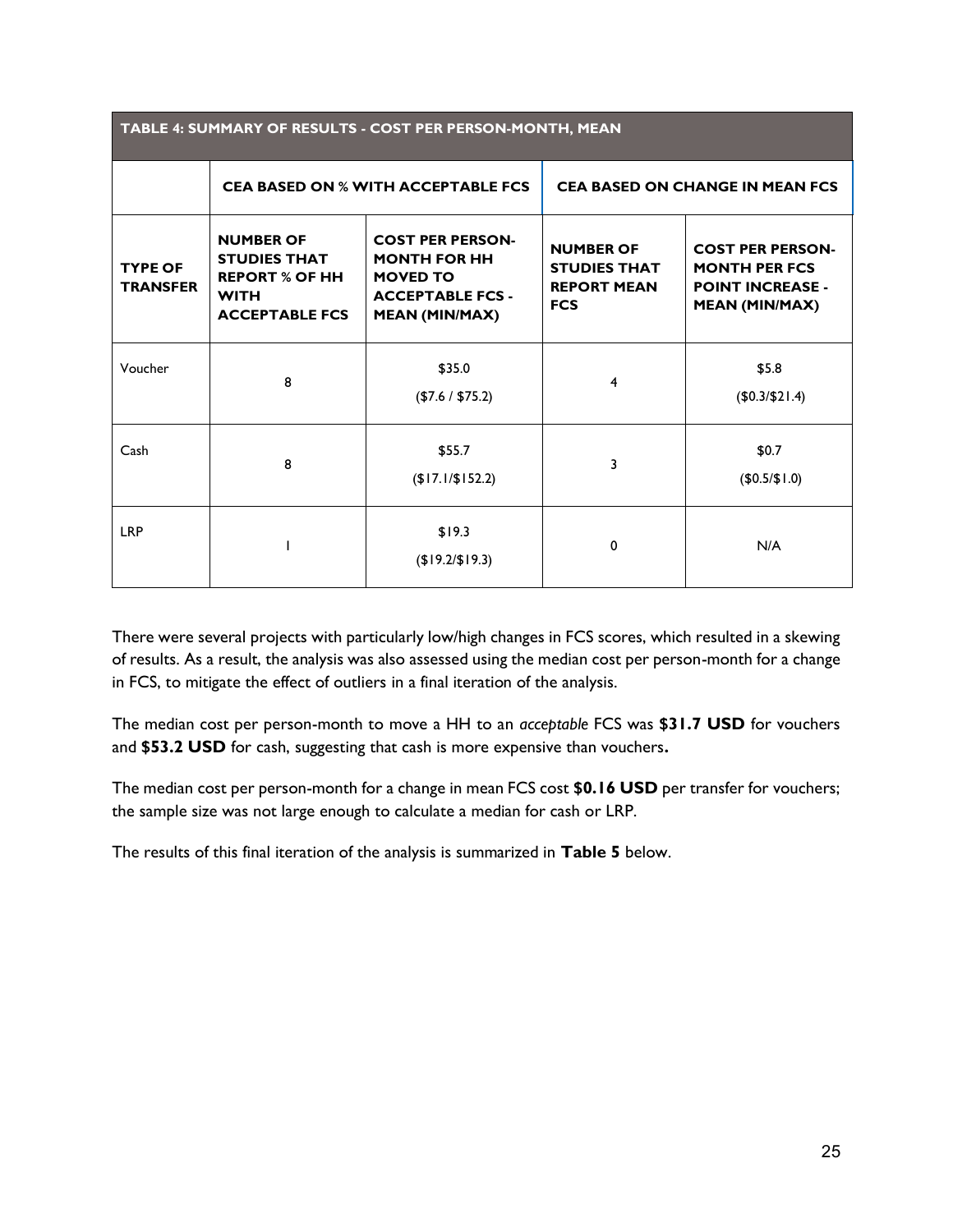| TABLE 5: SUMMARY OF RESULTS - COST PER PERSON-MONTH, MEDIAN |                                                                                                          |                                                                                                     |                                                                             |                                                                                                    |  |
|-------------------------------------------------------------|----------------------------------------------------------------------------------------------------------|-----------------------------------------------------------------------------------------------------|-----------------------------------------------------------------------------|----------------------------------------------------------------------------------------------------|--|
|                                                             |                                                                                                          | <b>CEA BASED ON % WITH ACCEPTABLE</b><br><b>FCS</b>                                                 | <b>CEA BASED ON CHANGE IN MEAN</b><br><b>FCS</b>                            |                                                                                                    |  |
| <b>TYPE OF</b><br><b>TRANSFER</b>                           | <b>NUMBER OF</b><br><b>STUDIES THAT</b><br><b>REPORT % OF HH</b><br><b>WITH</b><br><b>ACCEPTABLE FCS</b> | <b>COST PER</b><br><b>PERSON-MONTH</b><br><b>FOR HH MOVED</b><br><b>TO ACCEPTABLE</b><br><b>FCS</b> | <b>NUMBER OF</b><br><b>STUDIES THAT</b><br><b>REPORT MEAN</b><br><b>FCS</b> | <b>COST PER</b><br><b>PERSON-MONTH</b><br><b>PER FCS POINT</b><br><b>INCREASE PER</b><br><b>HH</b> |  |
| Voucher                                                     | 8                                                                                                        | \$31.7                                                                                              | 4                                                                           | \$0.16                                                                                             |  |
| Cash                                                        | 8                                                                                                        | \$53.2                                                                                              | 3                                                                           | N/A                                                                                                |  |
| <b>LRP</b>                                                  |                                                                                                          | \$19.3                                                                                              | 0                                                                           | N/A                                                                                                |  |

<span id="page-25-0"></span>П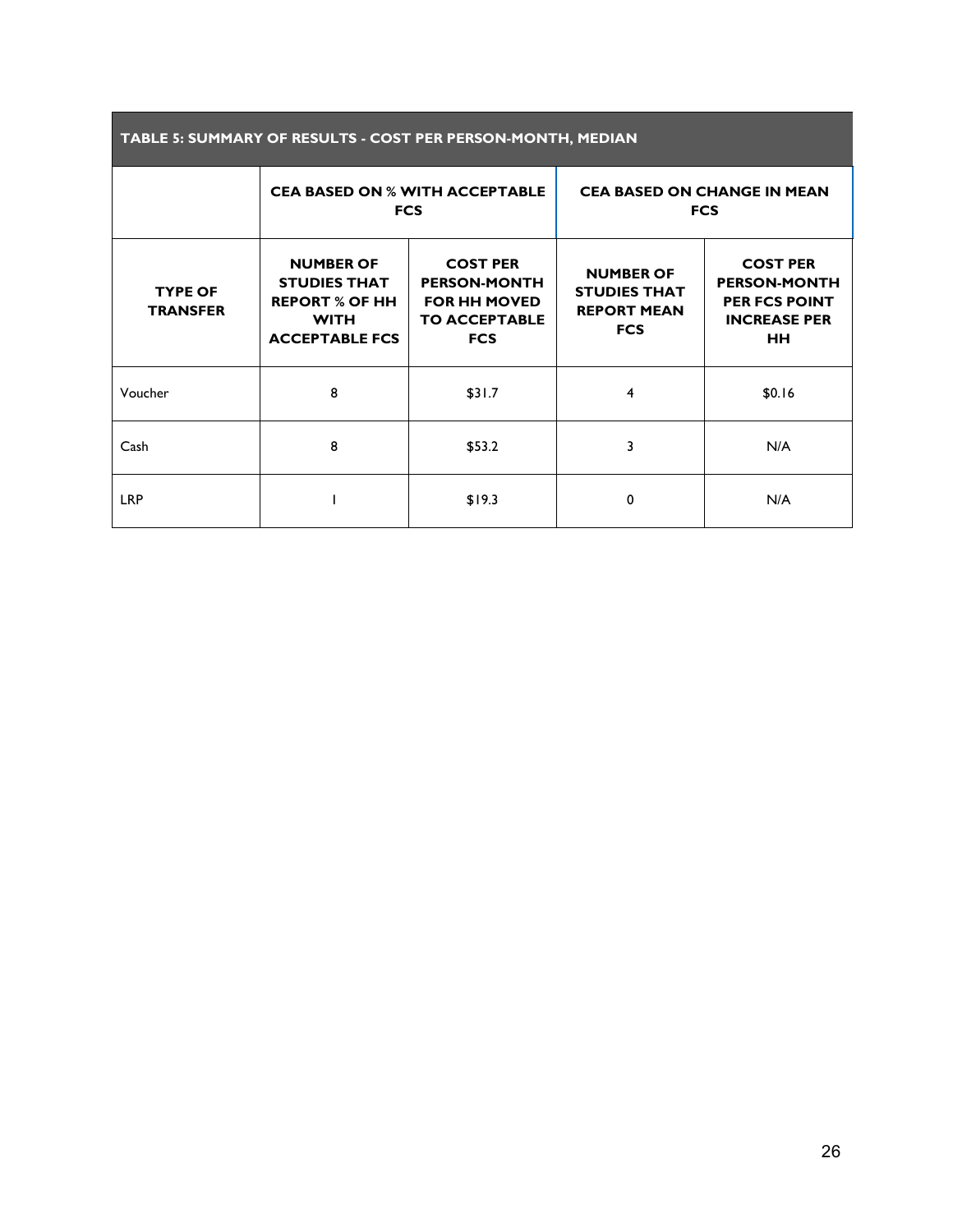# <span id="page-26-0"></span>**IV. DISCUSSION**

# **EXTERNAL VALIDITY AND LIMITATIONS**

Currently, the results of the cost-effectiveness analysis have no external validity due to incomplete or insufficient project data and consequently, the small sample of projects that the final results are based upon. A brief summary of the limitations of this study can be found in **Table 6**, which are then described in more detail below.

<span id="page-26-1"></span>

| <b>TABLE 6: SUMMARY OF LIMITATIONS</b>   |                                                                                                                                                                                                                                                                                                                                                                                               |                                     |  |  |  |
|------------------------------------------|-----------------------------------------------------------------------------------------------------------------------------------------------------------------------------------------------------------------------------------------------------------------------------------------------------------------------------------------------------------------------------------------------|-------------------------------------|--|--|--|
| <b>LIMITATION</b>                        | <b>DESCRIPTION</b>                                                                                                                                                                                                                                                                                                                                                                            | <b>EFFECT ON</b><br><b>RESULTS</b>  |  |  |  |
| Quality of project<br>data               | The quality of project data was often insufficient to support a rigorous<br>analysis.                                                                                                                                                                                                                                                                                                         | Unclear                             |  |  |  |
| Reporting of FCS                         | The majority of projects only reported the percentage of households<br>moved to an "acceptable" FCS score, however reporting the mean FCS<br>score would provide more insight for a cost-effectiveness analysis.                                                                                                                                                                              | Underestimation of<br>effectiveness |  |  |  |
| Evaluation<br>methodology                | Evaluation reports frequently did not define the methodology employed,<br>used insufficient sample sizes, or samples that were not representative of<br>the whole beneficiary population.                                                                                                                                                                                                     | Unclear                             |  |  |  |
| Timing of transfers                      | The timing of transfers, especially in relation to the timing of surveys or<br>data collection, was not reported.                                                                                                                                                                                                                                                                             | Underestimation of<br>effectiveness |  |  |  |
| Representation of<br>transfer modalities | There are very few projects included in the sample of each transfer<br>modality, which means that there isn't a sufficient sample to compare<br>actual costs and effectiveness.                                                                                                                                                                                                               | Overestimation of cost              |  |  |  |
| Selection bias of<br>transfer modalities | Due to data quality limitations, the team could not choose projects either<br>randomly or get a balanced distribution by modality. Instead, only the most<br>evaluable projects were used, creating a biased sample. It's possible that<br>projects with the best and most organized M&E (those included) also had<br>the best management and were most effective, leading to an upward bias. | Overestimation of<br>effectiveness  |  |  |  |
| <b>Excluded benefits</b>                 | The analysis uses the FCS as a measure of effectiveness. FCS is an effective<br>proxy for understanding food consumption, but is unable to capture<br>benefits outside of food consumption and hence is inappropriate for<br>comparing across types of transfer modality.                                                                                                                     | Underestimation of<br>effectiveness |  |  |  |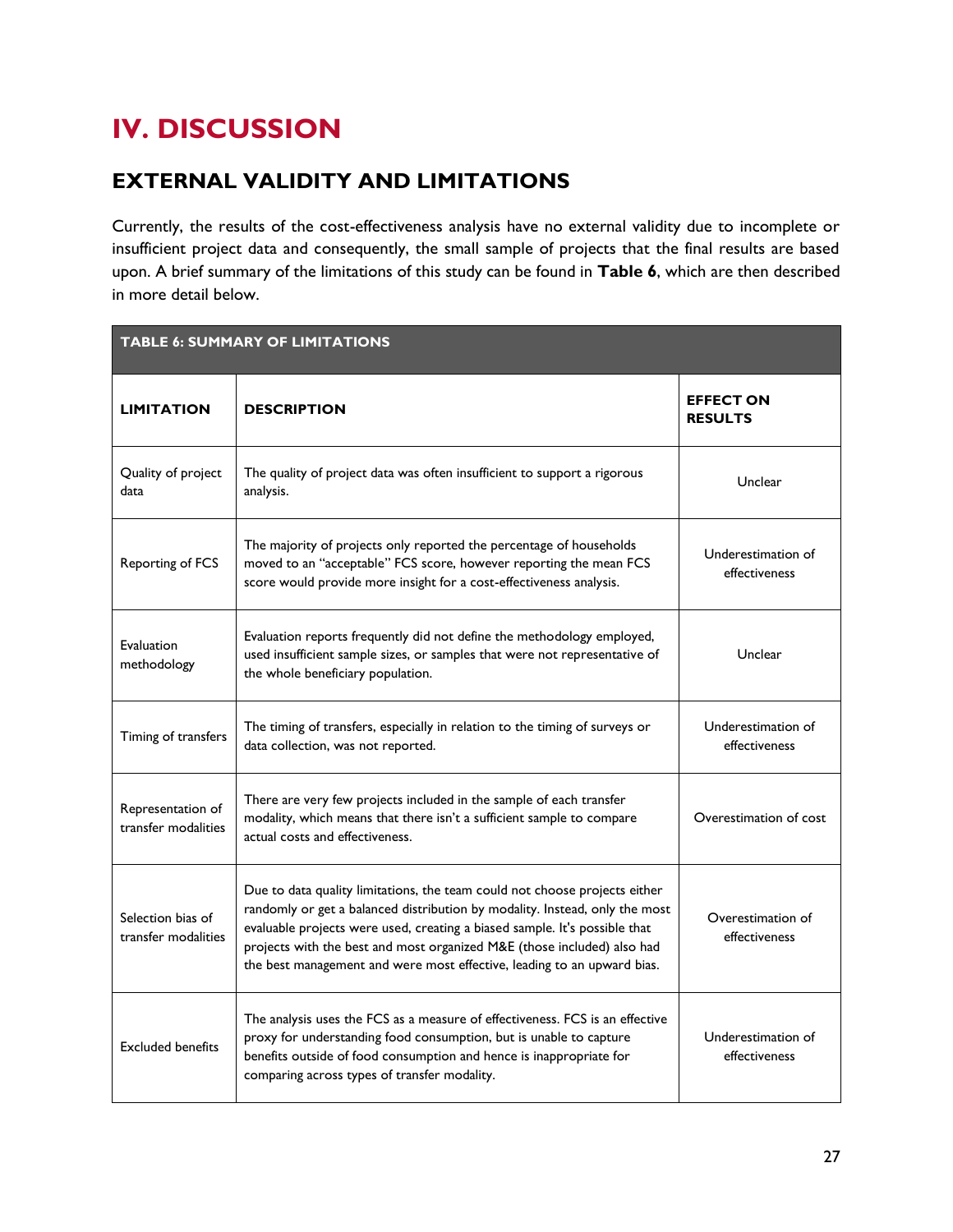# **COMPARISON WITH INTERNATIONAL BENCHMARKS**

Numerous other studies have examined and compared the cost-effectiveness of different humanitarian transfer modalities. In this section, the results of other studies and reviews are presented to provide a point of comparison for this analysis. A full literature review with more detail can be found in **Annex 1.**

Across numerous studies, in-kind, cash, and voucher transfer modalities are all found to be effective in improving the quantity and quality of food consumed. For example, all three modalities increased household food security among conflict-affected populations and maintained household food security during food crises and drought in multiple contexts (Doocy and Tappis, 2016). This finding is reflected in other studies and reviews as well (Bailey, 2013; Skoufias et al, 2008; Hidrobo et al, 2014; Ahmed et al, 2009).

Nonetheless, there are differences between transfer types on specific measures of effectiveness. Food aid has consistently been found to have the greatest impact on increasing caloric intake, while cash and vouchers tend to have larger impacts on dietary diversity (Hidrobo et al, 2014; Gentilini, 2016; Bailey, 2013; Doocy and Tappis, 2016). One reason for this is because in-kind food tends to increase food basket and staple grain consumption, while vouchers and cash promote a variety of food consumption (Hidrobo et al, 2014). However, the effectiveness of different transfer modalities is often contingent on other factors, including context, program design, and local market functions, among others. As a result, evidence often varies.

In addition to these variances in effectiveness, there are significant differences between the costs of transfer modalities. In-kind food aid is consistently found to be the least cost-effective transfer to improve food security outcomes, while cash-based approaches are generally found to be the most cost-efficient and cost-effective (Doocy and Tappis, 2016; Aker, 2016; Hirdobo, 2014), although there are exceptions.

A 2016 World Food Programme analysis compared cash, vouchers, and in-kind food transfers and found that cash was the most efficient and effective modality, meaning it cost the least for the highest nutritional value score. Schwab (2013) found that cash transfers increased FCS at a lower cost than what it would take to make comparable gains in HDDS or Dietary Diversity Index (DDI) in Yemen. A comparison of cost-effectiveness in Ecuador (Hidrobo et al, 2014) demonstrated slightly different results, where vouchers were the least costly means to improve daily caloric intake, anaemia, FCS, DDI, HDDS, while in-kind transfers were the most costly. In the same study, there was no difference in the cost between vouchers and cash in improving FCS.

However, another cost-efficiency study for USAID (2018) found that cash was the *least* cost-efficient, while LRP was the most cost-efficient, based on comparing the cost of delivering a standardized metric ton of food. This is again contradictory to the study by Ahmed et al. (2008), which finds that the cost of transferring 1 Taka worth of food in Bangladesh is 0.20 Taka, while the cost of transferring 1000 Taka (of cash) cost only 0.15 Taka, making cash extremely more cost-efficient. Furthermore, the goods and services that beneficiaries gain access to as a result of a cash transfer better reflect the needs and preferences of households and span aid sectors (education fees, medical supplies, household items, debt services, as well as food commodities, for example). For this reason, measuring impact against one standardized score often overlooks the multifarious impacts cash may provide, which cannot be replicated as in-kind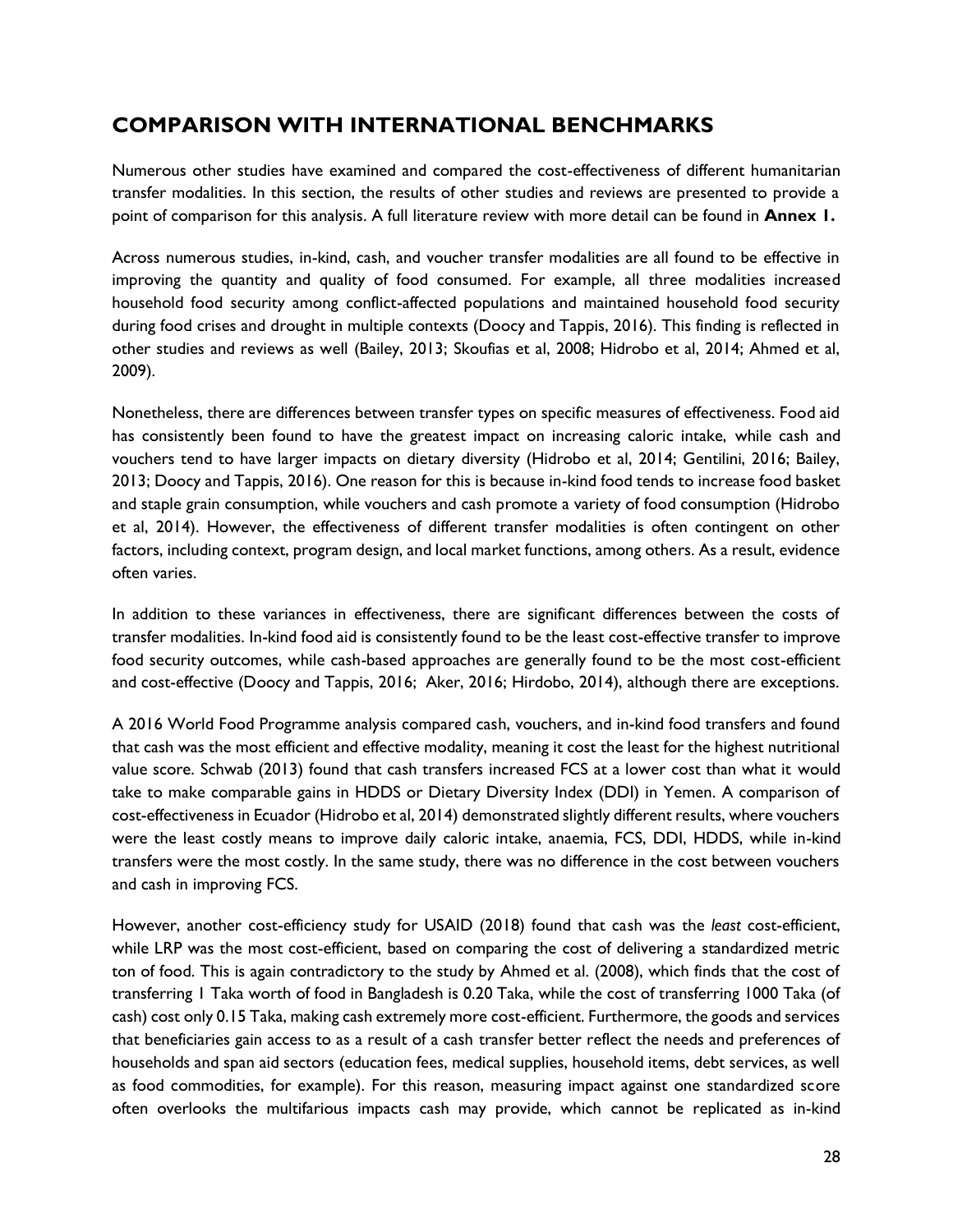assistance. For this reason, cash is best appreciated as a flexible, multi-sectoral tool (Cabot Venton et al., 2015).

In summary, the literature on cost-efficiency and cost-effectiveness of humanitarian assistance modalities can vary greatly in their results, depending on the methodology adopted, as well as program context. Studies consistently find that all transfer types are effective in improving food insecurity of beneficiaries, although the specific benefits vary between transfer types. Typically, cash and voucher programs are the most cost-effective options; they frequently result in positive benefits in food consumption, dietary diversity, and coping strategies while typically incurring lower program costs. They are also preferred according to beneficiary preferences and opportunity-costs. There are some exceptions to this and the finding does not imply that cash is universally the best option, due to the contextual requirements necessary for cash to be effective.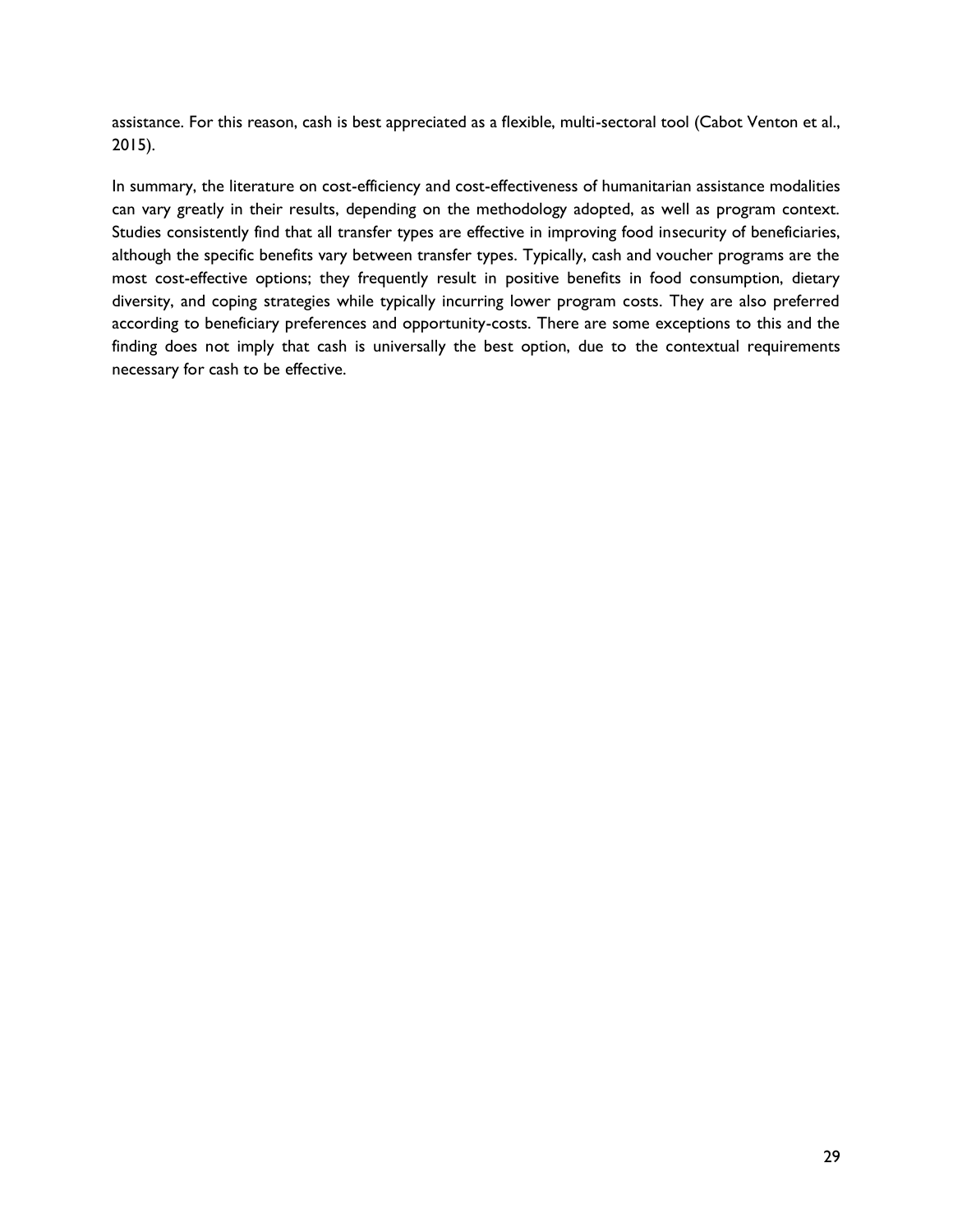# <span id="page-29-0"></span>**V. RECOMMENDATIONS**

The findings of this analysis provide important insights into FFP's project monitoring and evaluation process and requirements. It also presents an opportunity to strengthen the M&E guidance for FFP emergency programming in order to promote improved data collection and indicator reporting so that more rigorous analysis can be applied. The review demonstrates that there is an evidence base that can be used to evaluate the effectiveness of FFP programming. However, there is a strong imperative to make this evidence systematic across projects so that it can be used effectively to inform program and funding decisions.

The key finding from this report is that it is not possible, based on existing data, to draw conclusions about the relative cost effectiveness of transfer modalities. The sample of projects with consistent reporting of data is simply not large enough, which makes the findings highly sensitive to adjustments in calculations. This section summarizes the issues that limited the analysis and presents a number of recommendations to improve reporting and more systematic calculation of CEA for each.

# **OUTCOME INDICATOR REPORTING**

The current M&E guidance only specifies that projects have to report the percentage of beneficiary households that fall into each of the three categories of FCS (poor, borderline, and acceptable). While this indicator is useful, the process undertaken for this analysis suggested that changes in mean FCS were more useful as an indicator of cost effectiveness and avoided issues with threshold cutoffs and ceiling effects. Presently, very few projects report mean FCS even though the underlying data required to estimate the mean FCS is already collected.

Furthermore, projects are required to report FCS when they have activities for over 6 months, however only projects over 12 months are required to conduct baseline and endline reports (USAID, 2019). If FCS is only measured once over the course of a short-term project, it does not communicate any useful comparable data points that can be used to assess the impact of that project.

Ideally, the FCS would always be collected prior to project implementation and again towards the end of the project, close to the last transfer. Therefore, our recommendation is that FFP collect the mean FCS by either asking IPs to report it or requiring the IPs to submit their data along with the evaluation reports. The second option will allow FFP to estimate the mean FCS.

### **KEY RECOMMENDATIONS**

- 1. Report mean FCS or submit the underlying FCS data used for the estimation of the share of households in each threshold (poor, borderline, acceptable).
- 2. Collect FCS more frequently for shorter projects, preferably prior to implementation and at the end of the project.
- 3. Update PIRS for FCS to reflect these changes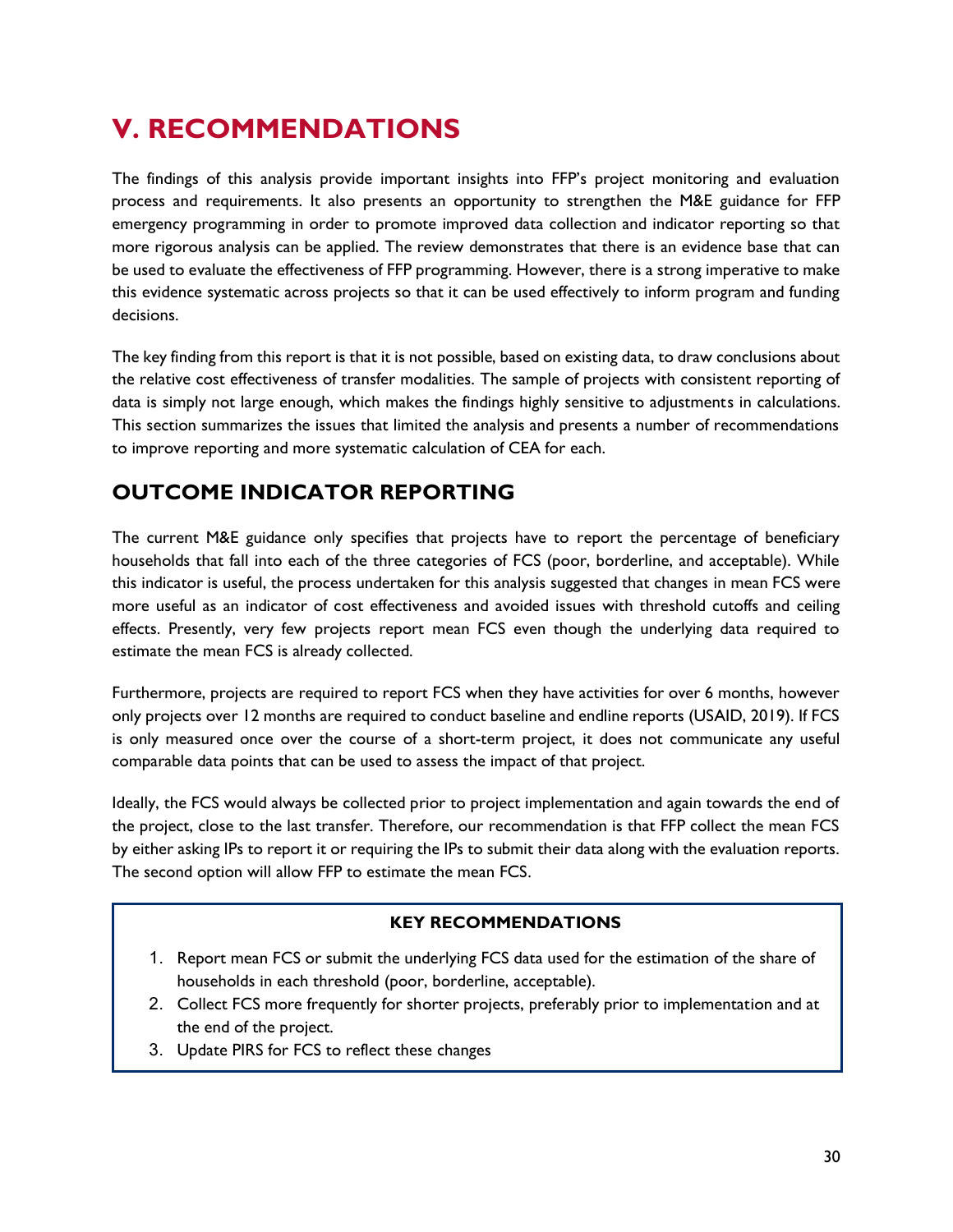# **DATA COLLECTION AND EVALUATION DESIGN**

A major limiting factor that reduced the number of projects available for analysis was poor design and implementation of monitoring and evaluation methods.

In regard to data collection, the team recommends that project reports clearly describe the timing of the transfers, as well as the timing of surveys or data collection. The former is critical to ensure projects can be compared like-for-like, depending on whether transfers were made in the lean or high season. The survey should also be distributed within a certain time frame relative to the timing of the last transfer.

Second, there should be standardized reporting of the household size of targeted beneficiaries to allow for normalization of data by household size.

Third, there should be a more detailed breakdown of cost data. It is fairly standard to report on the cost of the transfer itself, as well as the cost of its administration. For example, most cash programs report on the TCTR as a standard mechanism to compare cost effectiveness across programs. This breakdown of costs would allow for a nuanced understanding of cost effectiveness, particularly in contexts where the cost per transfer may be high due to, for example, security concerns.

The limitations that result from insufficient project data severely reduces the projects available for comparison. Any comparative analysis of transfer modalities should have a robust sample of each modality. Although there may still be selection bias because transfer modalities are not implemented randomly, it can still improve the rigor of this type of analysis by having greater representation of each type of transfer. For this study, there was a very small number of program reports for each type of transfer modality; there were no projects that used Title II food aid and only one LRP project that qualified for inclusion. This is especially problematic because it entirely excludes Title II assistance, which is the most common transfer modality, accounting for 46% of FFP programming in 2018 (USAID, 2018), as illustrated by **Figure 1**.



<span id="page-30-0"></span>**Figure 1: USAID share food transfer programs in fiscal year 2019**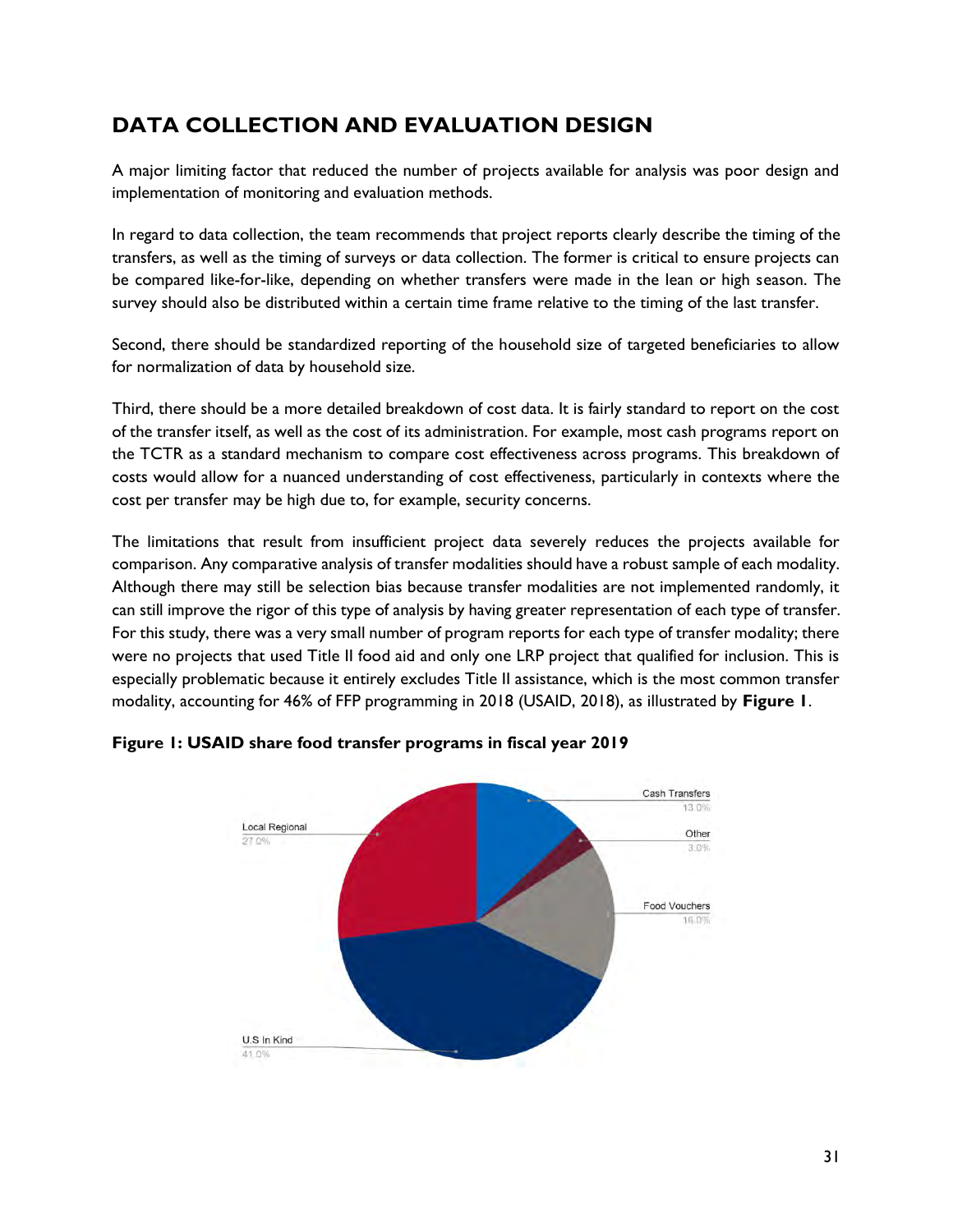Moving forward, as reporting and evaluation improve, more data from a variety of projects and corresponding transfer types can feed into the analysis and support for more useful comparisons.

Finally, emergency projects exceeding six months are required to conduct an evaluation. Many of these project evaluation reports did not specify a clear evaluation methodology, or implemented the methodology poorly, causing problems with the ability to accurately attribute project effects. The most common issues with evaluation methodologies included an unspecified sampling method, insufficient sample size, as well as unrepresentative sampling.

The team recommends that FFP provide concrete guidance on each of these factors so that future project reporting can provide data that will allow for greater standardization across projects and a better quality CEA.

#### **KEY RECOMMENDATIONS**

- 1. Provide more specific guidance and requirements for reporting on basic parameters and indicators, particularly for evaluation reports. Note that this is not asking for any new data collection, but rather clear and standardized reporting on data that could affect any CEA analysis.
- 2. Include the following additions to current indicator requirements for emergency programs:
	- Clear outline of sample size and strategy
	- Average HH size in study area
	- Timing of transfers
	- Timing of surveys and data collection
	- Cost data breakdown (cost of the transfer, not just the total cost of a project)

# **ANALYTICAL APPROACH**

Cost-effectiveness analysis is one key way to monitor the effectiveness of programming, and importantly, to compare projects. However, it is recommended that any work moving forward also consider CBA. Whereas CEA measures the relative cost of achieving a given outcome, in this case a change in FCS, CBA looks more holistically at the full range of costs and benefits for each intervention, and compares benefits to cost ratios across programs.

The present analysis found a wealth of benefits associated with different types of transfer modalities outside the scope of FCS that were reported by projects, as well as by the wider literature. These are overlooked by relying solely on FCS as a measure of effectiveness and could greatly compromise the choice of investment. To illustrate this, the team briefly outlines the benefits that were reported for FFP projects, but excluded from the analysis, according to each transfer modality.

Cash transfers allow for flexible purchasing power so that beneficiaries can invest or purchase a variety of items according to their unique needs. Thus, cash is more economically efficient, doesn't distort individual consumption, and allows freedom of choice for beneficiaries. Project implementers commonly reported that beneficiaries of cash purchased a variety of household items other than food, and had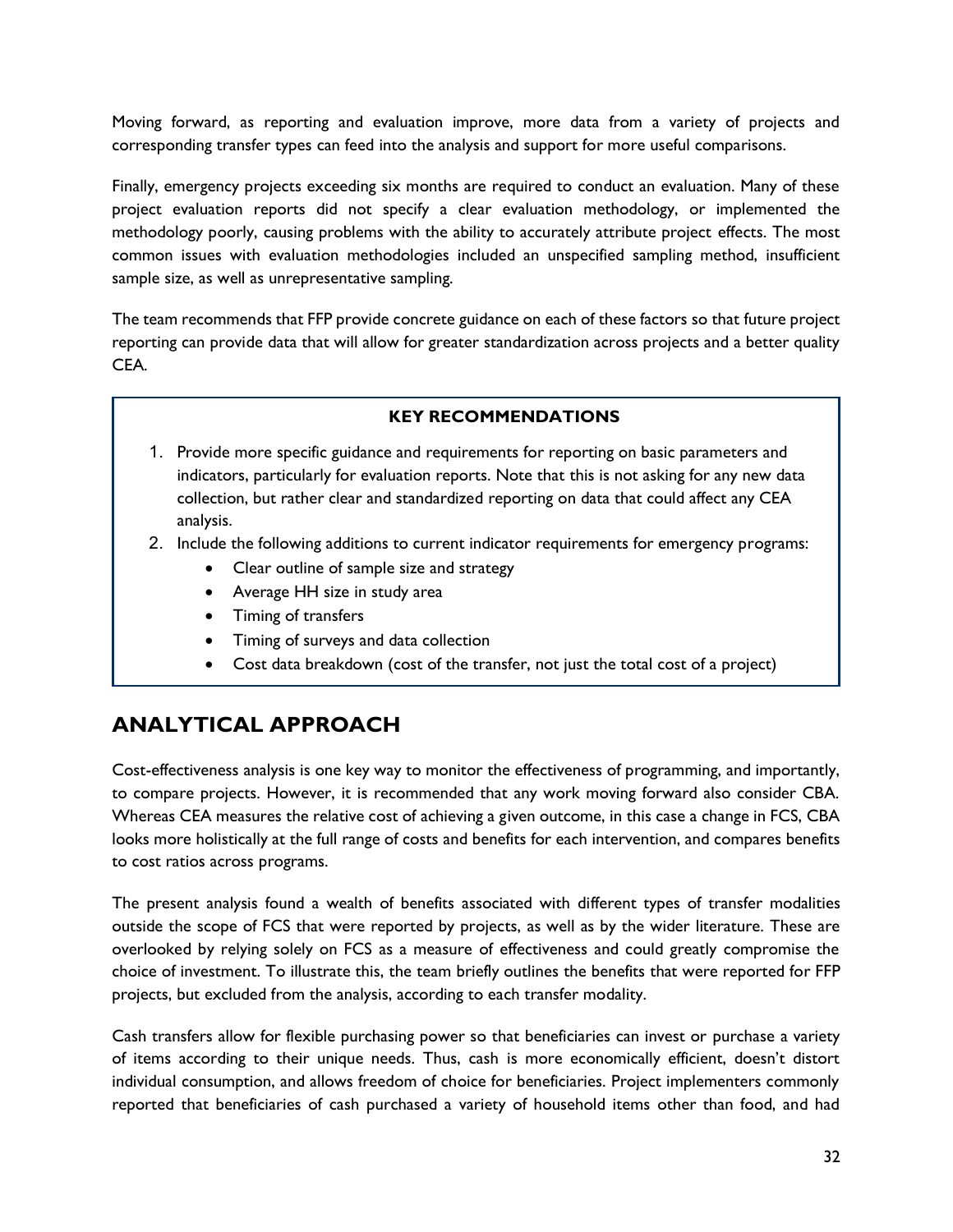reduced negative coping mechanisms, such as selling off livestock or household assets to buy food. This was seen in projects in Somalia, Nigeria, Niger, and Mali. Preserving assets and reducing negative coping mechanisms can, in turn, increase long term resilience to future shocks.

In addition, many cash programs make the transfer conditional upon participation in other program activities. Such activities are typically aimed at educating beneficiaries on proper WASH, nutrition, or livelihood practices. This was very common throughout FFP projects. In Yemen and Guatemala, this resulted in increased WASH awareness and improved WASH practices. In Somalia and Nigeria, it resulted in the adoption of key infant and young child feeding practices in targeted communities. Finally, in Mauritania, the project reported that children of beneficiaries were screened for malnutrition and that 70% of children identified as malnourished were referred to support centers. Such behavior changes can improve nutrition and health outcomes for beneficiaries, however none of these benefits will be captured by FCS or the cost-effectiveness analysis.

Cash for work modalities also result in additional benefits. Cash for work is used when there is a need to support temporary work opportunities and incomes, such as in lean seasons. It can also bring benefits to community infrastructure and has the ability to directly inject cash into local markets. Like other cash transfers, it provides flexibility in how beneficiaries are able to use or invest the value of the transfer. In Yemen and Somalia, cash for work programs improved access to communal infrastructure that supports resilient livelihoods in target communities and created temporary job opportunities during lean seasons. In Somalia, a cash for work project provided a short-term emergency cash injection to mitigate the impact of drought-related shocks. According to project reports, it also helped to prevent the erosion of household assets and livelihoods, contributed to the resilience of affected households and communities, and improved purchasing power of vulnerable food insecure households in targeted regions.

Vouchers also bring additional benefits beyond food consumption and diversity. Although they are more limited in terms of what commodities can be purchased, a project in Niger reported that vouchers increased sales for local vendors and traders and promoted price stabilization for key commodities. Vouchers can also promote the consumption of more nutritious foods due to their more restrictive purchasing power.

Similarly, LRP can boost the incomes of local farmers and create multiplier effects in the local economy that are not captured by FCS. The delivery time of LRP assistance is also much shorter than Title II food assistance, which allows beneficiaries to receive support when needed, rather than after a crisis has already set in. Finally, LRP is usually based on local grains that tend to better suit local dietary preferences.

Finally, many project reports captured benefits other than FCS through other indicators, such as the reduced coping strategy index, dietary diversity score, etc. However, these benefits were excluded from the analysis because of the need to compare projects based on a single measure of effectiveness.

An illustrative summary of non-food consumption related benefits per FFP project can be found below in **Table 7**.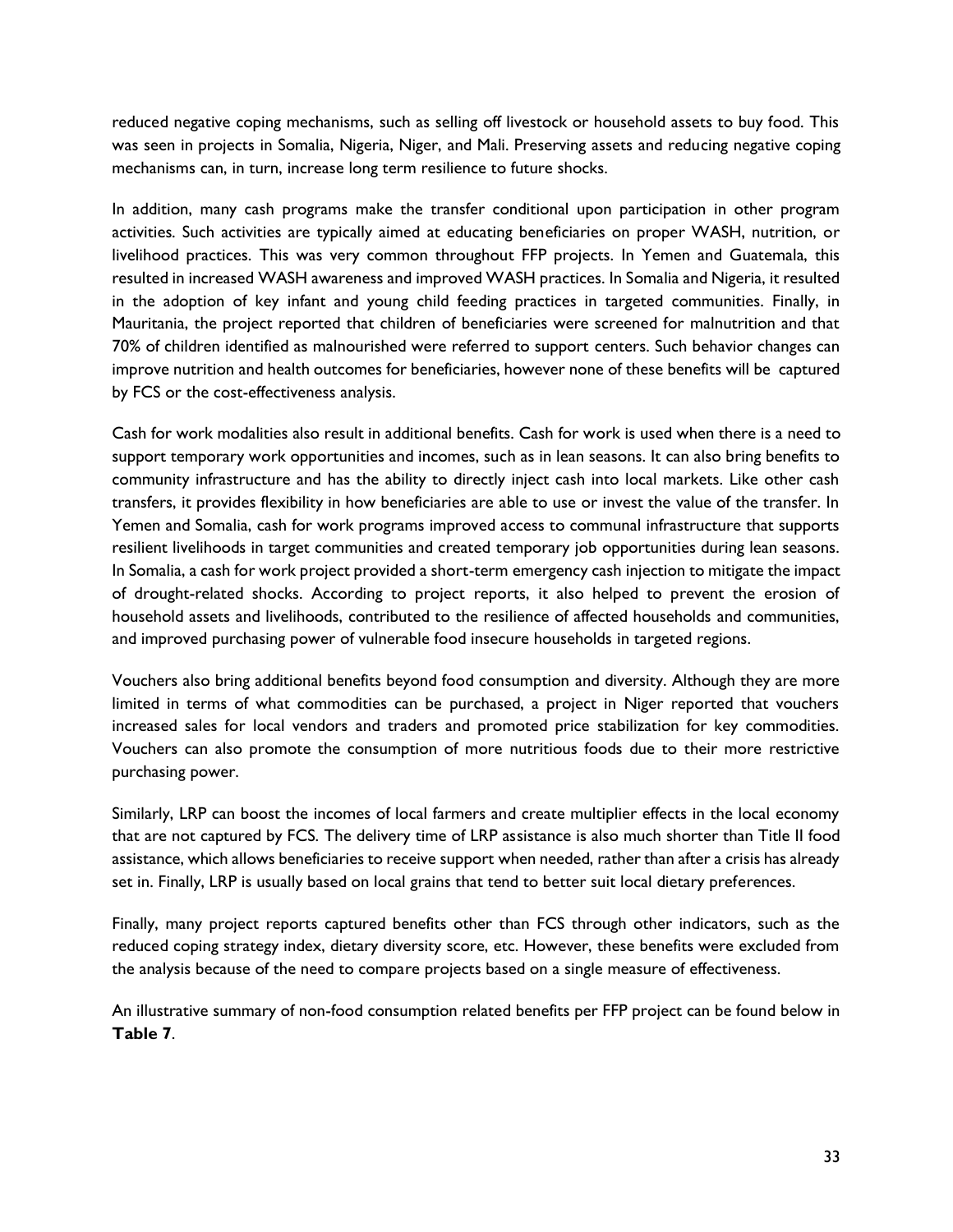<span id="page-33-0"></span>

| TABLE 7: EXAMPLES OF ADDITIONAL BENEFITS OF FFP PROJECTS |                 |                                    |                                                                                                                                                                                                                                                                |  |
|----------------------------------------------------------|-----------------|------------------------------------|----------------------------------------------------------------------------------------------------------------------------------------------------------------------------------------------------------------------------------------------------------------|--|
| <b>PROJECT</b><br>ID                                     | <b>LOCATION</b> | <b>TRANSFER</b><br><b>MODALITY</b> | <b>ADDITIONAL BENEFITS</b>                                                                                                                                                                                                                                     |  |
| Nigeria AID-<br><b>FFP-G-15-</b><br>0005                 | Nigeria         | Cash                               | Cash was used for petty trading as well as purchase of food. This<br>reduced the dependence on casual labor for HH income                                                                                                                                      |  |
| Nigeria AID-<br>FFP-G-15-<br>00076                       | Nigeria         | Cash                               | Cash was used to service debt, meet medical needs, and meet other<br>basic needs, in addition to food consumption. These other purchases<br>may have detracted slightly from food consumption benefits,<br>however.                                            |  |
| Nigeria AID-<br>FFP-G-16-<br>00122                       | Nigeria         | Cash<br>Vouchers<br>In-kind        | Beneficiaries reported that the voucher system was efficient and<br>most cost-effective for them. It was faster and non-discriminatory,<br>which would result in time-savings benefits.                                                                        |  |
| Nigeria AID-<br>FFP-G-15-<br>00048                       | Nigeria         | <b>Vouchers</b>                    | Project was able to expand to reach an additional cohort because of<br>the cost savings that resulted from the depreciation of local<br>currency.                                                                                                              |  |
| Nigeria AID-<br>FFP-G-16-<br>00058                       | Nigeria         | <b>Vouchers</b>                    | Mobile e-vouchers were most cost-efficient for beneficiaries.<br>Bombing and security concerns meant that the program had to avoid<br>disbursements that required gathering of large crowds. E-vouchers<br>were able to accommodate and reduce these concerns. |  |
| Mali AID-FFP-<br>G-16-00094                              | Mali            | Cash                               | Although the majority of the cash transfer was spent on food (65%),<br>beneficiaries reported it was also used for health, savings, hygiene,<br>debt refunding, productive assets, non-food products, water, and<br>education.                                 |  |
| Somalia AID-<br>FFP-G-16-<br>00102                       | Somalia         | Cash<br>Vouchers                   | Voucher beneficiaries more willing to share food with neighbours,<br>expanding the benefits of the transfer                                                                                                                                                    |  |
| Somalia AID-<br>FFP-G-15-<br>00069                       | Somalia         | Cash                               | Mobile money improved the quality of project implementation<br>through increased accountability and security of the transfers                                                                                                                                  |  |
| Mauritania                                               | Mauritania      | Cash<br><b>LRP</b>                 | 35.1% of beneficiaries indicated that with the cash distributed they<br>were able to choose which foods to consume, rather than being                                                                                                                          |  |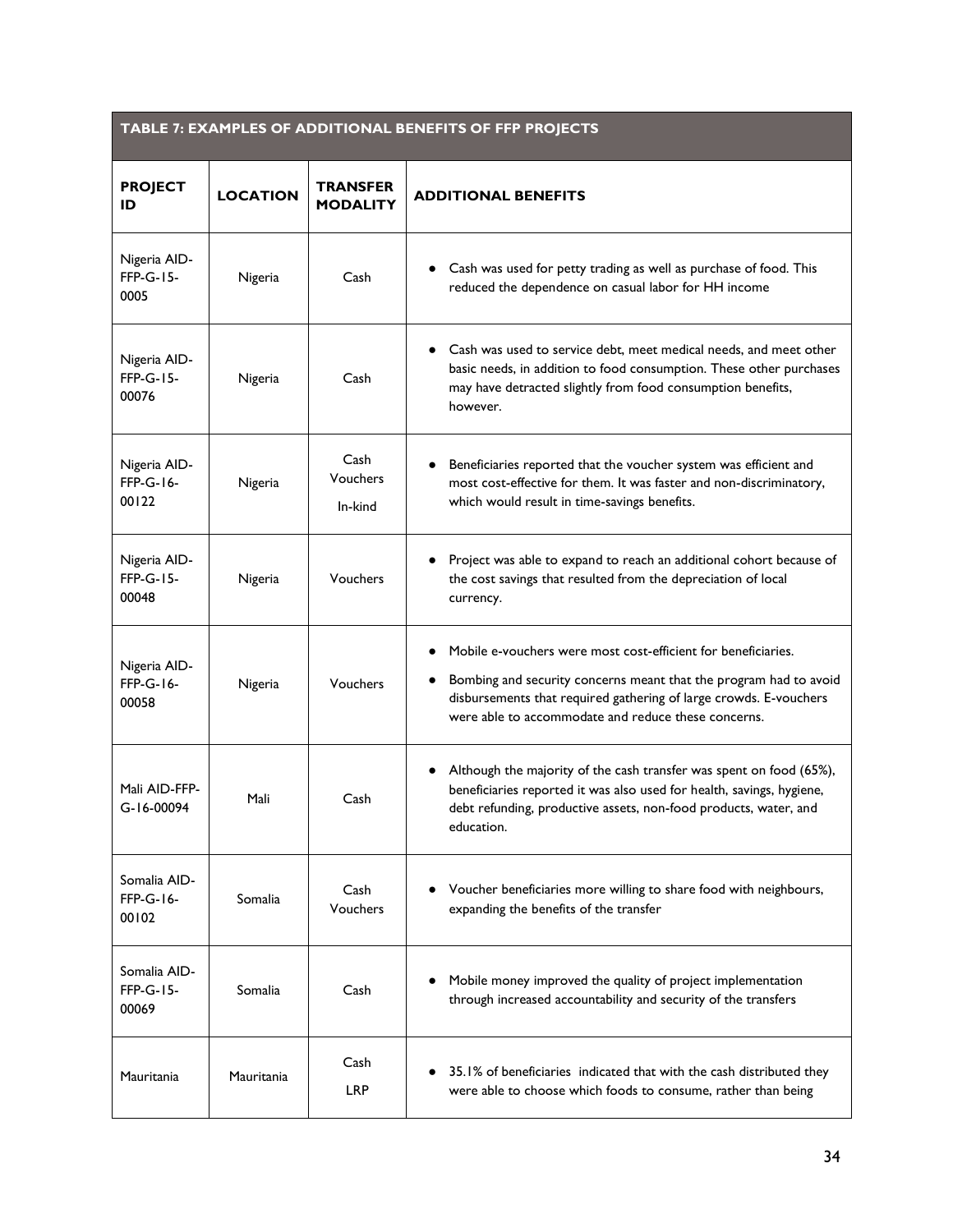| <b>TABLE 7: EXAMPLES OF ADDITIONAL BENEFITS OF FFP PROJECTS</b> |                 |                                    |                                                                                      |  |  |
|-----------------------------------------------------------------|-----------------|------------------------------------|--------------------------------------------------------------------------------------|--|--|
| <b>PROJECT</b><br>ID                                            | <b>LOCATION</b> | <b>TRANSFER</b><br><b>MODALITY</b> | <b>ADDITIONAL BENEFITS</b>                                                           |  |  |
| 72DFFP18GR<br>00021                                             |                 |                                    | forced to pick only the cheapest foods (which are not always the<br>most preferred). |  |  |

CEA is an appropriate method when the scope of analysis is limited to one type of modality, where additional benefits are more likely to be similar. When comparing across modalities, either a qualitative or quantitative analysis of these benefits should be explicitly considered.

### **KEY RECOMMENDATIONS**

- 1. Continue to document and comment on extenuating circumstances that may have an impact on cost or effectiveness, as well as any additional benefits that were observed outside of the required indicators.
- 2. Use CEA only to compare within modalities, and CBA to compare across modalities.

By implementing these changes or additions, it will improve the quality of project data and the quality of analysis that can be applied. For many, this can be accomplished without imposing additional labor or cost burdens on implementing partners.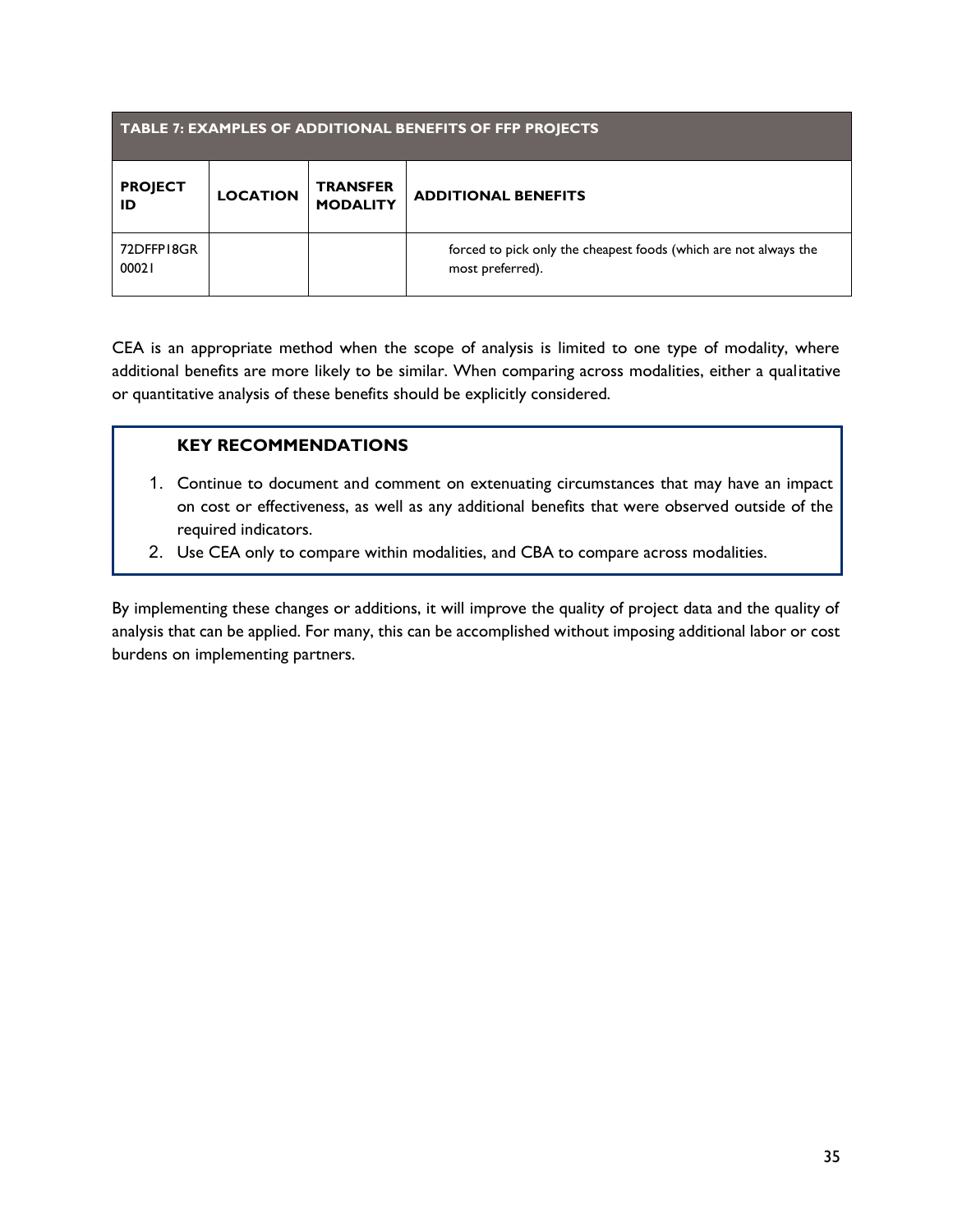# <span id="page-35-0"></span>**ANNEX A: LITERATURE REVIEW**

# **PURPOSE OF THE LITERATURE REVIEW**

There are multiple studies and reviews on the cost-effectiveness of humanitarian aid responses, however evidence often varies depending on context and program structure. Additionally, different crises have different impacts on food security outcomes. Natural disasters can destroy infrastructure and equipment, affecting livelihoods, housing, increased incidence of disease etc., while drought reduces food availability and access and may cause a decline in assets and each may require a different approach (WFP, 2009).

Cost effectiveness analysis allows programs to select approaches that provide the most value for beneficiaries at the least cost. However, Hodges et al. (2011) caution that it is important to be aware of critical cost drivers, limitations, and comparability of methods and measures of cost effectiveness to ensure results are accurate and robust.

The purpose of the literature review is to provide a broad overview of past studies, reviews, and approaches to cost-effectiveness analyses of food assistance modalities. This will allow our analysis to cross reference results against international benchmarks, select appropriate measures of effectiveness and costs, and ensure comparability of programs. Ultimately, the analysis will improve FFP's ability to determine when various food assistance modalities are likely to be the most cost-effective.

The literature review starts with a summary of existing indicators (measures of effectiveness), followed by summaries of evidence on effectiveness, costs, and cost-effectiveness of FFP modalities.

# **EFFECTIVENESS OF TRANSFER MODALITIES**

Food assistance is delivered to beneficiaries through one of two methods; in-kind food aid, which consists of American commodities that are shipped internationally where needed or locally procured in-kind food, or cash-based assistance, which can include direct cash transfers or vouchers.

Across numerous studies, in-kind, cash, and voucher transfer modalities are all found to be effective in improving the quantity and quality of food consumed. For example, all three modalities increased household food security among conflict-affected populations and maintained household food security during food crises and drought in multiple contexts (Doocy and Tappis, 2016). This finding is reflected in other studies and reviews as well (Bailey, 2013; Skoufias et al, 2008; Hidrobo et al, 2014; Ahmed et al, 2009).

Nonetheless, there are differences between transfer types on specific measures of effectiveness. Food aid has consistently been found to have the greatest impact on increasing caloric intake, while cash and vouchers tend to have larger impacts on dietary diversity (Hidrobo et al, 2014; Gentilini, 2016; Bailey, 2013; Doocy and Tappis, 2016). One reason for this is because in-kind food increases food basket and staple grain consumption, while vouchers and cash promote a variety of food consumption (Hidrobo et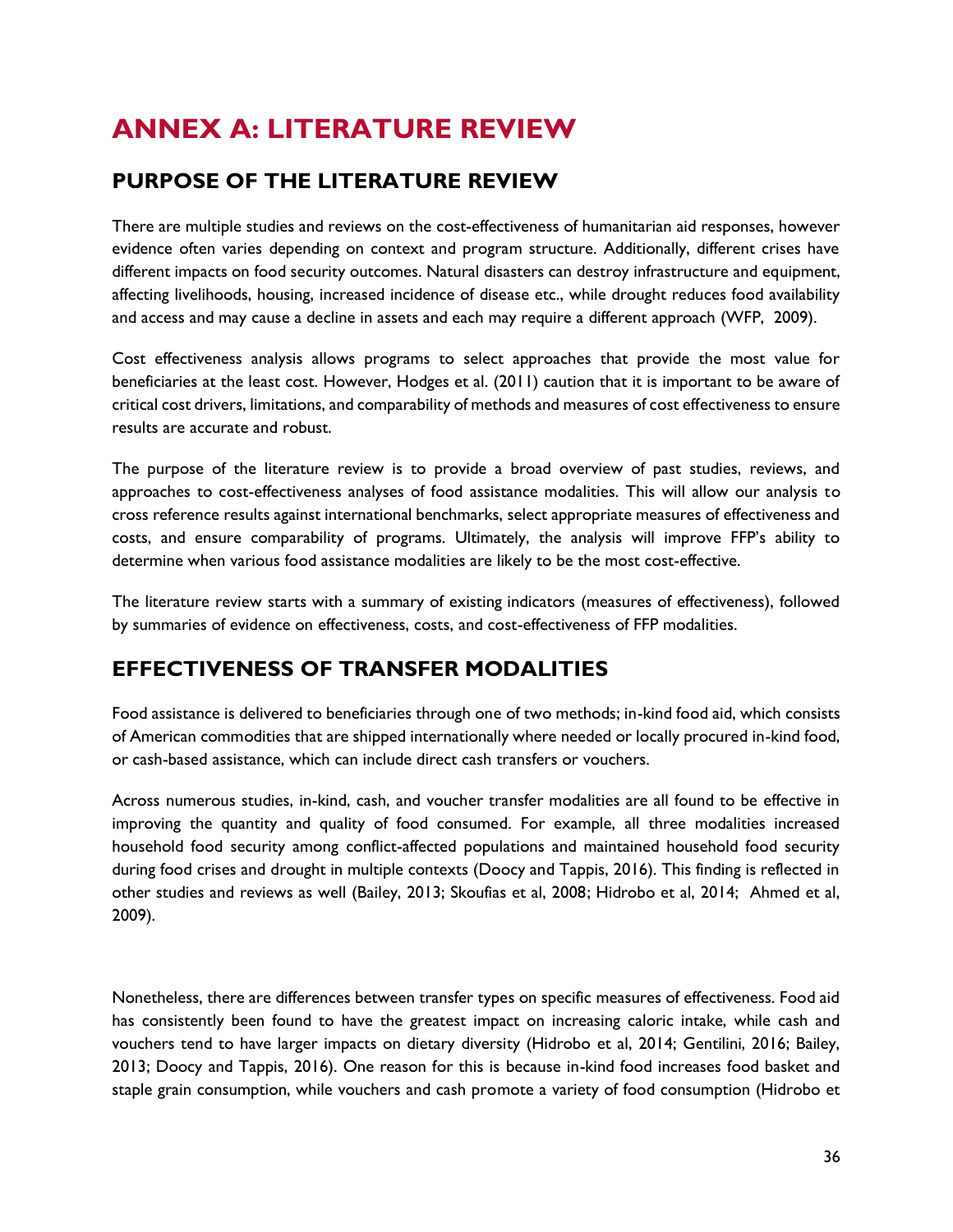al, 2014). Furthermore, the effectiveness of different transfer modalities is often contingent on other factors, including context, program design, local market functions, among others. As a result, evidence often varies. **Table 8** provides a broad summary of a World Bank review (2016) of the most effective transfer type according to specific measures.

<span id="page-36-0"></span>

| TABLE 8: SUMMARY OF MOST EFFECTIVE TRANSFER TYPE PER COUNTRY STUDY |                              |                          |                          |                          |                                    |                          |                          |                                  |                           |
|--------------------------------------------------------------------|------------------------------|--------------------------|--------------------------|--------------------------|------------------------------------|--------------------------|--------------------------|----------------------------------|---------------------------|
| Country                                                            | <b>Transfers</b><br>compared | Food<br>Consump<br>tion  | Calorie<br><b>Intake</b> | Food<br>Gap              | <b>Dietary</b><br><b>Diversity</b> | <b>Poverty</b>           | Anemia                   | Child<br><b>Malnutriti</b><br>on | Child<br><b>Mortality</b> |
| Bangladesh                                                         | Cash, food                   | Cash                     | Cash                     | $\overline{\phantom{a}}$ | $\overline{\phantom{a}}$           | Food                     | $\overline{\phantom{a}}$ | $\overline{\phantom{a}}$         | $\blacksquare$            |
| Cambodia                                                           | Cash, food                   | Cash                     | $\blacksquare$           | $\blacksquare$           | Food                               | ÷,                       | ÷,                       | $\blacksquare$                   | $\blacksquare$            |
| DR Congo                                                           | Cash,<br>vouchers            | Vouchers                 | $\overline{\phantom{a}}$ | $\overline{\phantom{a}}$ | Cash                               | $\overline{\phantom{a}}$ | $\overline{\phantom{a}}$ | $\overline{\phantom{a}}$         | $\blacksquare$            |
| Ecuador                                                            | Cash,<br>food.<br>vouchers   | Food                     | Food                     | $\overline{\phantom{a}}$ | Vouchers                           | Ĭ.                       | ÷                        | $\overline{\phantom{a}}$         | $\blacksquare$            |
| Ethiopia                                                           | Cash, food                   |                          |                          | Food                     |                                    | $\overline{\phantom{a}}$ | ÷,                       | $\blacksquare$                   | $\blacksquare$            |
| Malawi                                                             | Cash,<br>food.<br>cash+food  | $\overline{\phantom{a}}$ | $\overline{\phantom{a}}$ | $\overline{\phantom{a}}$ | Cash                               | ٠                        | $\overline{\phantom{a}}$ | $\overline{\phantom{a}}$         | $\overline{\phantom{a}}$  |
| Mexico                                                             | Cash, food                   | Cash                     | Food                     | $\blacksquare$           | $\overline{a}$                     | Food                     | $\overline{a}$           | $\overline{\phantom{a}}$         | $\blacksquare$            |
| Niger I                                                            | Cash, food                   | $\blacksquare$           | $\overline{a}$           | $\blacksquare$           | Food                               | $\blacksquare$           | ÷,                       | $\blacksquare$                   | $\blacksquare$            |
| Niger II                                                           | Cash,<br>food.<br>cash+food  |                          |                          |                          |                                    |                          |                          | cash+food                        | cash+food                 |
| Sri Lanka                                                          | Cash, food                   | Cash                     | Cash                     | $\overline{\phantom{a}}$ | $\frac{1}{2}$                      | $\overline{\phantom{a}}$ | $\overline{\phantom{a}}$ | $\blacksquare$                   | $\blacksquare$            |
| Uganda                                                             | Cash, food                   | $\overline{\phantom{0}}$ | $\overline{\phantom{0}}$ | Cash                     | $\overline{\phantom{a}}$           | $\overline{\phantom{a}}$ | Cash                     | $\overline{\phantom{a}}$         |                           |
| Yemen                                                              | Cash, food                   | Cash                     | Cash                     | $\blacksquare$           | Cash                               | $\blacksquare$           | $\blacksquare$           | $\blacksquare$                   | $\overline{\phantom{a}}$  |

*Source:* World Bank Group, 2016

In addition to this broad qualitative summary, Doocy and Tappis (2016) conducted a review of studies in order to compare the effectiveness of modalities at addressing different food security outcomes. A summary of their results, broken down by measure and study, are included in **Table 9** and **10**.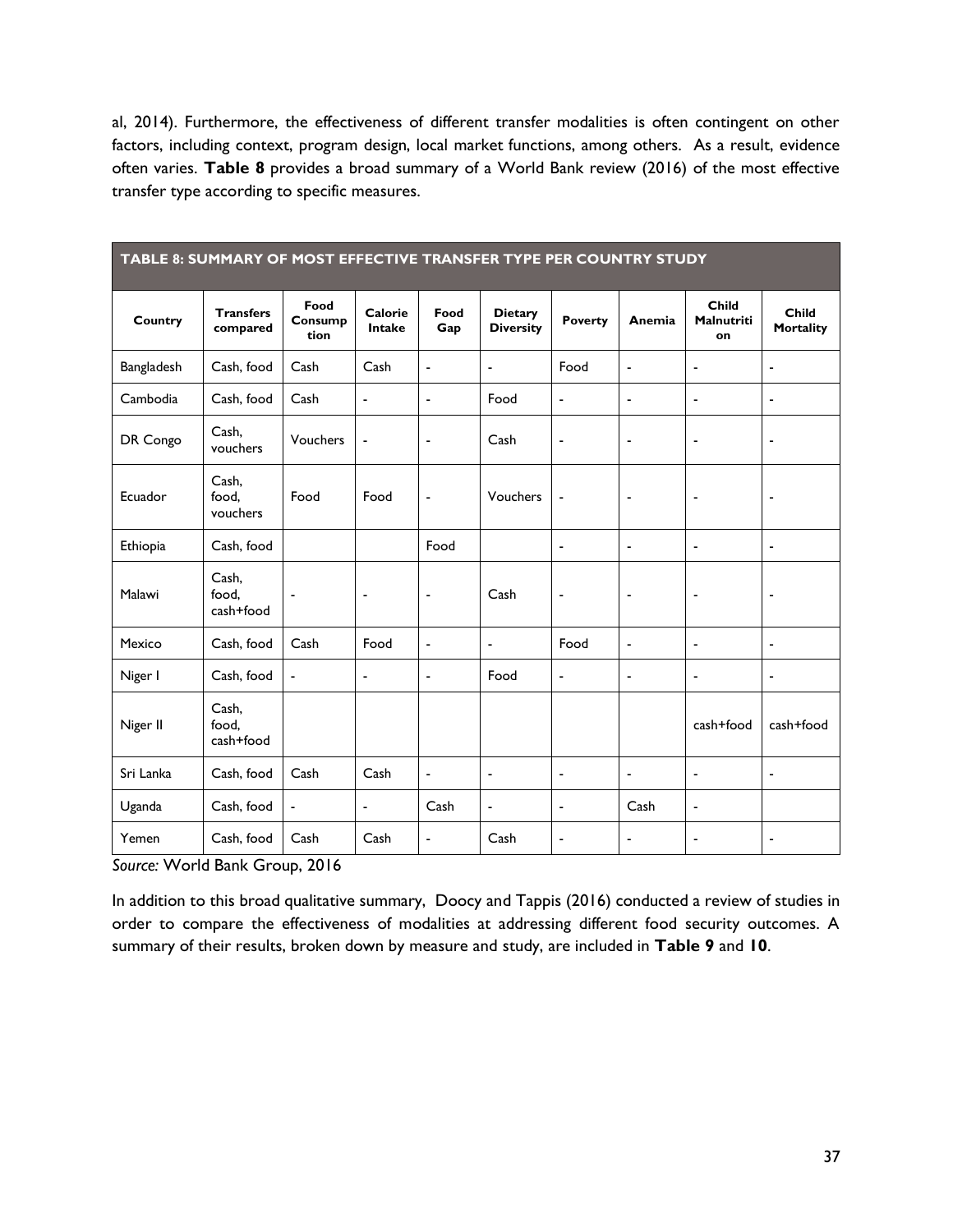| <b>TABLE 9: SAMPLE SIZE AND SUMMARY STATISTICS OF EFFECTIVENESS STUDIES</b> |                               |              |                                |                          |                          |                               |                          |                              |
|-----------------------------------------------------------------------------|-------------------------------|--------------|--------------------------------|--------------------------|--------------------------|-------------------------------|--------------------------|------------------------------|
| <b>Indicator</b>                                                            | <b>Study</b>                  | Sample size  | <b>Baseline point estimate</b> |                          |                          | <b>Endline point estimate</b> |                          |                              |
|                                                                             |                               |              | Mean                           | <b>SD</b>                | P-value                  | Mean                          | <b>SD</b>                | P-value                      |
|                                                                             | Aker, 2011<br>(Niger)         | T:1200       | 3.07                           | 2.64                     | $\overline{\phantom{a}}$ | 3.07                          | 2.04                     | $\overline{a}$               |
|                                                                             | Schwab,<br>2013               | T: 1983      | 7.12                           | $\overline{\phantom{0}}$ | <b>NS</b>                | 7.29                          | $\frac{1}{2}$            | < 0.1                        |
|                                                                             | (Yemen)                       | C:1983       | 7.26                           | $\overline{\phantom{0}}$ |                          | 7.12                          | $\overline{\phantom{a}}$ |                              |
| <b>HDDS</b>                                                                 | Aker, 2013<br>(DR Congo)      | T:252        | 2.9                            | 1.75                     | $\overline{\phantom{a}}$ | 3.36                          | 0.17                     |                              |
|                                                                             | Hidrobo,<br>2014<br>(Ecuador) | Cash: 539    | 9.23                           | 1.71                     | 0.49                     | 10.76                         | 1.49                     |                              |
|                                                                             |                               | Voucher: 573 | 9.19                           | 1.90                     | 0.61                     | 10.89                         | 1.47                     |                              |
|                                                                             |                               | Food: 413    | 9.22                           | 1.76                     | 0.57                     | 10.89                         | 1.51                     | $\overline{\phantom{0}}$     |
|                                                                             |                               | C: 562       | 9.11                           | 1.87                     | $\blacksquare$           | 10.27                         | 1.67                     | $\overline{\phantom{0}}$     |
| <b>FCS</b>                                                                  | Schwab,<br>2013<br>(Yemen)    | T: 1983      | 49.12                          | ٠                        | < 0.001                  | 51.34                         | $\blacksquare$           | N <sub>S</sub>               |
|                                                                             |                               | C:1983       | 52.98                          | $\overline{a}$           | $\overline{a}$           | 50.10                         | $\frac{1}{2}$            |                              |
|                                                                             |                               | Cash: 539    | 60.00                          | 19.63                    | 0.57                     | 68.16                         | 20.42                    |                              |
|                                                                             | Hidrobo,                      | Voucher: 573 | 59.75                          | 20.72                    | 0.66                     | 71.17                         | 20.67                    | $\qquad \qquad \blacksquare$ |
|                                                                             | 2014<br>(Ecuador)             | Food: 413    | 60.93                          | 19.22                    | 0.35                     | 68.72                         | 18.98                    |                              |
|                                                                             |                               | C: 562       | 59.05                          | 20.59                    | $\overline{\phantom{a}}$ | 61.42                         | 18.57                    |                              |

#### <span id="page-37-0"></span>**TABLE 9: SAMPLE SIZE AND SUMMARY STATISTICS OF EFFECTIVENESS STUDIES**

SD: Standard Deviation

T, Cash, Voucher: Treatment groups C: Control group (no intervention)

NS: Not Specified

<u> Tanzania de la contrada de la contrada de la contrada de la contrada de la contrada de la contrada de la con</u>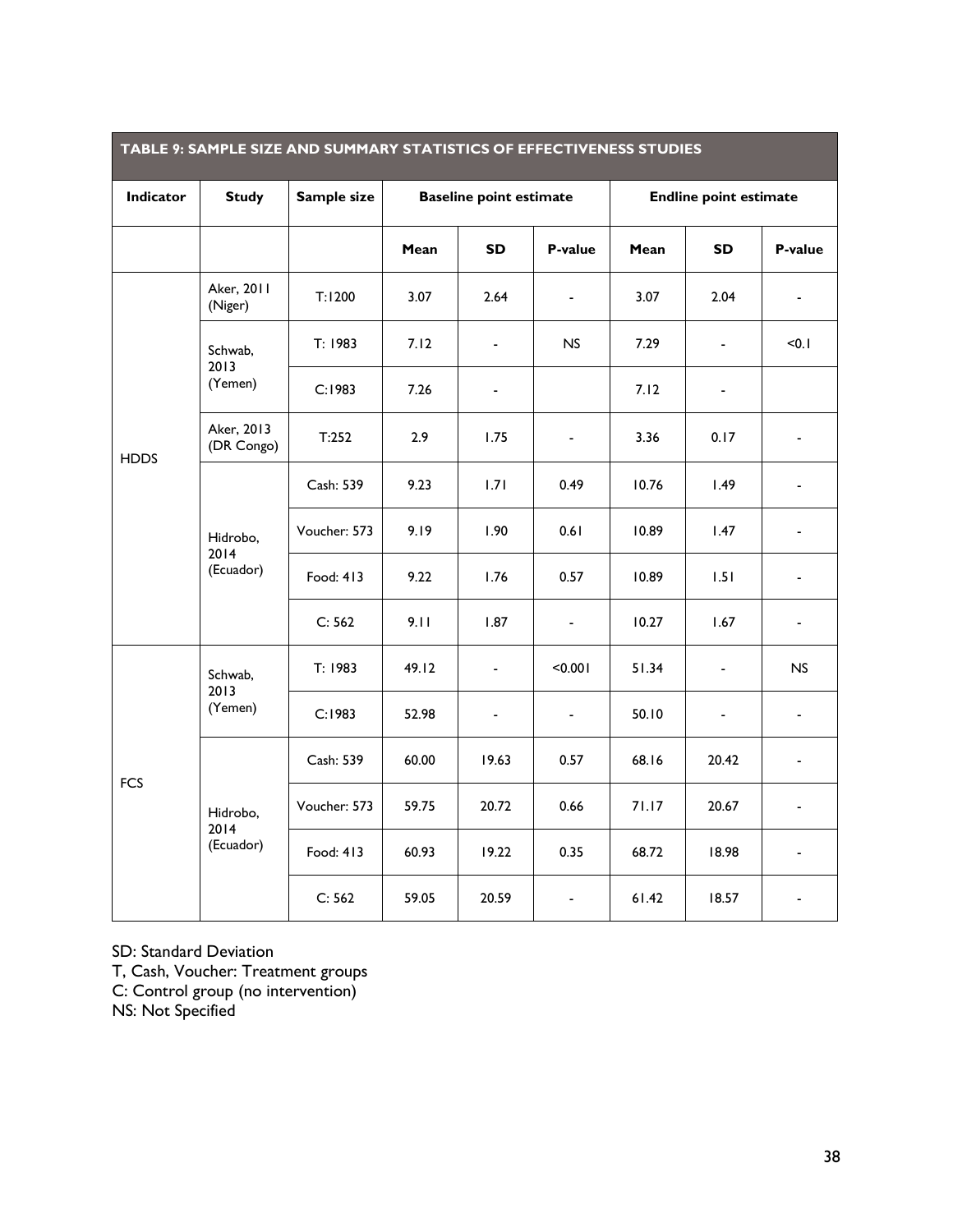<span id="page-38-0"></span>

| TABLE 10: RESULTS FROM EFFECTIVENESS STUDIES |                                 |                                           |                          |                          |                          |  |  |  |
|----------------------------------------------|---------------------------------|-------------------------------------------|--------------------------|--------------------------|--------------------------|--|--|--|
| Indicator                                    | <b>Study</b>                    | <b>Effect</b>                             |                          |                          |                          |  |  |  |
|                                              |                                 | Comparison                                | <b>Coefficient</b>       | <b>SE</b>                | p-value                  |  |  |  |
|                                              |                                 | Mobile cash transfer vs.<br>physical cash | 0.16                     | 0.21                     | <b>NS</b>                |  |  |  |
|                                              | <b>Aker, 2011</b>               | Placebo vs. physical cash                 | $-0.26$                  | 0.15                     | NS                       |  |  |  |
|                                              | (Niger)                         | Mobile cash transfer vs.<br>placebo       | 0.43                     | 0.19                     | < 0.05                   |  |  |  |
|                                              |                                 | Mobile cash transfer vs. both             | 0.30                     | 0.18                     | <b>NS</b>                |  |  |  |
| <b>HDDS</b>                                  |                                 | Cash vs. control                          | $\blacksquare$           | $\blacksquare$           | $\blacksquare$           |  |  |  |
|                                              | <b>Schwab, 2013</b><br>(Yemen)  | Food vs. control                          | $\overline{\phantom{a}}$ | $\overline{\phantom{a}}$ | $\blacksquare$           |  |  |  |
|                                              |                                 | Food vs. cash                             | $-0.41$                  | 0.15                     | < 0.001                  |  |  |  |
|                                              | <b>Aker, 2013 (DR</b><br>Congo) | Cash vs. transfer                         | 0.13                     | 0.19                     | NS                       |  |  |  |
|                                              | Hidrobo, 2014<br>(Ecuador)      | Cash vs. control                          | 0.47                     | 0.11                     | < 0.001                  |  |  |  |
|                                              |                                 | Voucher vs. control                       | 0.60                     | 0.12                     | < 0.001                  |  |  |  |
|                                              |                                 | Food vs. control                          | 0.61                     | 0.12                     | < 0.001                  |  |  |  |
|                                              |                                 | Cash vs. control                          | $\blacksquare$           | $\blacksquare$           | ÷,                       |  |  |  |
|                                              | <b>Schwab, 2013</b><br>(Yemen)  | Food vs. control                          | $-4.52$                  | 1.19                     | < 0.001                  |  |  |  |
| <b>FCS</b>                                   |                                 | Food vs. cash                             | $\blacksquare$           | $\blacksquare$           | $\overline{\phantom{a}}$ |  |  |  |
|                                              |                                 | Cash vs. control                          | 6.57                     | 1.29                     | < 0.001                  |  |  |  |
|                                              | Hidrobo, 2014<br>(Ecuador)      | Voucher vs. control                       | 9.56                     | 1.39                     | < 0.001                  |  |  |  |
|                                              |                                 | Food vs. control                          | 6.96                     | 1.22                     | < 0.001                  |  |  |  |

*Source*: Doocy and Tappis, Cash-based approaches in humanitarian emergencies, 2016.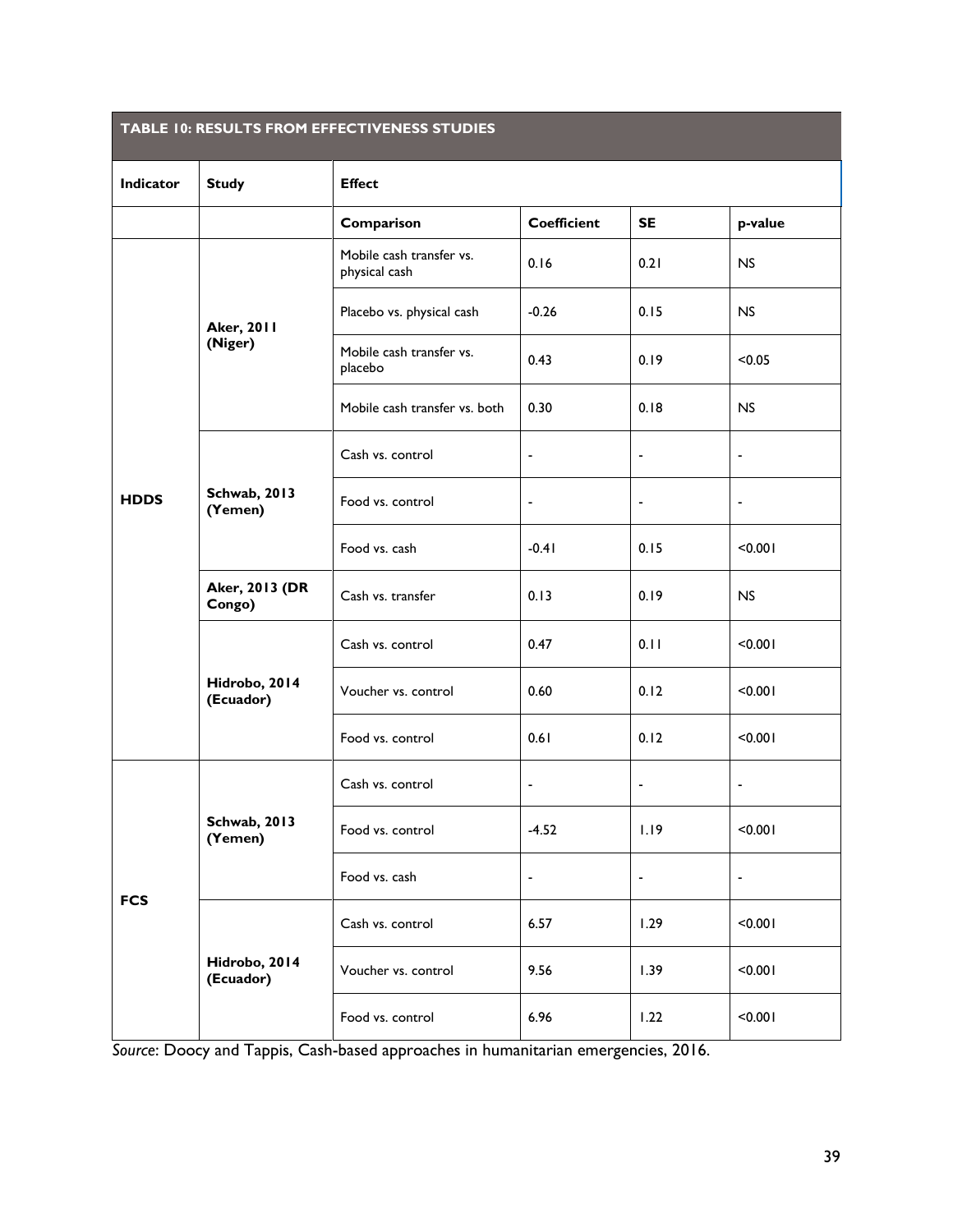The remainder of this section provides a summary of each of the food assistance modalities implemented by Food for Peace, including a qualitative summary of their respective advantages and disadvantages.

### TITLE II IN-KIND FOOD AID

Title II food aid consists of in-kind agricultural commodities procured from the U.S for emergency food needs, provided through governments and public or private agencies (Food for Peace Act,1954). The Title II modality can include food for labor or other conditional input (e.g. attendance), in-kind food distribution, and market assistance programs.

Title II food assistance aims to address the following issues:

- Famine or urgent relief requirements;
- Malnutrition;
- Alleviation of the causes of hunger, mortality, and morbidity;
- Promotion of economic and community development;
- Promotion of sound environmental practices;
- Conducting feeding programs;
- Building resilience to mitigate and prevent food crises and reduce the future need for emergency aid.

Title II food aid is most frequently used under the following conditions:

- 1. Local markets are not functioning;
- 2. There is insufficient food in local markets to meet beneficiary needs;
- 3. Beneficiaries do not have physical access to markets.

In-kind food baskets typically consist of a grain, a pulse, and oil and are assembled to reflect local diets as much as possible. Title II assistance is the most common modality, accounting for 46% of FFP programming (USAID, 2018).

As previously mentioned, in-kind transfers are found to have the largest impact on caloric intake. Therefore, it may be the most appropriate modality in contexts where households are below the recommended daily caloric intake (Hidrobo et al, 2014).

Hidrobo et al. (2014) also found that, although all three transfer modalities reviewed produced improvements in FCS, the size of the increase is larger for food than cash. Similarly, in a study comparing transfer modalities in Mexico, Cunha (2014) found that both transfer types led to greater consumption of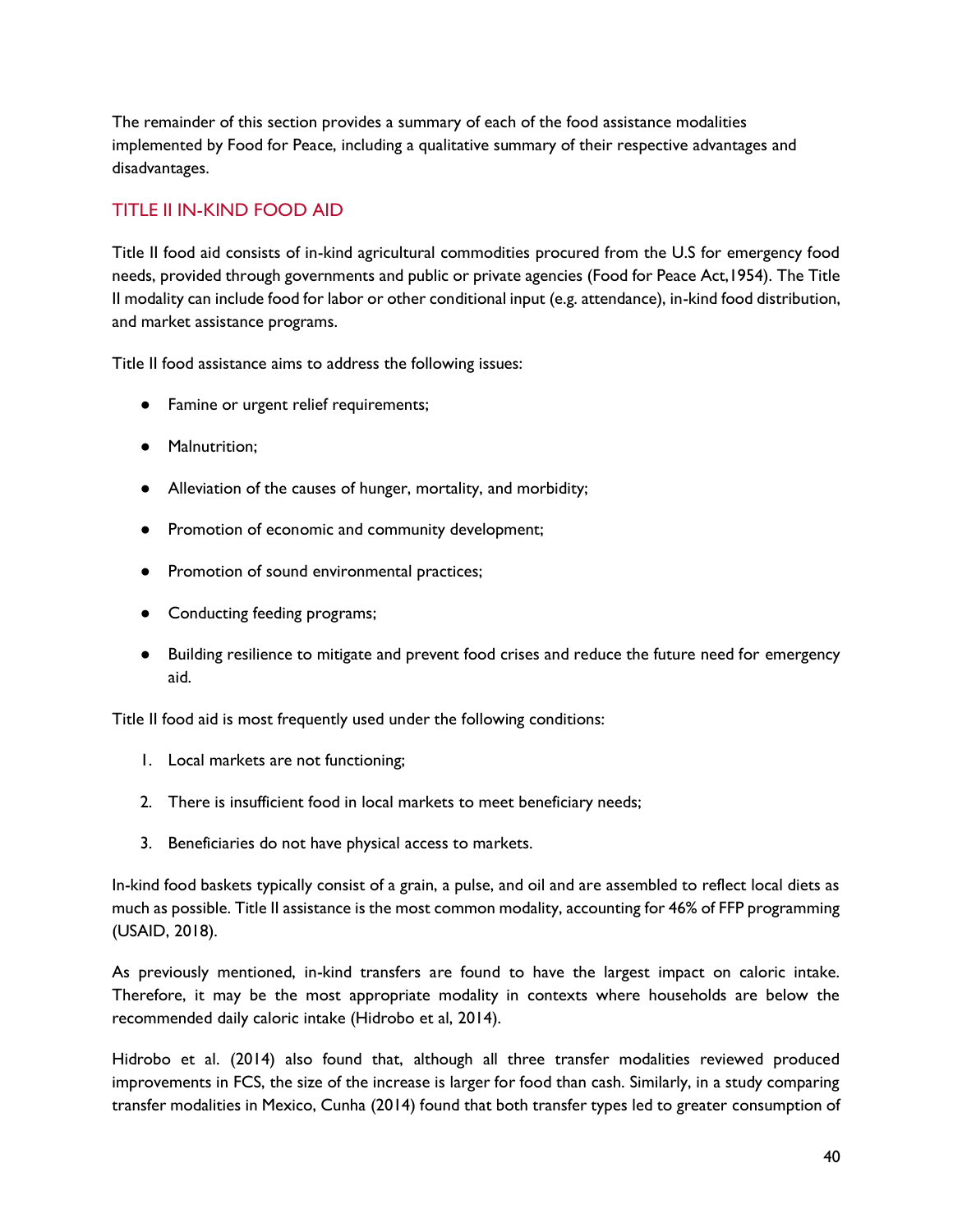essential micronutrients by both children and their mothers, but the increases of larger magnitude under the in-kind transfer appear to have had a more meaningful impact with significantly more individuals consuming above the recommended dietary allowance. In Mexico, dietary quality (consumption of iron and zinc) was also significantly better in those families receiving in-kind transfers, likely due to the inclusion of fortified milk in the basket of goods (Skoufias, et al, 2008). Furthermore, in-kind food availability seems to relax binding liquidity constraints so that poor farmers could engage in more productive agricultural activities.

In-kind transfers are often justified because they may cause non-poor may self-select out of welfare programs, facilitate pecuniary redistribution not achieved through cash, or may be more politically feasible. (Cunha, 2014).

However, due to the fact that Title II in-kind assistance is procured from surplus American commodities, it incurs more costs from shipping, storage, and delivery, and has a longer delivery time. This is the primary concern voiced by the Government Accountability Office GAO (2011) in their critique of American reliance on in-kind assistance. It takes on average 4-6 months to reach beneficiaries, although early warning data and speed of delivery factor into final program decisions. Shipping methods have been criticized by GAO due to the fact that ocean transportation represents about a third of the cost to procure and ship commodities for monetization, and because of the legal requirements to ship 75 percent of food commodities on U.S.-flag vessels, which further increases costs (GAO, 2011). Finally, in-kind food aid suffers more from lost or stolen commodities during shipping, storage, and delivery processes, compared to other modalities. Bailey (2013) found that in-kind transfers were more vulnerable to delivery delays and can suffer from poor quality, incomplete rations, or spoilage.

Title II assistance is also more logistically complex to deliver. It requires established distributional channels, usually achieved through large implementing partners that have experience delivering aid at scale.

In-kind food aid is sometimes monetized in order to promote cost-recovery, which can then be channelled back into local development efforts. However, the GAO found that the proceeds generated through monetization are less than what the U.S. government spends to procure and ship the commodities that are monetized; overall, the inefficiency of the monetization process reduced available funding by \$219 million over a 3-year period (GAO, 2011). Further, the agencies conduct limited monitoring of sale prices, which may hinder their efforts to maximize cost recovery.

Some studies have also suggested that there are potential negative consequences to delivering in-kind food in conflict zones. In-kind food has the potential to increase subsequent violent patterns and increase exposure to risks for the local population. Physical aid distribution in conflict zones may create incentives for armed actors to either target civilians or aid workers using violence in order to access resources, especially if the aid agencies have associations or ties with state authorities. One study demonstrated an association between humanitarian aid and increased rebel violence in instances of aid delivery between 1998 and 2008 (Wood and Sullivan, 2015). However, this does not account for the counterfactual; namely, the consequences of not delivering aid to such contexts.

Despite these limitations, Title II assistance has a number of unique advantages. First, direct delivery of food is often the best form of assistance in the direct aftermath of serious crises to address beneficiaries'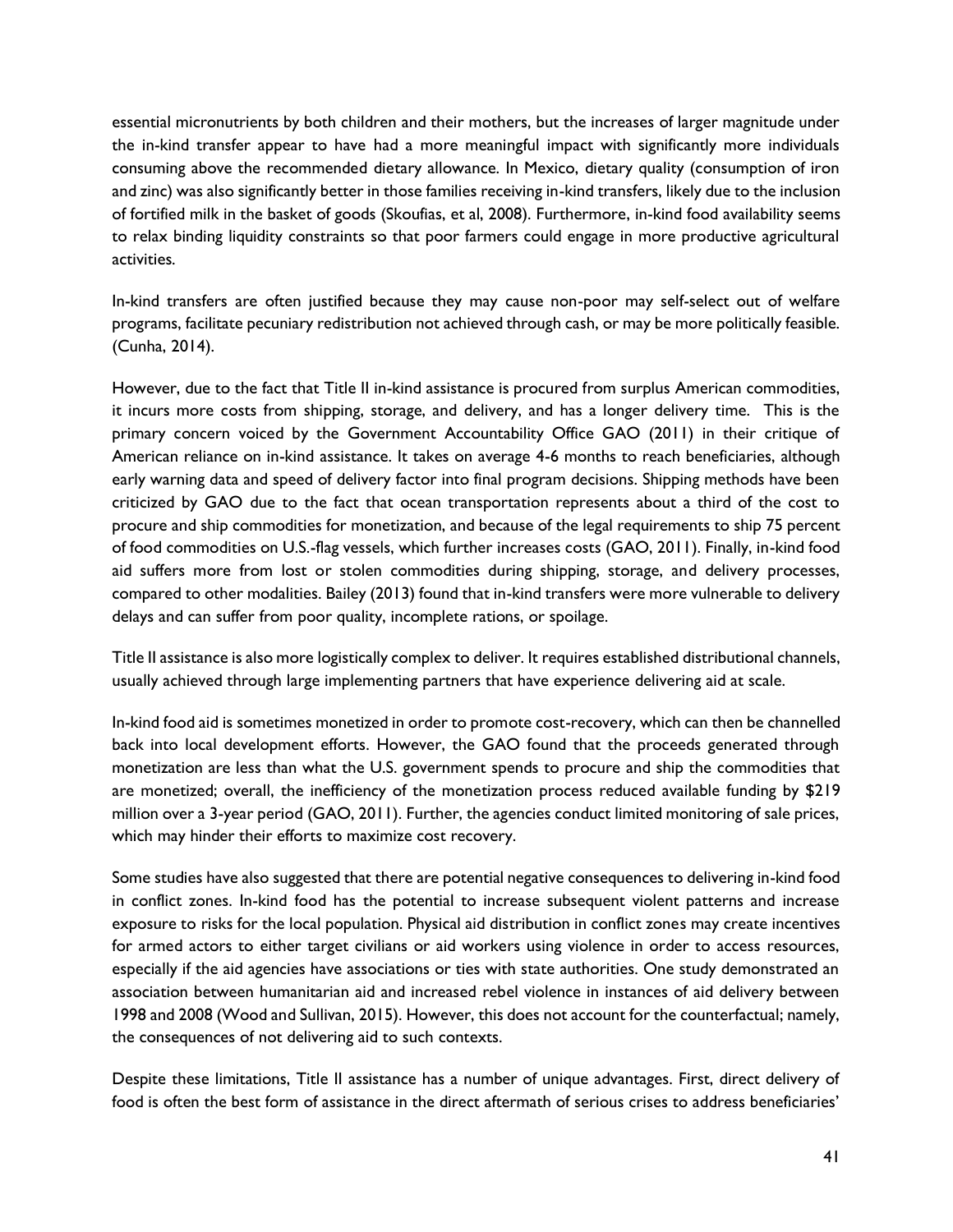immediate needs. This may include, for example, providing hot meals at a shelter for victims of natural disasters. For this reason, may implementing partners switch from other modalities to in-kind assistance during such circumstances. Food aid is also protected from major fluctuations in local food commodity prices.

Unlike cash transfers, in-kind food aid is less vulnerable to food price and exchange rate fluctuations. Although cash transfer amounts can technically be adjusted to reflect this, it may be difficult or taxing in terms of project management or if there is a fixed program budget (Bailey, 2013). A case study by Cunha, De Giorgi and Jayachandran (2011) demonstrates large estimated price effects in Mexico. Food price fluctuations increased the programme's net transfer by 12 percent for recipients of food, but was equivalent to a reduction of the value of the cash transfer by 11 percent. Price effects were larger in more remote villages where there was less competition among sellers. However, the food arm was already valued at 30% more than the cash arm.

In addition, beneficiaries and implementing partners have both reported that food assistance is more easily shared between beneficiaries and non-beneficiaries, promoting community cohesion, expanded benefits, risk-sharing, and support for cultural practices. Finally, USAID reports that the distribution of large, visible, and specially labelled food items fosters more goodwill with the U.S.

<span id="page-41-0"></span>

| TABLE I I: SUMMARY OF BENEFITS AND LIMITATIONS OF TITLE II                                                                                                                |                                                                                                                                                                                                                                                                                                       |
|---------------------------------------------------------------------------------------------------------------------------------------------------------------------------|-------------------------------------------------------------------------------------------------------------------------------------------------------------------------------------------------------------------------------------------------------------------------------------------------------|
| <b>BENEFITS</b>                                                                                                                                                           | <b>LIMITATIONS</b>                                                                                                                                                                                                                                                                                    |
| Addresses immediate vulnerabilities in the<br>wake of severe disaster or crises                                                                                           | Requires complex logistics and established distribution<br>channels                                                                                                                                                                                                                                   |
| Allows beneficiary sharing, promoting<br>community cohesion<br>Fosters more 'goodwill' with the U.S through<br>visibility and labelling<br>Protected from price increases | More costly (transportation, shipping, handling etc.)<br>٠<br>Requires established and quality infrastructure<br>(warehouses and storage)<br>More vulnerable to stealing, loss, spoilage<br>٠<br>May not consist of local commodities or dietary<br>preferences<br>Longer time to reach beneficiaries |
|                                                                                                                                                                           | Potential to exacerbate existing conflict                                                                                                                                                                                                                                                             |

### LOCAL OR REGIONAL PURCHASE

Local or Regional Purchase consists of in-kind food commodities that are purchased from nearby markets when there is a sufficient quantity of food available to supply programs without affecting prices or commercial trade.

In terms of the effect on nutrition and food security outcomes, LRP is very comparable to Title II food aid because it also provides basic foodstuffs that increase overall consumption, food security, and caloric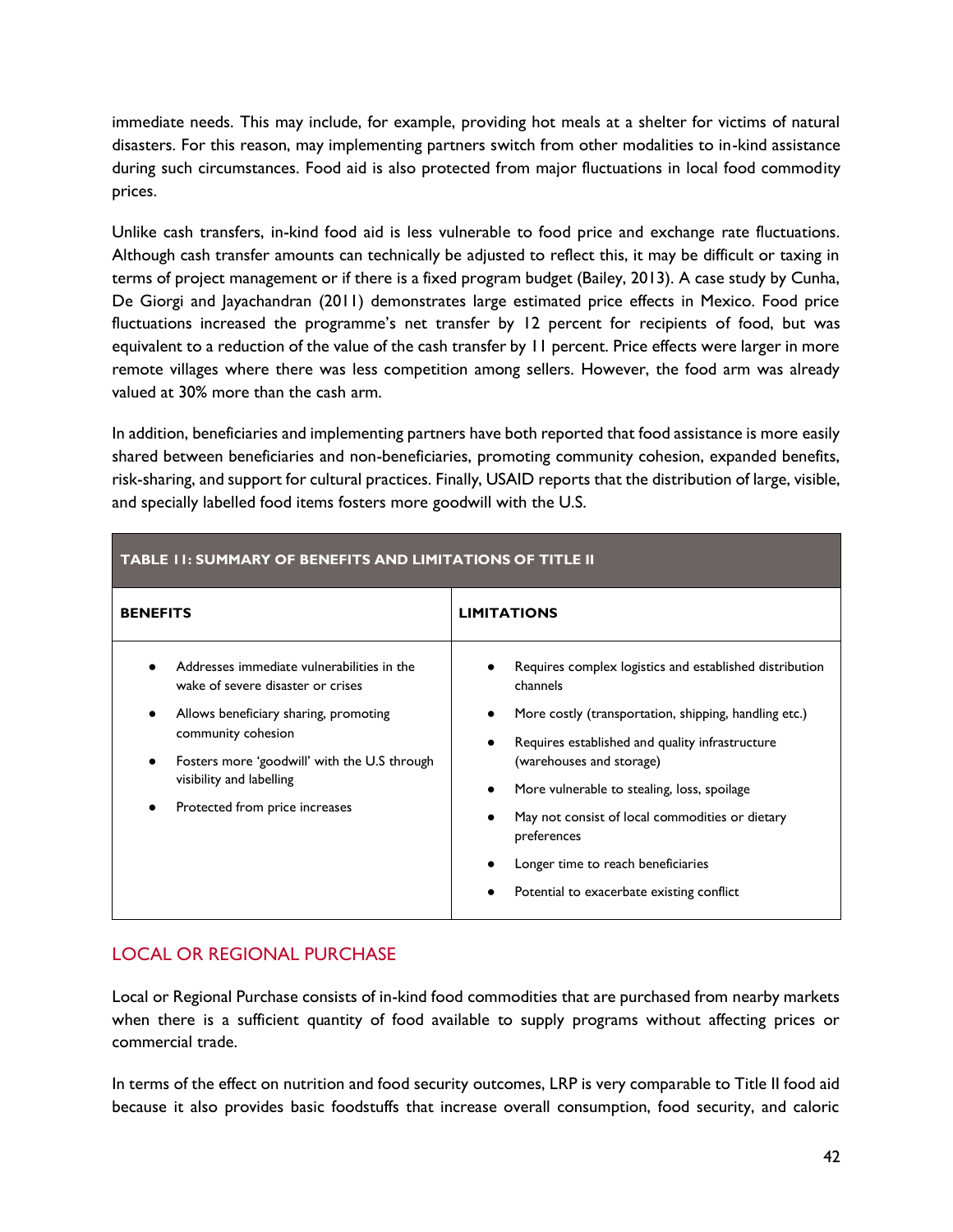intake. The major difference between LRP and Title II is observed in terms of procurement and delivery efficiency.

Local regional purchase is often promoted as a more cost-efficient transfer modality compared to Title II in-kind food aid because it reduces the shipping costs, reduces transportation time, and allows beneficiaries to have local, culturally familiar food options. Locally or regionally purchased food typically reaches beneficiaries within 1–2 months, compared to 4-6 months for Title II (USAID, 2019). In their multicountry study, Lentz, Barrett and Gomez (2012) find that on average LRP saves 13.8 weeks compared to similar international deliveries, a gain of more than 60 percent.

Additionally, in a report that analyzed the comparative cost-efficiency of modalities for USAID, local regional purchase was found to be, on average, 19% less expensive than Title II emergency programs, making it the most cost-efficient option. The average cost per metric ton of food was US \$956, compared to an average of US \$1,105 for Title II (USAID, 2018). The GAO (2011) also found that procuring local food was less expensive and faster than importing US commodities. A number of examples illustrate this finding. In Zambia, locally procuring maize resulted in a 30-50 percent reduction in price and a 1-2 month reduction in delivery delay (Haggblade and Tschirley 2007). A USAID case study report on Haiti (2018) also claims that the response to the 2010 earthquake would have saved \$10,000 if it had used local products because of the high ocean freight and transport costs incurred by imported products. LRP is not more cost-efficient across all contexts, however. Margolies and Hoddinott (2012) concluded that the improved cost-efficiency of LRP was true for programs in Sub Saharan Africa and Asia, but not for Latin America and not for particular commodities. The commodities that produce the greatest cost savings are coarse grains like maize, which is 70% more efficient when procured locally. However, commodities like sugar and processed vegetable oil are not as efficient to procure locally.

Local purchases can also bring benefits to importers, wholesalers, local industries that mill or process grains, and local vendors through local/regional multiplier effects (this is discussed in more detail in later sections). Some local offices also report preferring this method because it benefits local markets and improves resilience trajectories (USAID Haiti Case Study, 2018). However, large purchases from NGOs or IPs risk raising local prices if the quantities are large enough (Margolies and Hoddinott, 2012).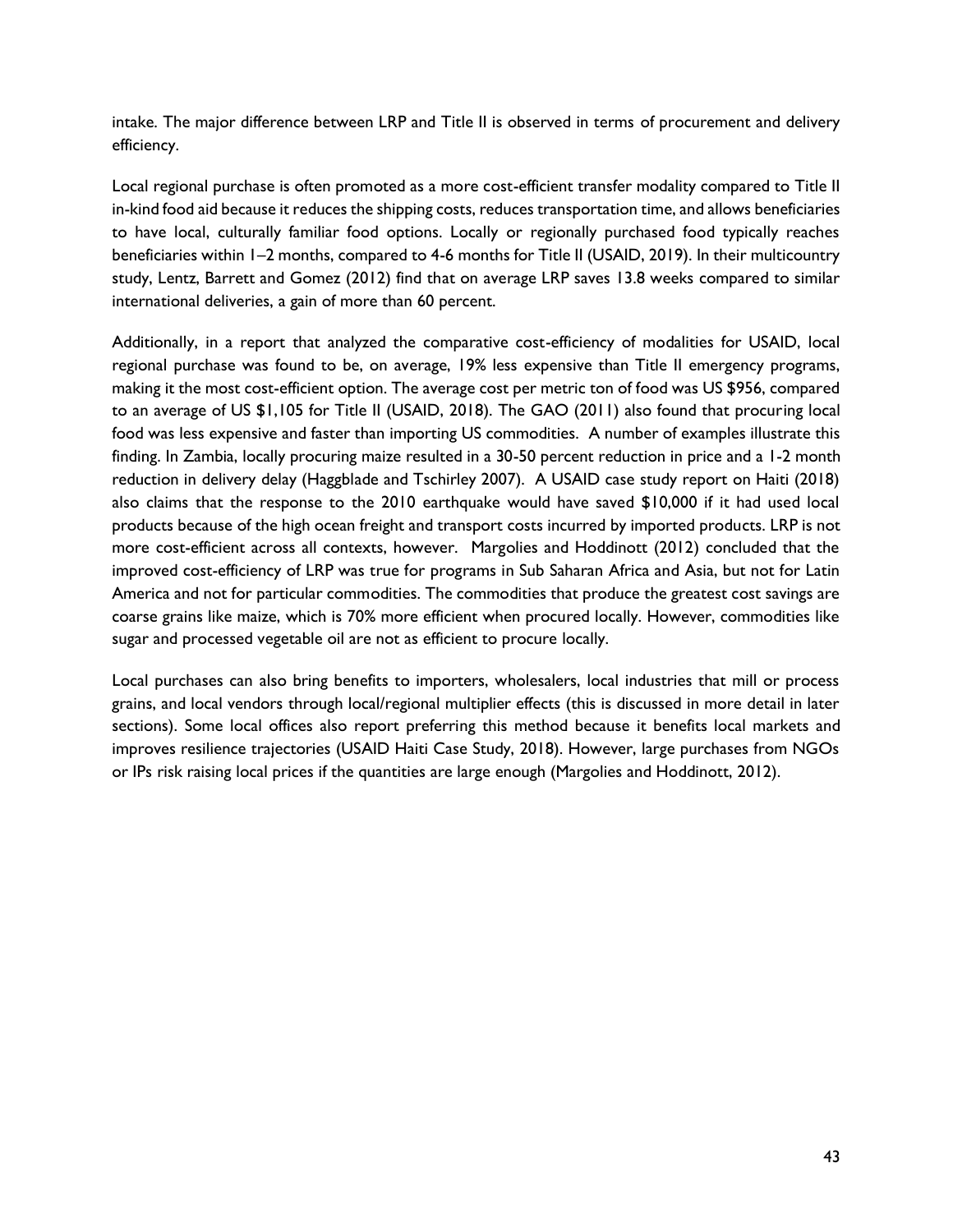<span id="page-43-0"></span>

| TABLE 12: SUMMARY OF BENEFITS AND LIMITATIONS OF LRP                                                    |                                                                                                              |  |  |  |  |
|---------------------------------------------------------------------------------------------------------|--------------------------------------------------------------------------------------------------------------|--|--|--|--|
| <b>BENEFITS</b>                                                                                         | <b>LIMITATIONS</b>                                                                                           |  |  |  |  |
| Shorter timeline, reduced delays in supply chain<br>Reduced transportation costs compared to Title<br>Ш | May include delay in the initial implementation<br>When combined with vouchers, may require<br>٠<br>training |  |  |  |  |
| Benefits local markets and improves resilience<br>trajectories                                          | Local or regional markets are not always sufficient<br>$\bullet$<br>or stable                                |  |  |  |  |
| Consists of local commodities and culturally<br>familiar foods                                          | When large quantities of food commodities are<br>$\bullet$<br>purchased, it may raise local prices or supply |  |  |  |  |

### CASH TRANSFERS

Humanitarian response strategies are increasingly integrating, piloting, or changing their food assistance modalities to cash transfers because of the flexibility and efficiency they allow. Cash transfers can be implemented as cash for work (CFW), conditional, or unconditional cash transfers and have been endorsed as an effective strategy, especially when combined with other interventions, by the FAO (2018).

Cash transfers are useful in situations where beneficiaries are physically spread out or highly mobile, the program needs to respond very rapidly, or when food insecurity is so severe that the program is confident that cash will be used primarily for food. For example, cash transfers were used in Nigeria during the conflict with Boko Haram, which resulted in many internally displaced people. They can also effectively target vulnerable households, such as those supporting migrants, those who are labor-poor, or those that are physically difficult to reach. However, they are only appropriate under specific conditions. For example, when local markets are functioning and have acceptable food, but beneficiaries are unable to afford it.

Cash for Work is used when there is a need to support temporary work opportunities and incomes, such as in lean seasons. It can bring benefits to community infrastructure and also has the ability to directly inject cash into local markets. Like other cash transfers, it also provides flexibility in how beneficiaries use the cash. Some IPs in certain contexts claim that CFW is more beneficial and effective in rural settings because communities are accustomed to congregating and contributing to local activities. Urban projects also tend to require more technical or engineering expertise. In addition, the timing of CFW and food distribution is sensitive; it should coincide with planting season in order to restock depleted reserves and invest in productive activities without disrupting agricultural activities or livelihoods.

There are a variety of distribution methods for cash transfers, including physical banknotes, wire or electronic transfers, ATM cards, or vouchers (discussed separately in the next section). In some cases where telecommunication network security was a concern, implementing partners (IPs) opted to distribute SIM cards through mobile companies and then send information on the time, date, and location of physical distribution points.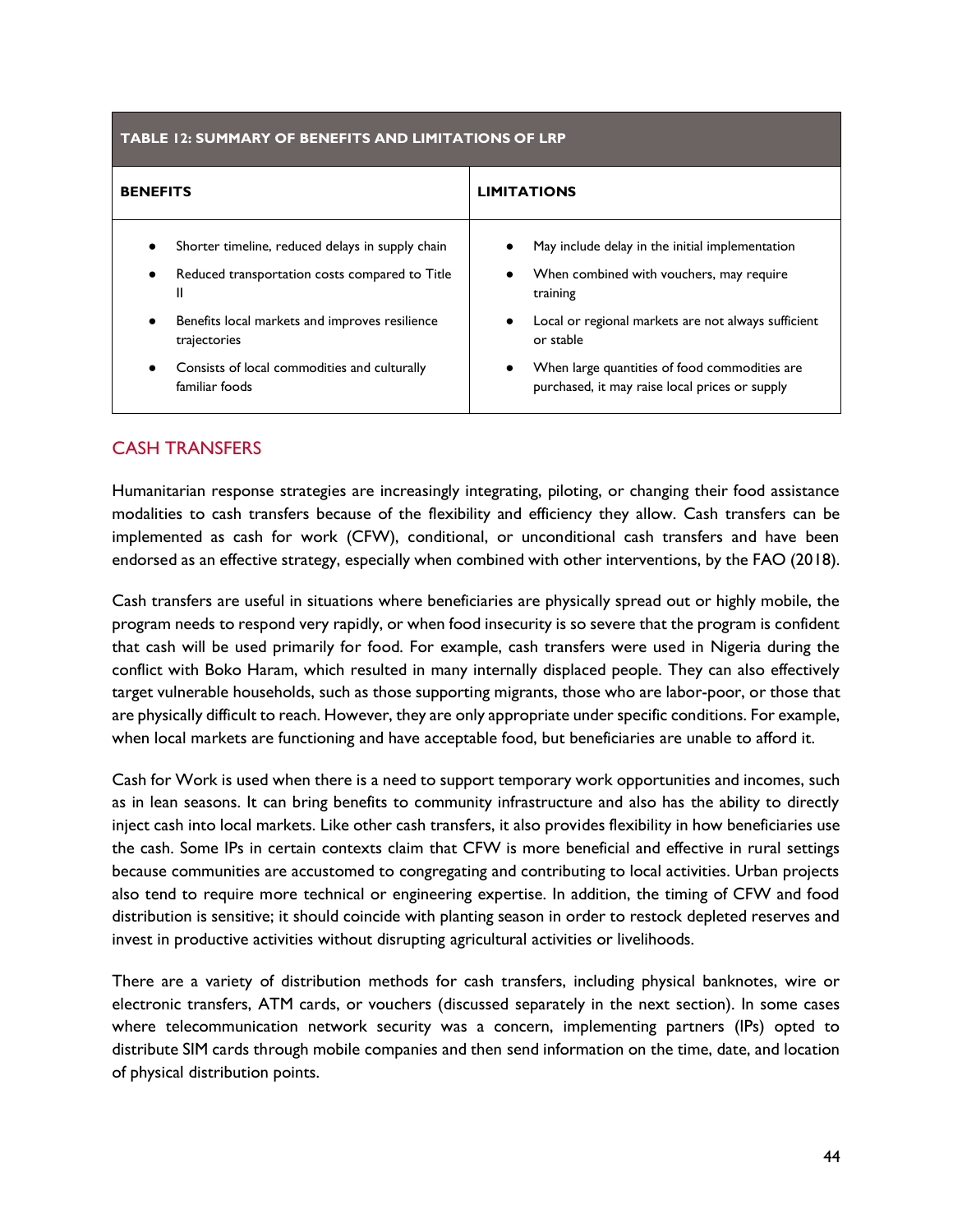Cash transfers result in a number of unique benefits compared to other transfer modalities.

In a review of five studies by Bailey (2013) cash produced larger effects on Food Consumption Scores compared to food aid. The improvement in FCS ranged from 9%-50% depending on the context. In Yemen, cash resulted in a 9% increase in FCS compared to in-kind food. In Malawi, cash produced a 50% increase in FCS, compared to 20% for in-kind food aid. In Gaza, vouchers improved FCS considerably more than food aid as well. However, this was not true for poor households in Niger, where cash was used to purchase staples in bulk and invest in agricultural activities. In Kenya, the FCS improvements per modality changed seasonally, possibly because, at certain times of the year, cash was used to pay for school fees. The results from Bailey's review are summarized in **Table 13**. In the same review, two separate studies concluded that cash and vouchers brought significantly larger benefits in dietary diversity scores among children compared to food aid as well (Bailey, 2013). This is supported by a separate study in Mexico, which found that cash transfers had a higher impact on the height for age z-score of children less than two years of age (Skoufias et al., 2008).

Overall, cash and vouchers tend to have a more positive impact on dietary diversity compared to in-kind transfers. In one study in Malawi, diversity increased by 24 percent for the cash group and 12 percent for the mixed group, while the in-kind food group did not have any statistically significant change (Bailey and Hedlund, 2012). Cash increased diversity by 27 percent more than food and by 12 percent more than mixed transfers, while mixed transfers increased diversity by 14 percent more than food transfers (Bailey and Hedlund, 2012).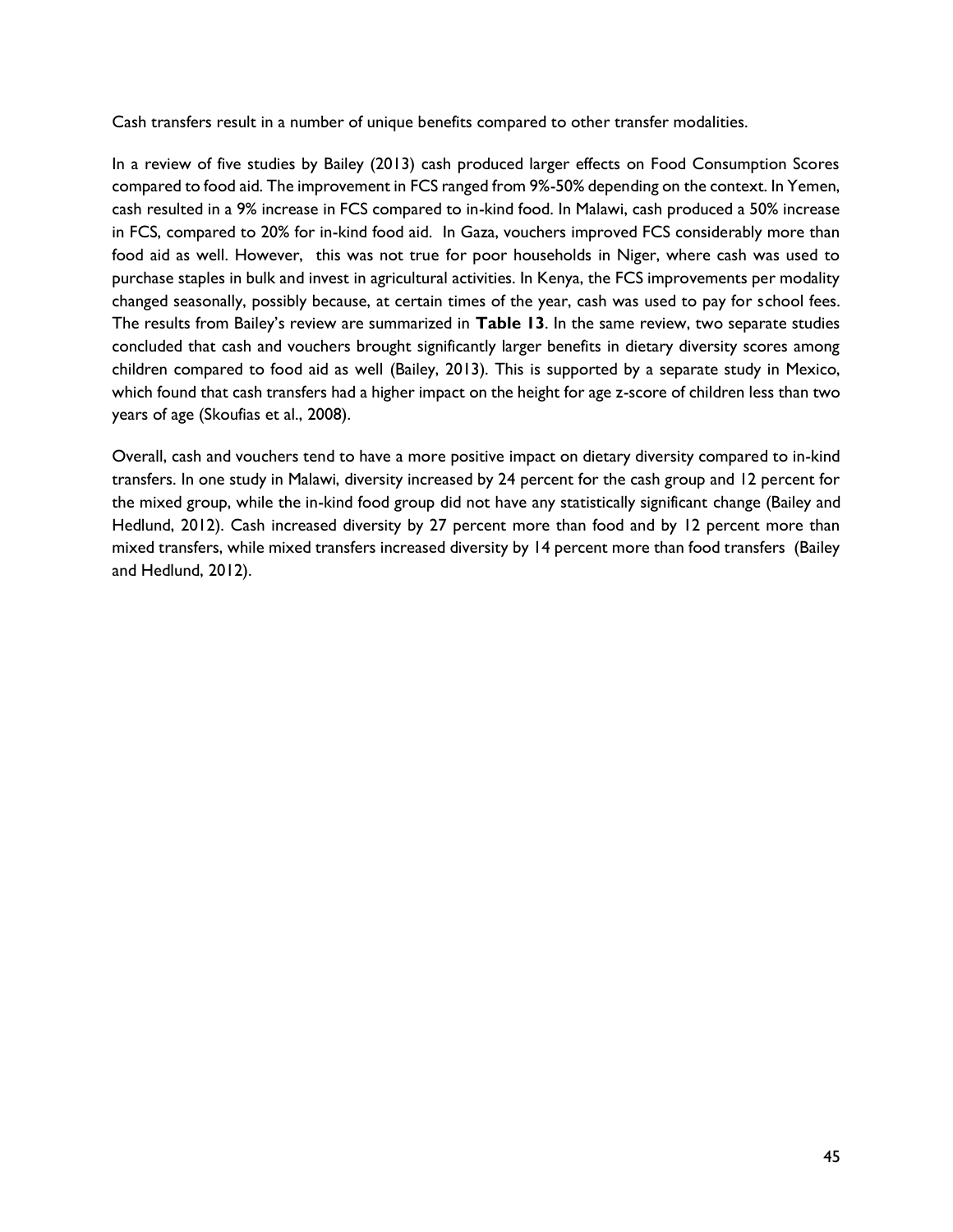<span id="page-45-0"></span>

| <b>TABLE 13: SUMMARY OF IMPACTS OF FOOD MODALITIES ON FCS</b> |                             |                     |                                                    |                                             |                                                       |
|---------------------------------------------------------------|-----------------------------|---------------------|----------------------------------------------------|---------------------------------------------|-------------------------------------------------------|
| Program                                                       | <b>Modality</b>             | Country             | Acceptable<br><b>FCS at</b><br><b>Baseline (%)</b> | <b>Acceptable FCS at</b><br>Endline (%)     | <b>Increase in FCS</b><br>from Baseline               |
| Oxfam/WFP                                                     | Vouchers                    | Palestine<br>(Gaza) | 55%                                                | 89% (voucher)<br>53% (food)<br>49% (no aid) |                                                       |
| Concern<br>Worldwide                                          | Cash,<br>Cash+Food,<br>Food | Zimbabwe            |                                                    | 57% (cash)<br>33% (cash+food)<br>18% (food) |                                                       |
| <b>SCUK/WFP</b>                                               | Cash+Food,<br>Food          | Swaziland           | $33\%$ of<br>children                              | 80% (cash+food)<br>60% (food)               |                                                       |
| <b>IFPRI/WFP</b>                                              | Cash<br>Vouchers<br>Food    | Ecuador             |                                                    |                                             | 10.8 % (cash)<br>15.6% (vouchers)<br>10.1% (food)     |
| <b>IFPRI/WFP</b>                                              | Cash<br>Food                | Uganda              |                                                    |                                             | 2.99 points (cash)<br>0 points (food)                 |
| World Vision/<br><b>WFP</b>                                   | Cash<br>Cash+Food<br>Food   | Malawi              |                                                    |                                             | 50% (cash)<br>33% (cash+food)<br>20% (food)           |
| <b>IFPRI/WFP</b>                                              | Cash<br>Food                | Yemen               |                                                    |                                             | Cash resulted in<br>9.2% increase in<br>FCS than food |

*Source:* Bailey, 2013

The impact of cash on dietary diversity is widely supported; cash generally leads to more diverse food consumption (Hidrobo et al, 2014; Gentilini, 2016; Bailey, 2013; Doocy and Tappis, 2016). For example, in DRC, cash households purchased 2.53 more types of food and non-food items as compared with the voucher group (Aker, 2013). One exception is in Niger, where poor households used cash to buy staple grains in bulk (Bailey, 2013).

Cash also brings other programmatic and beneficiary benefits; cash is more economically efficient, doesn't distort individual consumption, allows freedom of choice for beneficiaries, provides higher satisfaction, can stimulate agricultural and non-agricultural production, and is usually cheaper to distribute (Margolies and Hoddinott, 2012). When telecommunications companies are used as distribution channels, IPs often claim it is less costly and more time-efficient than other modalities because of decreased logistics, which allows them to target greater numbers of beneficiaries (USAID Case Study Report on Haiti, 2018). It can also be effective in situations with security concerns, such as conflict zones, where IP staff are unable to reach beneficiaries in-person. Telecommunications companies also claim some benefits; in Haiti, the telecommunications company said they hired more personnel, expanded their services, and developed more partnerships as a result of participating in the program (USAID case study report on Haiti, 2018).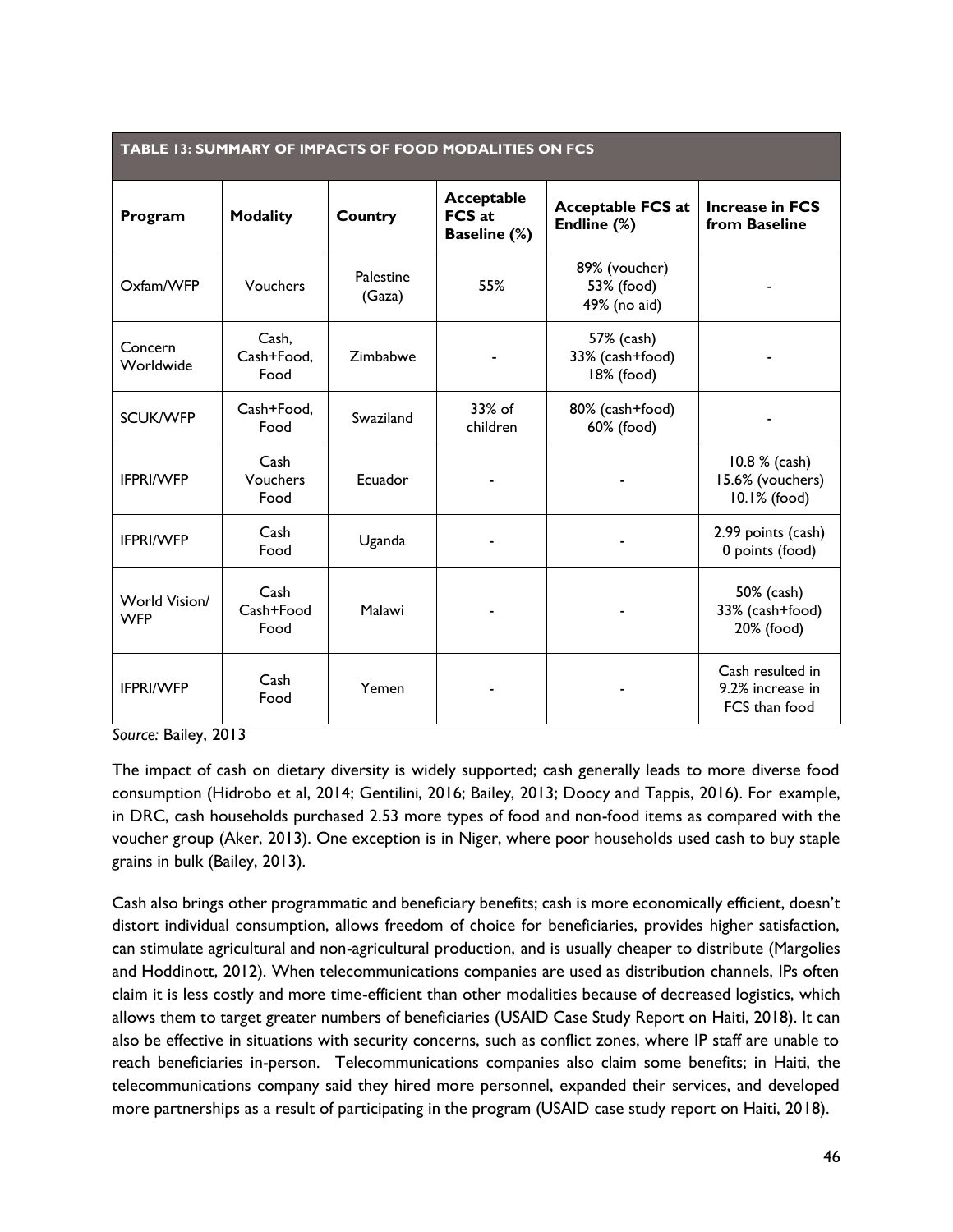Finally, there are multiple channels of impact for cash transfers because of the flexibility it affords to beneficiaries in purchasing according to their needs, which may also increase resilience to shocks. To capture the full benefits of cash for beneficiaries, it is important to understand the wide range of different potential impact channels it opens for different groups. The goods and services that households gain access to as a result of a cash transfer are different between households and spans aid sectors. For this reason, measuring impact against one standardized score often overlooks the impacts cash may provide, which can not be replicated as in-kind assistance; therefore, cash is best appreciated as a multi-sectoral tool (Cabot-Venton et al., 2015). The largest use of cash transfers, across 15 studies, was to purchase food, ranging from 41 - 82% of the transfer value. Both the upper and lower bound of spending was found in Somalia, demonstrating that cash is used differently depending on changes in context and needs. Initially, the transfer was spent mostly on food, but towards the end of the programme, it was spent on supporting recovery. Other common expenses include household items, clothing, medical care, school fees, paying debt, and livelihoods. These expenditure patterns are also reflected in other studies. Cunha (2014) finds that cash recipients in Mexico spent the transfer on nutritious foods, such as fruits and vegetables, and on essential nonfood goods such as medicine. There is no evidence in any of the studies reviewed that cash was spent inappropriately or on "vices."

In reviewing evidence from humanitarian programs, Bailey (2013) found that all types of cash-based modalities, including vouchers, lead to improvements in dietary diversity, diet quality, IDDS, meal frequency, and a decline in negative coping strategies. In addition, in a number of contexts, cash and vouchers lead to increases in demand for diverse foods, resulting in more availability (supply) of these foods in local markets, which previously hadn't existed (Bailey, 2013).

There is mixed evidence on the effects of cash on poverty and resilience outcomes. In urban Ecuador, cash did not lead to increased savings and was consumed faster (Hidrobo et al, 2014). Another review of five studies did not find evidence of cash improving household income or debt (Bailey, 2013). However, Skoufias et al (2008) concluded that although impacts on poverty were the same across transfer types, carefully targeted and designed cash interventions in rural communities can redistribute resources to poor households and reduce poverty. Aker (2013) also finds that cash households in DRC were more likely to save a portion of their transfer (about \$1.50, equal to half a week of household income).

The impact of cash on the Coping Strategies Index is also mixed. In some contexts, households receiving cash or food still adopted negative coping strategies, while in other contexts, they did not (Bailey, 2013). In Ecuador, cash beneficiaries are less likely than those of vouchers or food to take out loans or borrow money, which was untrue for vouchers and in-kind beneficiary households (Hidrobo, 2014). Cash transfers in Niger did not increase asset ownership, but acted as a mechanism to protect assets (Aker, 2011). In DRC, vouchers and cash transfer households reduced negative coping strategies, but cash households were more likely to send a household member to migrate and less likely to sell off assets. IDP beneficiaries of cash and vouchers also experienced increases in asset ownership, but it is not attributable to the program because of a lack of control group (Aker, 2013).

A limitation to measuring the impact of cash transfers is that it is often consumed faster and on a greater variety of items, so their effects may be more difficult to capture in surveys based on seven-day recall.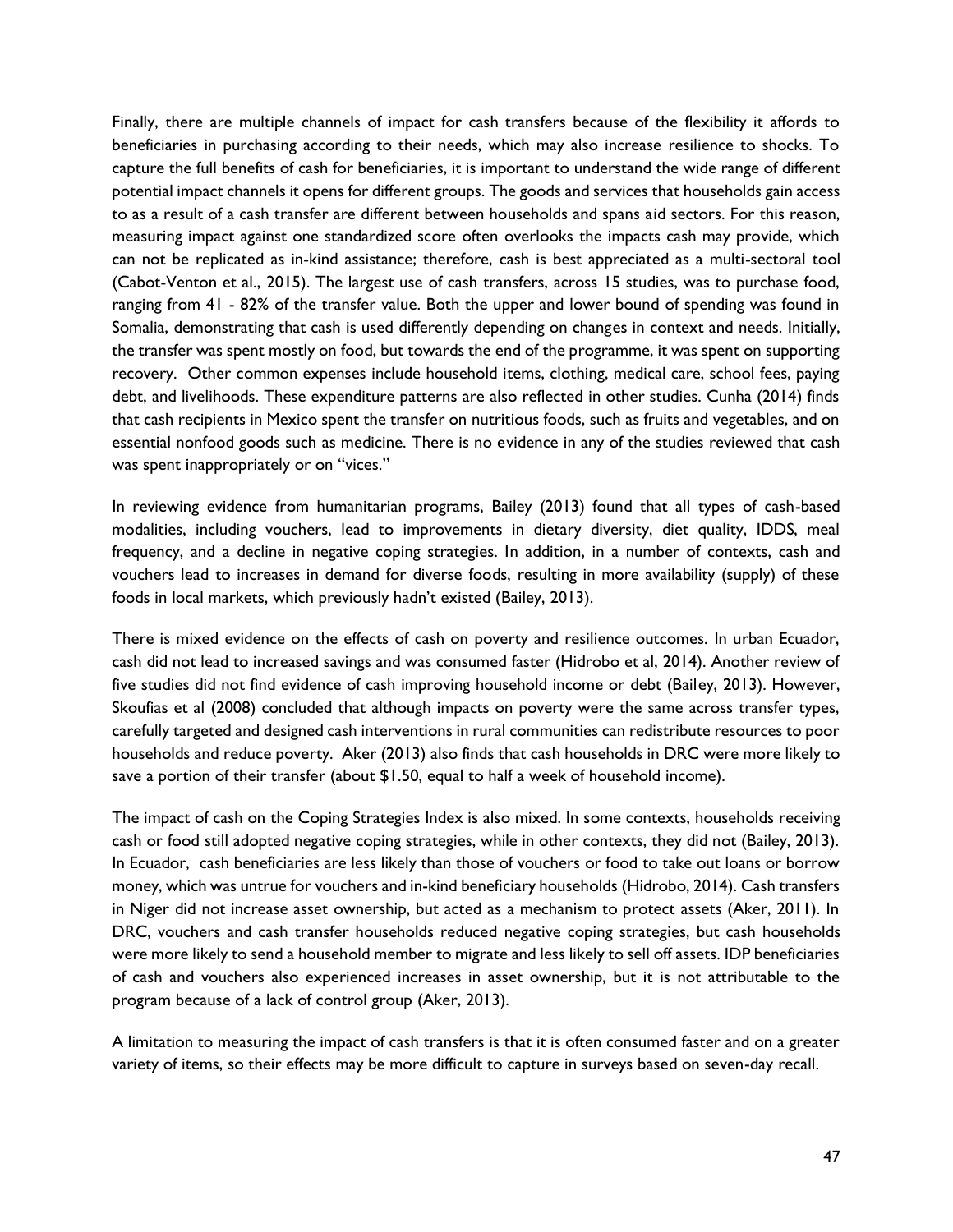Finally, a number of reviews by the World Bank have compared the effectiveness of cash and food transfers on various measures.

In a review by the World Bank, cash was more effective at increasing the impact of the program on food expenditures and calorie intake in Yemen, Cambodia, Sri Lanka, and Bangladesh, while the food was more effective in Ecuador (Gentilini, 2016). However, the results were more nuanced when broken down by indicator type and country. A summary of results from this study is found in **Figure 2**.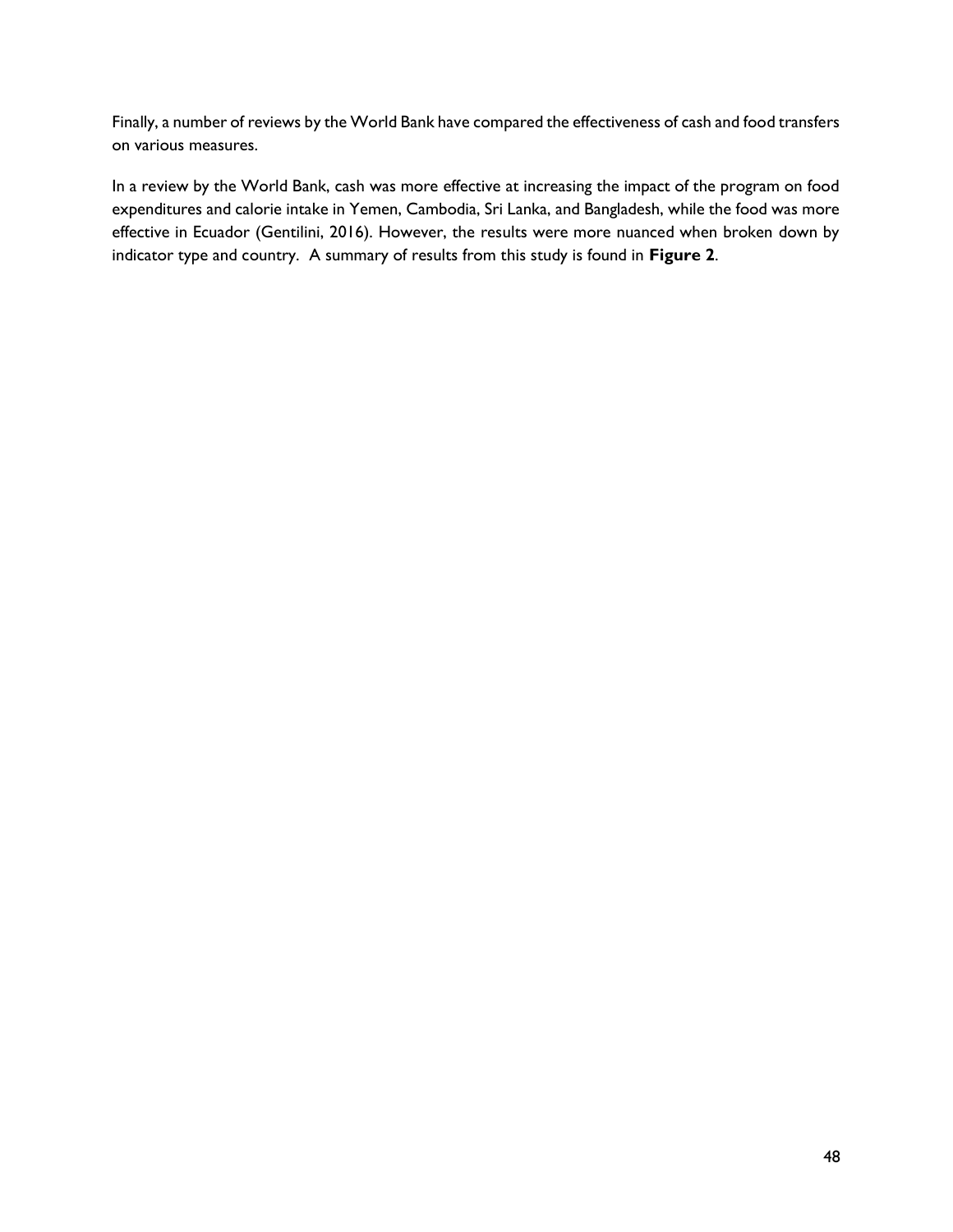

<span id="page-48-0"></span>**Figure 2: Summary of transfer effectiveness on measures by country**

Note: Bars in light gray refer to percentage points, dark gray bars refer to changes in specific indicator values. Level of significance is indicated by the asterisks (\* at the 90 percent level, \*\* at the 95 percent level, \*\*\* at the 99 percent level).

#### *Source*: Gentilini, 2016

The World Bank has also conducted a comparative analysis of the effectiveness of food modalities. The figures below summarize the impacts of programs on food expenditures and calorie intake, where the percentage point is derived from the average impacts among food-receiving households minus those among cash-recipients). In **Figures 3** and **4**, negative values indicate the cases for which cash is more effective, positive values indicate the cases where food is more effective.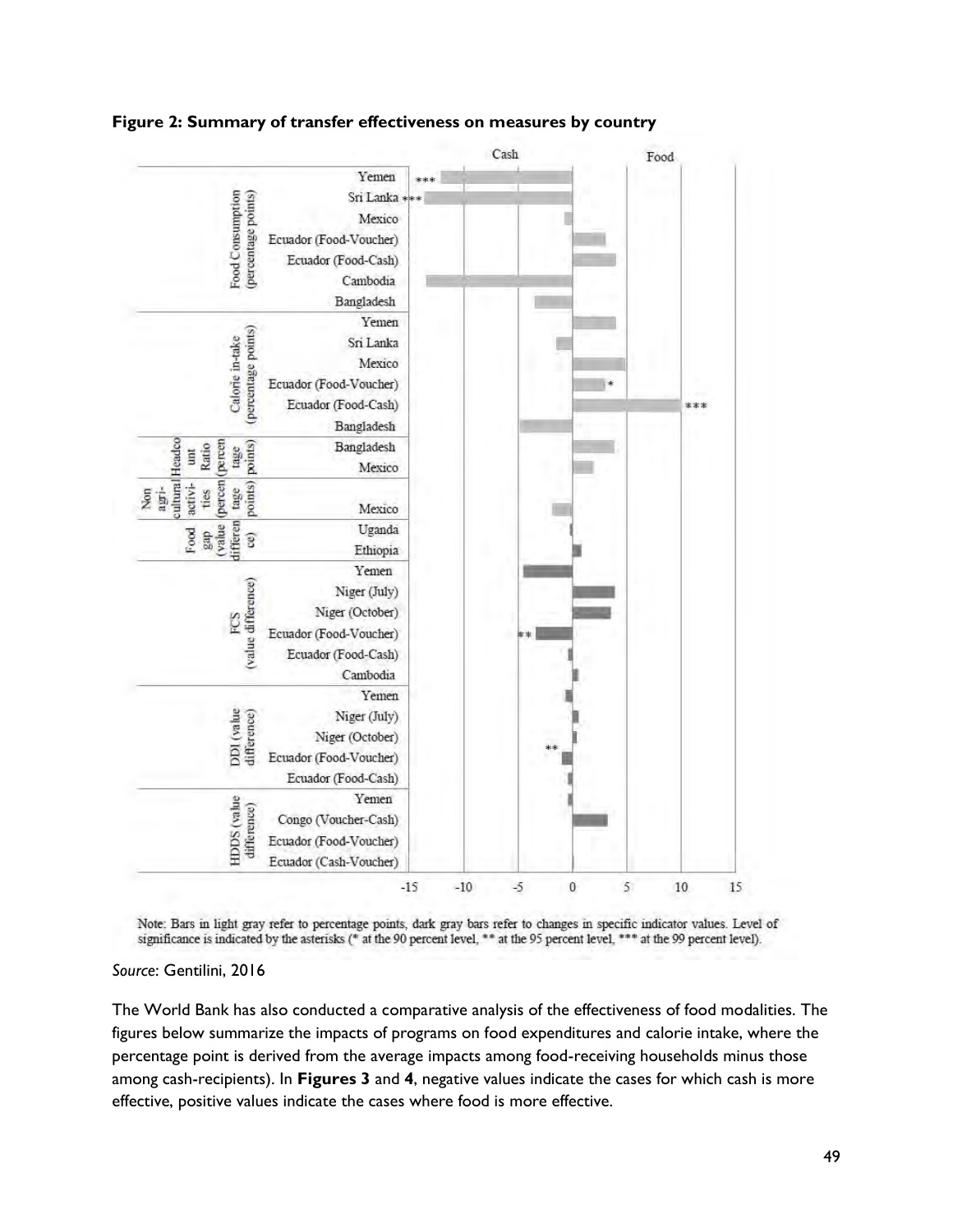

<span id="page-49-0"></span>**Figure 3: Impacts of transfers on food expenditures (difference in percentage points)**

### <span id="page-49-1"></span>**Figure 4: Impacts of transfers on calorie intake (difference in percentage points)**



*Source:* Gentilini, 2016

*Source*: Gentilini, 2016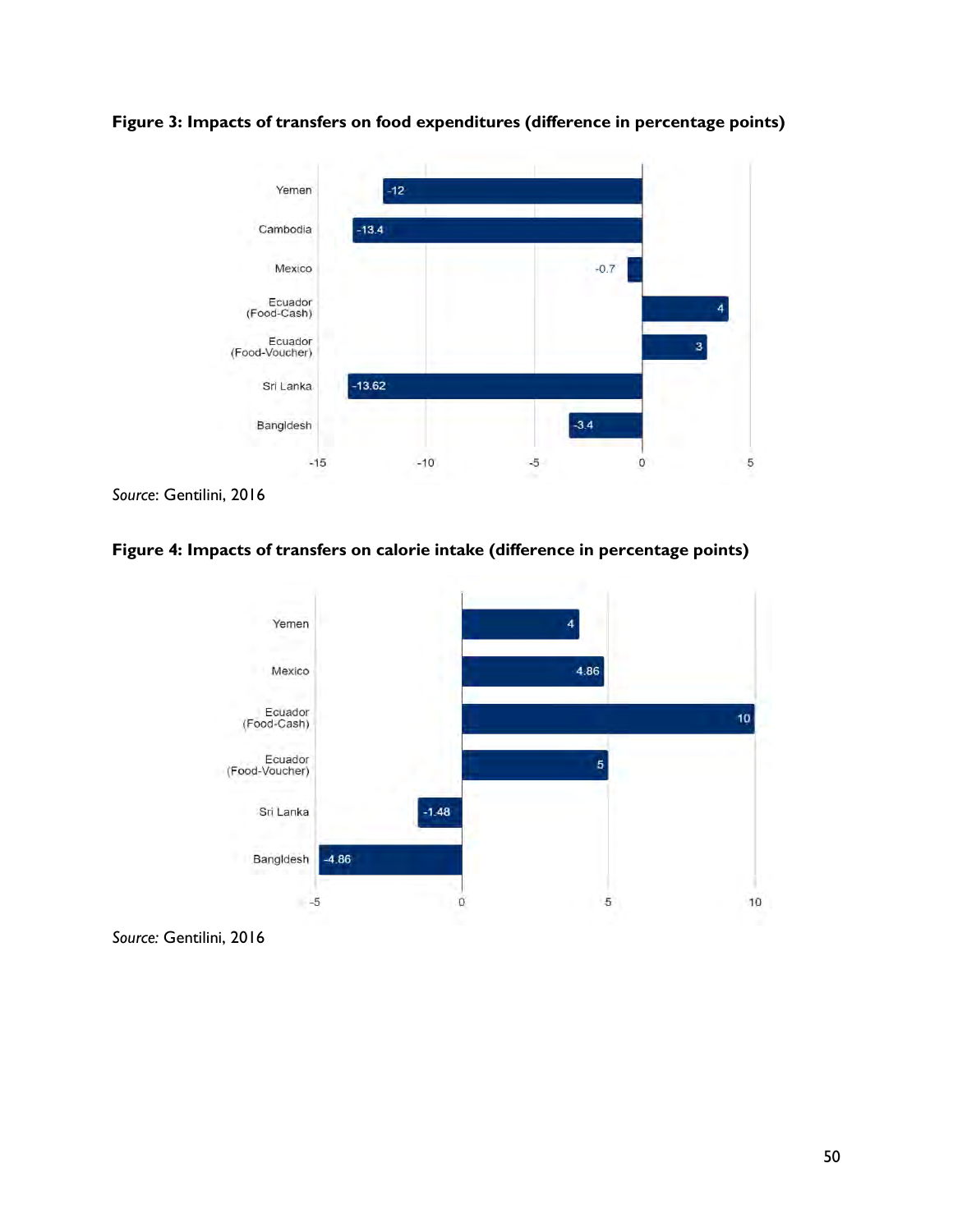#### <span id="page-50-0"></span>**TABLE 14: SUMMARY OF BENEFITS AND LIMITATIONS OF CASH**

| <b>BENEFITS</b>                                                                                                                                                                                                                                                                                                                                                                                                                                                                                                                                                                                                               | <b>LIMITATIONS</b>                                                                                                                                                                                                                                                                                                                                                                                                                                                                                                                                                                                                                                                                              |
|-------------------------------------------------------------------------------------------------------------------------------------------------------------------------------------------------------------------------------------------------------------------------------------------------------------------------------------------------------------------------------------------------------------------------------------------------------------------------------------------------------------------------------------------------------------------------------------------------------------------------------|-------------------------------------------------------------------------------------------------------------------------------------------------------------------------------------------------------------------------------------------------------------------------------------------------------------------------------------------------------------------------------------------------------------------------------------------------------------------------------------------------------------------------------------------------------------------------------------------------------------------------------------------------------------------------------------------------|
| Cash transfers allow beneficiaries to buy culturally<br>familiar food at local markets<br>Allow more purchasing flexibility for a range of<br>beneficiary needs<br>Fast scale-up<br>Can be tailored to vulnerable households<br>Fewer logistics - more cost-effective and efficient<br>Can be distributed through telecommunication<br>platforms - may also benefit these companies<br>Able to reach beneficiaries remotely (those who<br>are mobile, spread out, or hard to access due to<br>security issues)<br>CFW can bring benefits through improved local<br>infrastructure<br>Few reports of cash being stolen or lost | Benefit of cash transfers may not last as long as<br>other forms of aid<br>May require established telecommunication<br>infrastructure<br>CFW has to be timed according to planting/lean<br>$\bullet$<br>season so as not to disrupt livelihood activities<br>Most useful when market prices are declining<br>Requires functioning, integrated and accessible local<br>markets. Otherwise, may instigate adverse effects<br>for non-beneficiaries<br>The ability of cash to mitigate negative coping<br>strategies depends on how it is used and local<br>context<br>May hinder risk management and informal support<br>of non-beneficiaries (less sharing)<br>Vulnerable to price fluctuations |
| Less stigma for beneficiaries                                                                                                                                                                                                                                                                                                                                                                                                                                                                                                                                                                                                 | Sometimes more preferred by men compared to<br>women                                                                                                                                                                                                                                                                                                                                                                                                                                                                                                                                                                                                                                            |

#### **VOUCHERS**

Food vouchers are used when there are specific vendors available to supply particular foods, or when security issues make accessing beneficiaries difficult. They usually take the form of debit card transfers, mobile phone cash transfers, or electronic vouchers.

Vouchers can help strengthen local markets by enabling local vendors to sell more commodities, which includes both food and mobile services. They are appropriate when local food is available and markets are accessible.

Some implementing partners claim that physical vouchers may be more beneficial in rural settings that lack electricity or telecommunications infrastructure, while electronic vouchers are much more efficient and easier to distribute in urban settings, where infrastructure is usually more established. Urban areas also have more developed market systems.

Vouchers emphasize the consumption of local foods through culturally appropriate commodities. Having food vouchers also frees up beneficiaries' money to be spent on other commodities and non-food items.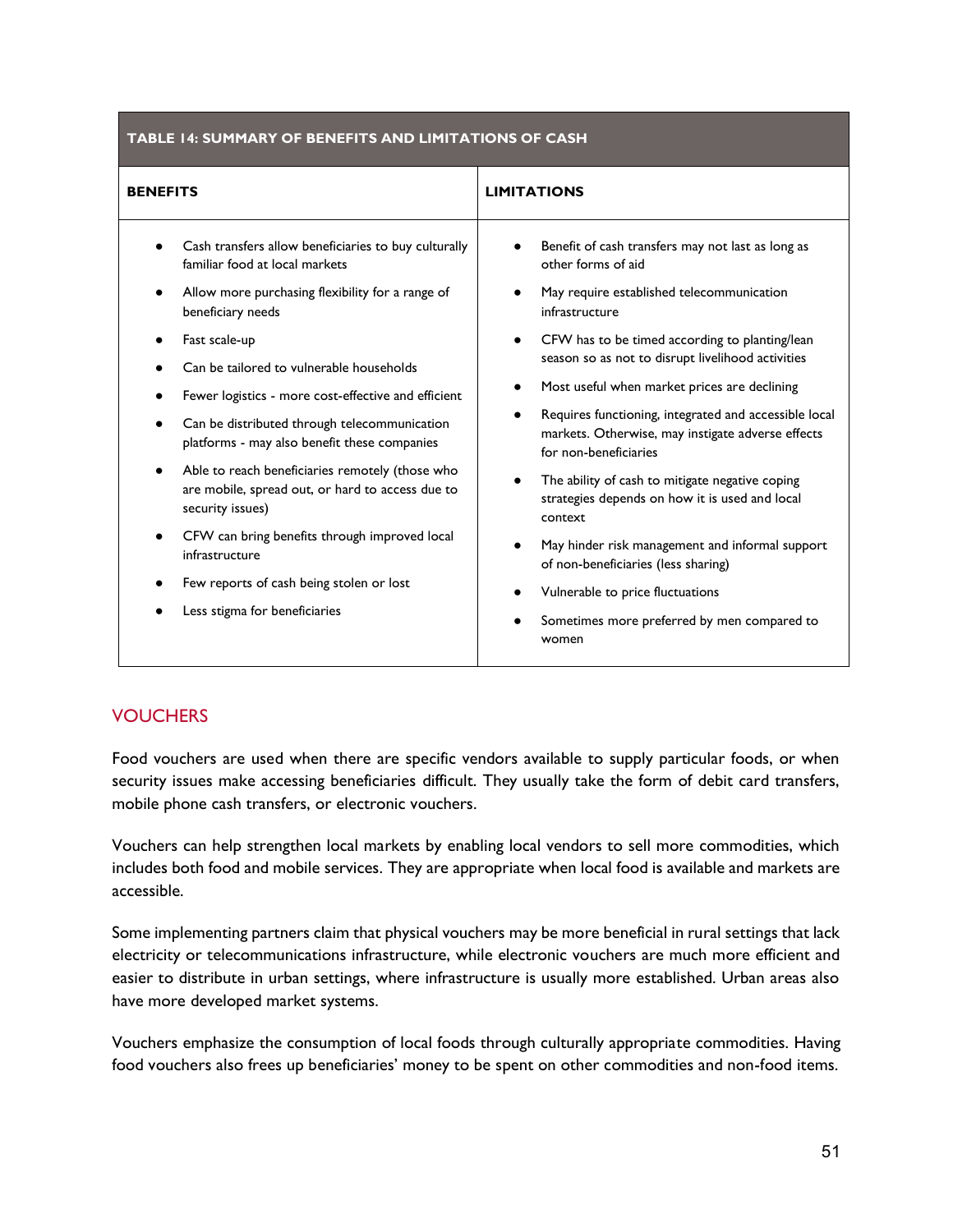Some scholars argue that vouchers are more efficient at targeting, especially when it is costly or difficult for the program to identify beneficiaries, because only those who really need the items will opt-in. Thus, the take-up of the intervention will be less distorted than cash transfers (Hidrobo et al., 2014). Vouchers also allow policy makers or program implementers to select or control the items available for purchase.

Vouchers can be used for food commodities or agricultural inputs. Beneficiaries in Haiti report liking vouchers for agricultural inputs because it allowed them to rebuild gardens, purchase seeds that are not available locally, invest in income-generating activities, and eventually sell goods (USAID Haiti Case Study Report, 2018). However, the quality of the seeds or inputs needs to be carefully monitored and assured.

Vouchers have many of the same effects as cash transfers. They are effective at increasing the frequency households consume certain food groups and encourage consumption of a larger variety of food items compared to in-kind food (Hidrobo, 2014). Across the five studies reviewed by Bailey (2013), cash and vouchers had larger effects on FCS compared to food aid. Bailey (2013) also found that all types of cashbased modalities, including vouchers, lead to improvements in dietary diversity, diet quality, IDDS, meal frequency, and a decline in negative coping strategies.

Despite having many benefits similar to cash, voucher transfers programs have some limitations. For some households, voucher transfers are inframarginal overall, but extra-marginal for particular food items like salt, fish, and rice (Aker, 2013). Therefore, vouchers can sometimes create extra-marginal consumption effects for certain items. In DRC, this resulted in beneficiaries forfeiting up to 50 percent of the value of their voucher to obtain cash (Aker, 2013).

Compared to vouchers, cash recipients in DRC were able to purchase a more diverse set of items, including health expenses, school fees, and debt repayment. Cash households also purchased 2.53 more types of food and non-food items as compared with the voucher group. Voucher holders were more likely to share goods purchased by the transfer (Aker, 2013).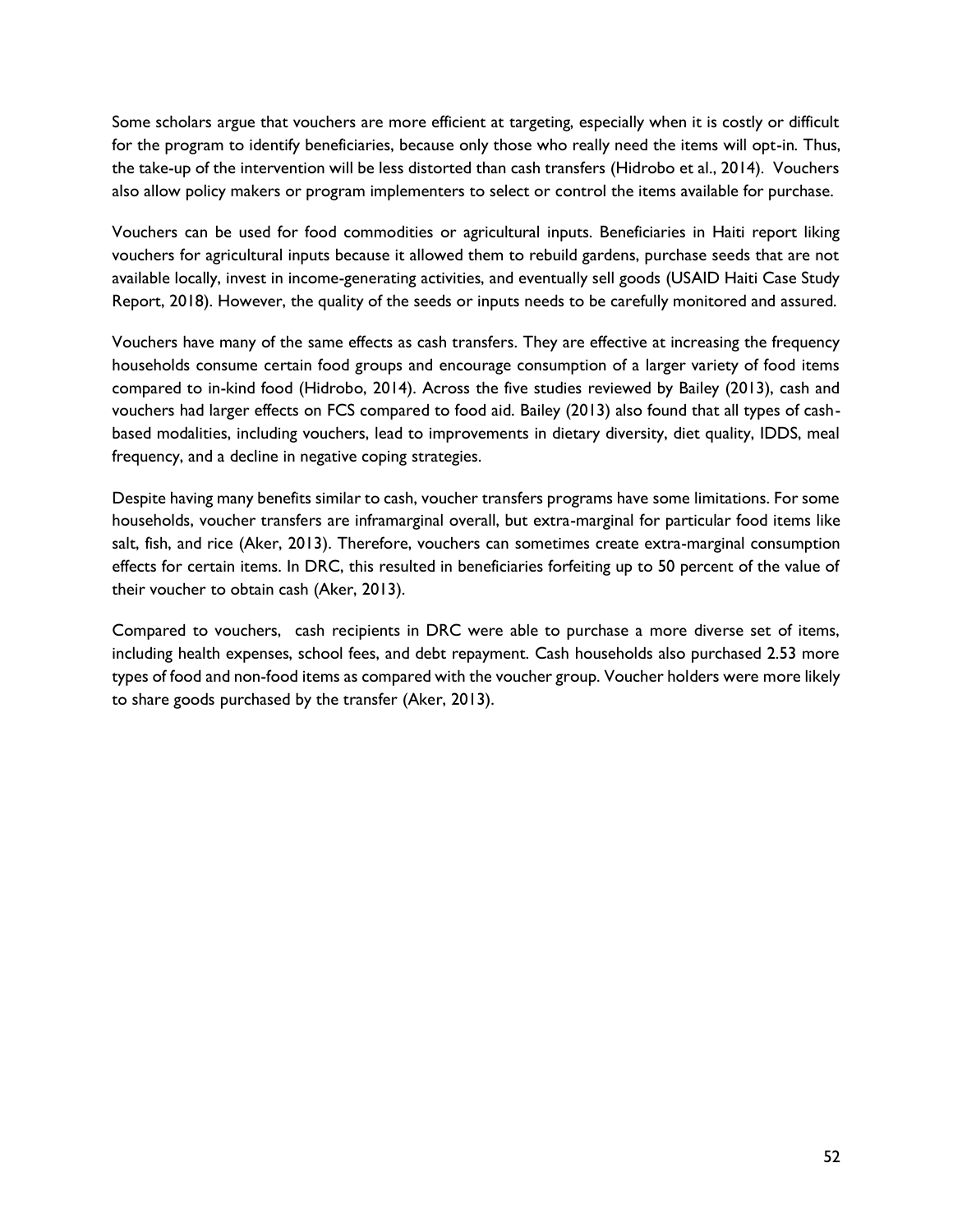<span id="page-52-0"></span>

| TABLE 15: SUMMARY OF BENEFITS AND LIMITATIONS OF VOUCHER |
|----------------------------------------------------------|
|----------------------------------------------------------|

| <b>BENEFITS</b>                                                                                                                                                                                                                                                                                                                                                                                                                                    | <b>LIMITATIONS</b>                                                                                                                                                                                                                                                                                                                                                                |
|----------------------------------------------------------------------------------------------------------------------------------------------------------------------------------------------------------------------------------------------------------------------------------------------------------------------------------------------------------------------------------------------------------------------------------------------------|-----------------------------------------------------------------------------------------------------------------------------------------------------------------------------------------------------------------------------------------------------------------------------------------------------------------------------------------------------------------------------------|
| Can strengthen local markets<br>Allow beneficiaries to buy culturally familiar food at<br>local markets<br>Frees up beneficiaries' money to be used to<br>purchase other, non-food items<br>Can be used for food or agricultural inputs -<br>agricultural inputs can promote livelihood<br>resilience<br>Can promote the purchase of certain items or<br>goods<br>Less distortionary in targeting because only those<br>who need it will take them | May require training and willingness of vendors<br>Requires local availability of food and functioning<br>markets<br>When used for agricultural inputs, requires the<br>program to monitor the quality of seeds etc.<br>Extra-marginal effects if there is overprovision of a<br>commodity<br>Sometimes requires significant time and human<br>resource costs to set up a program |

### EXTERNALITIES OF FOOD ASSISTANCE

There has been a large amount of literature written on the possible disincentive effects of food aid, including unintended consequences for both price and production of recipient's food markets. This critique was initially developed based on an analysis by Schulz in the 1960s on the negative impact of aid on local agricultural production (Schultz, 1960). There are a number of potentially negative effects put forth in the literature:

**Price effect**: large volumes of food imports may cause a shift in the demand curve and drive down the prices of locally produced commodities, causing a disincentive to local production. The evidence of this effect in empirical analyses is mixed.

Food aid does not appear to create dependency or present strong disincentives to labor. In Ethiopia, there was actually a potentially positive effect on labor supply. There are also no resulting disincentives to agricultural production, or effects on labor market supply of agricultural workers in Mexico. Overall, robust evidence on dependency or disincentive effects is lacking (Margolies and Hoddinott, 2012). However, if NGOs purchase large quantities of local or regionally procured commodities, it could affect local prices and supply (Margolies and Hoddinott, 2012).

A price challenge with cash transfers, as mentioned above, is that the value of the transfer can change depending on food price fluctuations and exchange rates. To address this, programs have adjusted the monthly transfer amount to reflect market changes, however, this can be difficult in terms of program management and if there is a fixed budget (Bailey, 2013).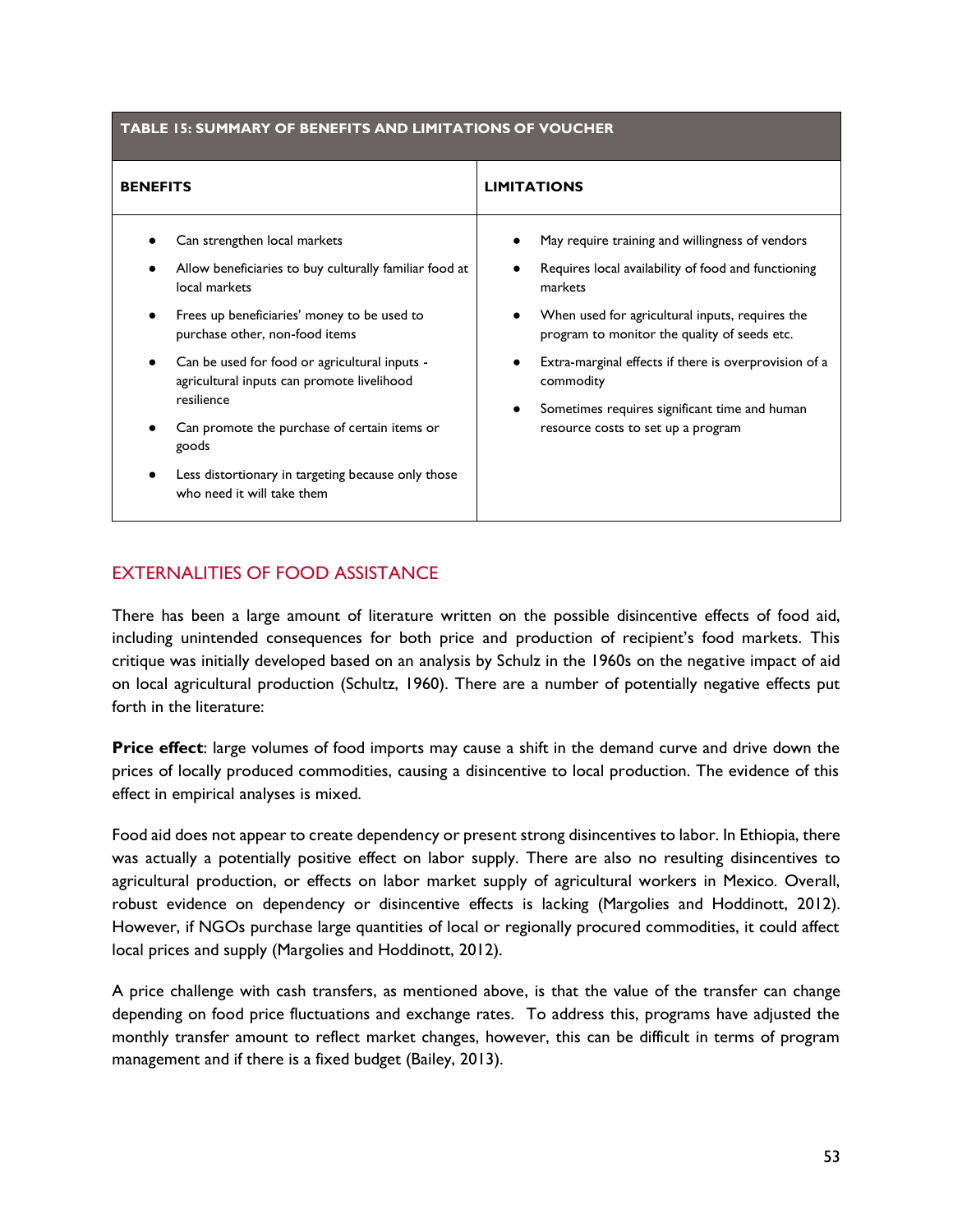**Policy effect:** the supply of inexpensive food may allow recipient governments to shift attention away from the agricultural sector (in terms of policy and developmental resources).

**Conflict effect**: in regards to emergency food assistance in conflict zones, there is some evidence that suggests in-kind food aid could exacerbate conflict. Nunn and Qian find (2014) that food aid prolongs the duration of small scale civil conflicts, largely through looting and taxation of goods. This is only prevalent for regular aid recipients, though and food aid has not been found to instigate the onset of conflict (Nunn and Qian, 2014). A separate review finds that all transfer modalities are successful at increasing household food security among conflict-affected populations (Doocy and Tappis, 2016).

**Vice effect:** one reservation commonly cited for why cash transfers should be avoided is that they can be spent to indulge in "vices," such as cigarettes, alcohol, sugary snacks that lack nutritional value, etc. However, studies rarely find any evidence of this. Two studies, in Mexico (Cunha, 2014) and DRC (Aker, 2013), find no evidence of misspending. The most common uses of cash are on food, followed by medicine, school fees, household goods, paying debt, etc.

Overall, the presence of these potentially negative effects is often ambiguous because of the diversity of context in which food aid is distributed, including the differences in food baskets provided, the targeting requirements set for aid distribution, and the lack of a closed market economy.

In addition to these negative externalities, there are also a number of positive potential externalities.

**Nutrition effects**: food aid may have a positive effect on nutritional status and malnutrition, particularly for low-income households and vulnerable populations like women and children by increasing the total domestic supply of food (Awokuse, 2016). However, when interventions are limited to short-term programs, they may not be as effective at reducing food insecurity in the long term.

**Social safety nets**: there is some evidence that suggests even short term interventions, such as emergency food aid intended to bolster short term food and nutrition security can also serve as a safety net and protect social welfare in the long run by preserving stocks of productive assets or savings during a crisis (Gilligan and Hoddinott, 2017).

**Risk-sharing:** food aid is typically shared more than cash (Bailey, 2013). In DRC, voucher holders were more likely to share goods purchased by the transfer as well. However, it may be due to the extra-marginal effects of constraining the commodities available for purchase. This has implications for programme design and targeting, because cash will have less benefit for non-beneficiaries.

Although Dercon and Krishnan (2003) argue that food aid has conflicting impacts in the presence of interhousehold informal insurance arrangements, there is no evidence that it crowds out private transfers. As a positive income shock, it is expected that recipients will be motivated to engage in some inter-household redistribution according to a partial risk-sharing model (Margolies and Hoddinott, 2012).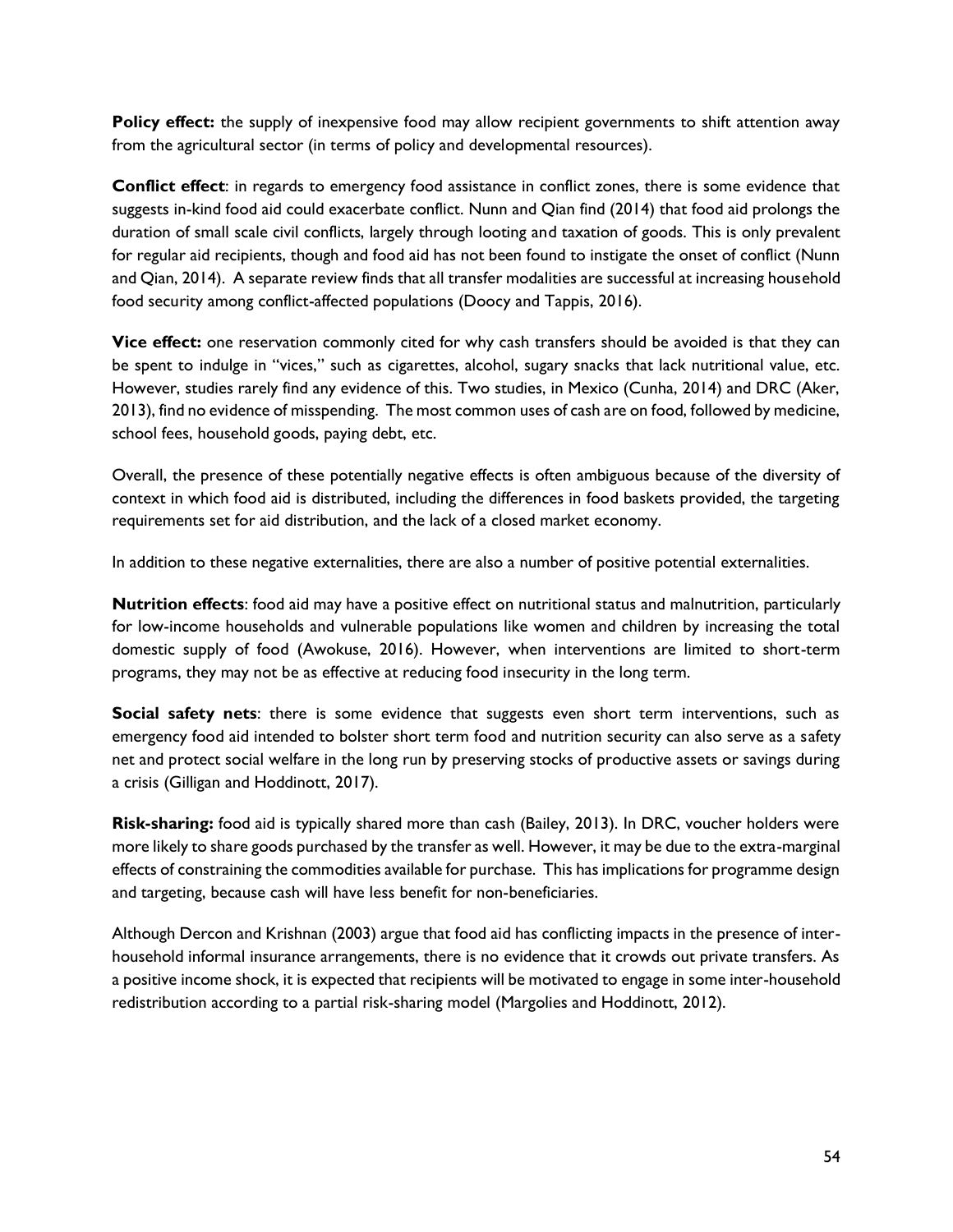**Multiplier Effects:** the multiplier effects of different transfer modalities were examined throughout a number of studies, but most commonly for cash transfers. A review of five studies by Doocy and Tappis (2016) broadly concluded that cash-based transfers can have positive multiplier effects when implemented at scale. More specifically, a study in Malawi found that each dollar of cash assistance spent produced US \$2.00 to US \$2.79 in indirect benefits for the local economy in Dowa (Davies and Davey, 2007). Similarly, Lehman and Masterson (2014) found that in Lebanon, if 100% of the transfer was spent locally, each dollar would generate US \$2.13 of GDP for the economy.

Vouchers also generate multiplier effects. Two studies measured the predictive multiplier effect for vouchers in Lebanon and Jordan. In Lebanon (WFP, 2014), vouchers indirectly generate between \$0.68 and \$1.51 in benefits for the economy through agriculture, livestock, fisheries, and food production multipliers. Meanwhile, Husain (2014) found that in Jordan, every dollar of food voucher spent generates between \$1.02 and \$1.23 in indirect economic benefits.

It is possible to observe multiplier effects of in-kind food aid distribution when beneficiaries barter portions of the food they receive as a transfer payment for milling services (in the case of maize) or for the transportation of the aid from distribution sites, or exchange for other non-food items that beneficiaries need (Staunton and Collins, 2011). In these scenarios, the additional local gain is experienced by traders.

#### BENEFICIARY PREFERENCES

When considering the cost and cost-effectiveness of transfer modalities, beneficiary preferences and levels of satisfaction can also factor into measures of effectiveness.

In northern Ecuador, beneficiaries preferred vouchers the least and cash the most (Hidrobo et al, 2014). In a series of case study reports for USAID (2018), cash was also preferred by beneficiaries of WFP interventions in Kenya, Syrian refugees in Jordan and Lebanon, and IDPs in the Democratic Republic of Congo. In DRC, beneficiaries preferred cash transfers as well, but only as banknotes, rather than mobile money, because of liquidity issues in villages and limited network connection.

Food is often more preferred in contexts where traders increase prices when cash is provided, where food commodities are limited, or where women do not have a lot of decision making power over cash expenditures (Margolies and Hoddinott, 2012).

Ahmed et al (2009) found that beneficiaries had the highest preference for the transfer modality they were currently receiving. However, when measured against household income levels, their results demonstrated that poorer households preferred food transfers, while households with more income preferred cash.

# **COST-EFFICIENCY AND COST-EFFECTIVENESS OF TRANSFER MODALITIES**

Numerous studies have examined and compared the cost-effectiveness of different transfer modalities.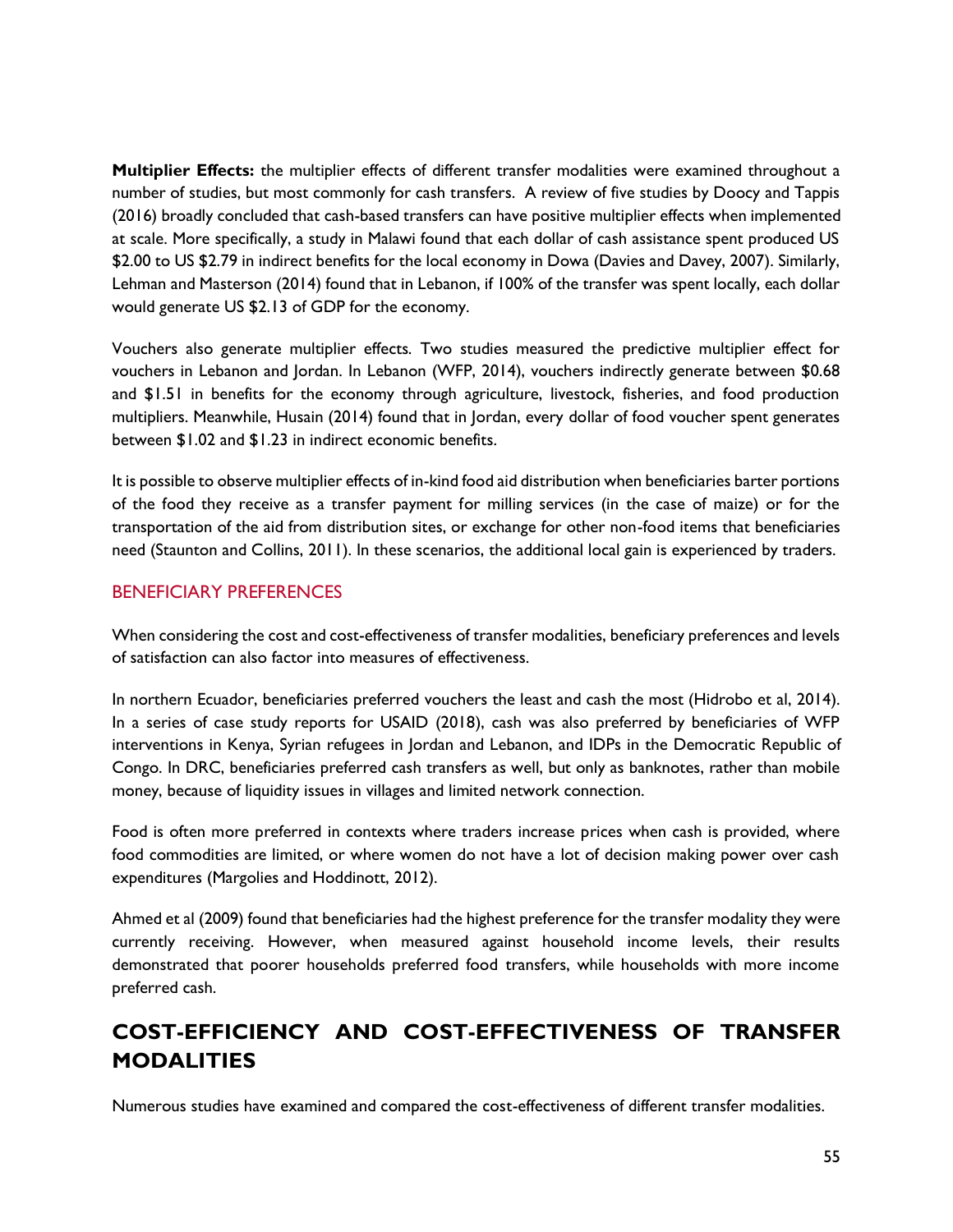Although food aid is consistently found to be the least cost-effective transfer to improve food security outcomes, and cash-based approaches are generally found to be the most cost-efficient and cost-effective modality (Doocy and Tappis, 2016; Aker, 2016; Hirdobo, 2014), different program contexts and methodologies have produced varying results.

Due to the variance in outcomes, this section provides a summary of results that can illustrate some benchmarks for cost-effectiveness. This includes a summary of cost-transfer ratios (for studies where this was provided), as well as other methods for calculating cost-effectiveness of modalities.

The different costs per modality have significant consequences for coverage and welfare benefits. A number of studies have compared the cost-efficiency and cost-effectiveness of multiple transfer modalities, which are summarized throughout this section.

### COST PER BENEFICIARY

The costs of three transfer modalities per beneficiary is summarized in **Table 16**. Overall, the cost per beneficiary of in-kind aid is highest, followed by vouchers, then cash.

<span id="page-55-0"></span>

| TABLE 16: SUMMARY OF COST PER BENEFICIARY ACROSS STUDIES |          |                                                   |                      |            |  |  |
|----------------------------------------------------------|----------|---------------------------------------------------|----------------------|------------|--|--|
| <b>Study</b>                                             | Country  | Cash (USD)                                        | <b>Voucher (USD)</b> | Food (USD) |  |  |
| Aker, 2011                                               | Niger    | Mobile transfer: \$8.80<br>Physical cash: \$12.76 |                      |            |  |  |
| Schwab, 2013                                             | Yemen    | \$52.04                                           |                      | \$58.84    |  |  |
| Aker, 2013                                               | DR Congo | \$11.34                                           | \$14.35              |            |  |  |
| Hidrobo, 2014                                            | Ecuador  | \$17.97                                           | \$19.61              | \$68.75    |  |  |
| Margolies and<br>Hoddinott, 2014                         | Ecuador  | \$17.96                                           | \$19.60              | \$68.70    |  |  |
|                                                          | Uganda   | \$22.72                                           |                      | \$44.88    |  |  |
|                                                          | Yemen    | \$9.13                                            |                      | \$29.53    |  |  |
|                                                          | Niger    | \$26                                              |                      | \$92.44    |  |  |

In a separate study, Ahmed et al. (2009) found that food-based programmes in Bangladesh spent 1.20 Taka (Tk) to transfer 1 Taka worth of food. By contrast, the delivery cost of cash was virtually zero - it only cost 15 paisa to transfer Tk 1,000 to a cash recipient.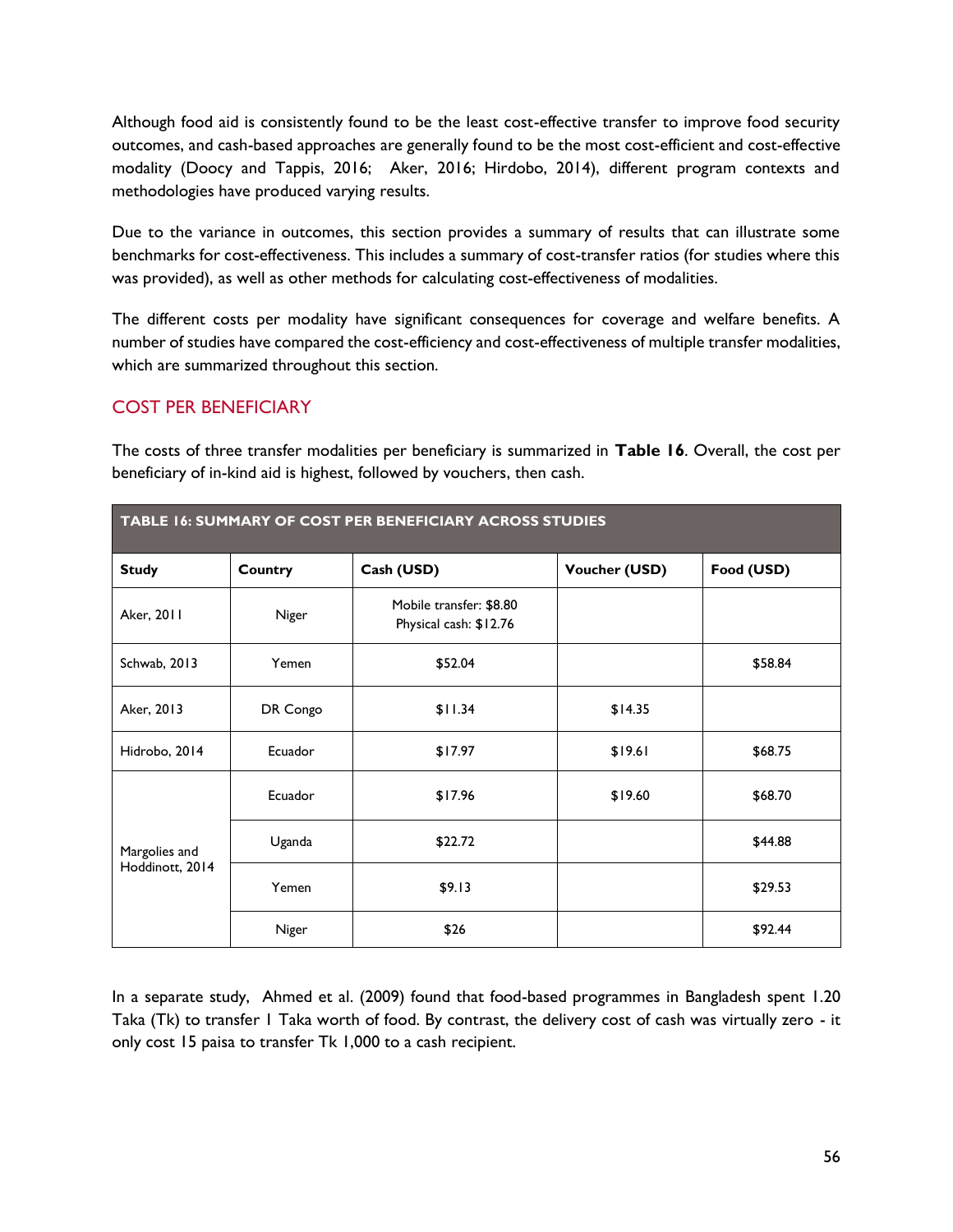### COST PER TRANSFER

Numerous studies have evaluated the cost efficiency of programs by applying a activity-based costingingredient methodology (ABC-I), which narrows the analysis to only look at the costing data specific to each modality examined, rather than include costs that apply to all (Margolies and Hoddinott, 2014). A summary of results across multiple studies is included in **Table 17**.

<span id="page-56-0"></span>

| TABLE 17: SUMMARY OF COST-EFFICIENCY FINDINGS FOR TRANSFER MODALITIES |          |                                         |                                       |                                    |  |
|-----------------------------------------------------------------------|----------|-----------------------------------------|---------------------------------------|------------------------------------|--|
| <b>Study</b>                                                          | Country  | Cost per cash transfer<br>(USD)         | Cost per voucher<br>transfer<br>(USD) | Cost per food<br>transfer<br>(USD) |  |
| Kardan (2010)                                                         |          | Total: \$9.66<br>Operational: \$2.43    |                                       | Total: \$9.45                      |  |
|                                                                       | Zimbabwe | Total: \$9.69<br>Operational: US \$4.14 |                                       | Operational: \$4.98                |  |
| Schwab (2013)                                                         | Yemen    | \$3.04                                  |                                       | \$9.81                             |  |
|                                                                       | Ecuador  | \$2.99                                  | \$3.27                                | \$11.46                            |  |
| Margolies and                                                         | Uganda   | \$3.24                                  |                                       | \$6.41                             |  |
| Hoddinott (2014)                                                      | Yemen    | \$3.04                                  |                                       | \$9.84                             |  |
|                                                                       | Niger    | \$2.89                                  |                                       | \$10.27                            |  |
| Cunha (2014)                                                          | Mexico   | \$0.31                                  |                                       | \$2.29                             |  |

According to the comparative study of the costs of food and cash transfer modalities across Ecuador, Niger, Uganda, and Yemen, the per-transfer cost of cash is always less than food (Margolies and Hoddinott, 2014). Consequently, given their budget, almost 45,000 more people could have received assistance at no additional cost if the transfer modality was exclusively cash.

This finding supports those of other studies, which consistently finds that cash transfers are significantly more cost-efficient than food, and somewhat more than vouchers. Hidrobo et al (2014) also concludes that in-kind transfers are the least cost-effective transfer modality, but comparing cash and vouchers is not as straightforward; they are both most cost-effective than in-kind, but differ slightly in terms of impacts and beneficiary preferences.

The cost-effectiveness of cash demonstrated through these studies does not necessarily imply that cash is the best transfer modality across all contexts. Cash transfers still require access to markets, sufficient local supply of commodities by traders, reasonable price stability, and competition in food markets. Cash transfers are also vulnerable to price effects; in a case study by Cunha, De Giorgi and Jayachandran (2019) local price increases lead to an increase in the programme's net transfer by 12 percent for food recipients,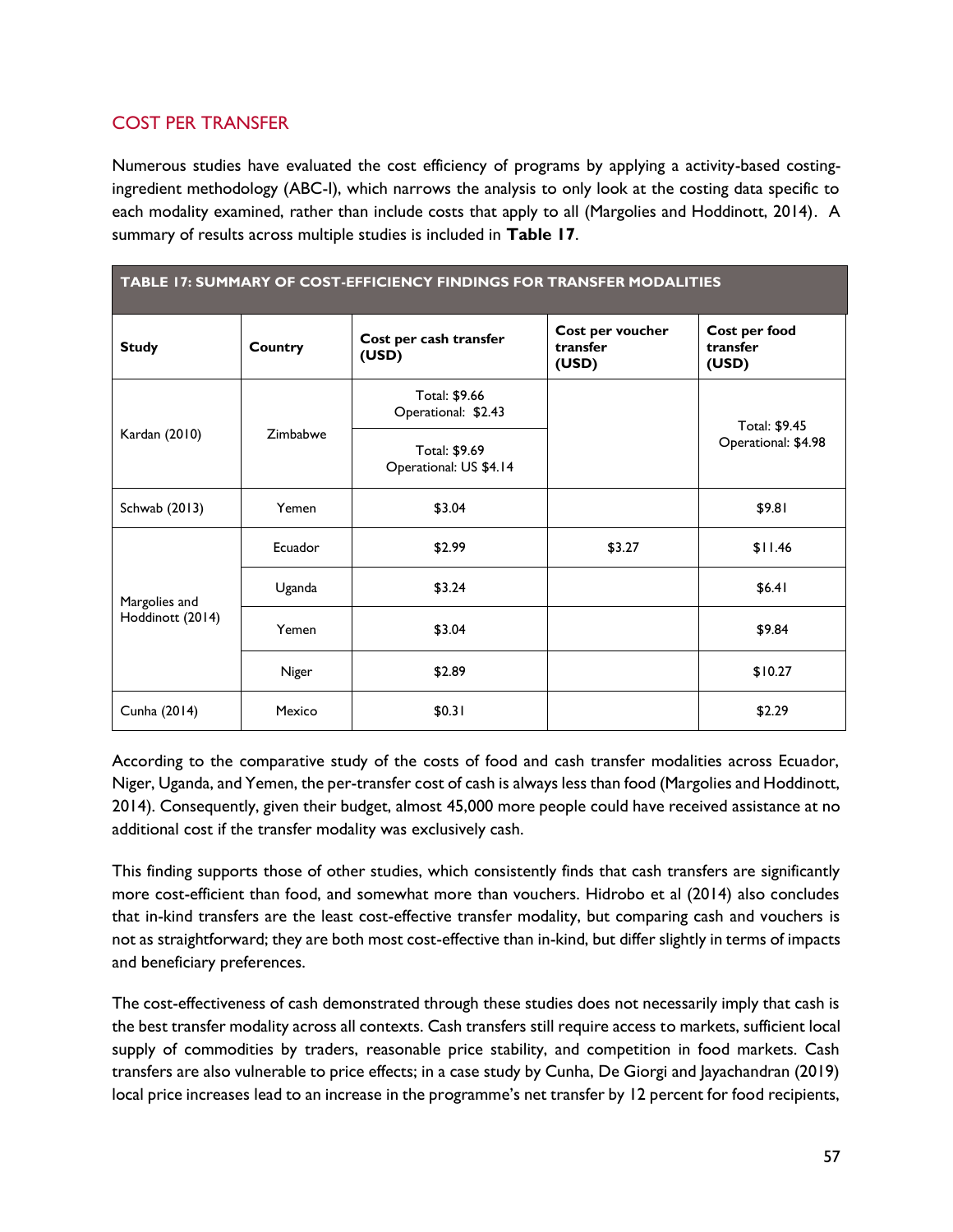but was the equivalent to reducing the value of the cash transfer by 11 percent. Price effects were larger in more remote villages where there is less competition among sellers. However, the food arm was worth 30% more than the cash arm.

## COST PER METRIC TON OF FOOD

In a separate study commissioned by USAID, a cost efficiency analysis was conducted using a different methodology. The analysis compared the cost required to provide a metric of food, referred to as 'cost per metric ton.' The cost per metric ton of food delivered is only applicable to in-kind transfers, so the study adapted the metric for cash and vouchers to reflect their purchasing power equivalents (USAID, 2018). The results are summarized in **Table 18.** The formulas used are as follows:

**Title II and LRP:** Cost/metric ton = total program costs / total metric tons

**Cash and vouchers**: total program costs/ (beneficiaries \* month \* % kcal \* 0.0176MT)

*Where:*

- $\bullet$  Beneficiaries = number of beneficiaries reached
- $\bullet$  Months = number of months of distribution
- % kcal = percentage of beneficiary's daily kilocalorie needs met by transfer

<span id="page-57-0"></span>**TABLE 18: AVERAGE COST OF PROVIDING A METRIC TON OF FOOD BY TRANSFER**

● 0.0176 MT = average weight of a food basket meeting 100% of a beneficiary's kilocalorie needs

| <b>Modality</b>       | \$/MT Range     | Average \$/MT |
|-----------------------|-----------------|---------------|
| Cash and Food Voucher | $$528 - $5,210$ | \$1,183       |
| Cash                  | $$527 - $4,558$ | \$1,220       |
| Food Voucher          | $$415 - $5,648$ | \$1,311       |
| <b>LRP</b>            | \$326 - \$7,499 | \$956         |
| Title II              | $$447 - $6,154$ | \$1,133       |
| Source: USAID, 2018   |                 |               |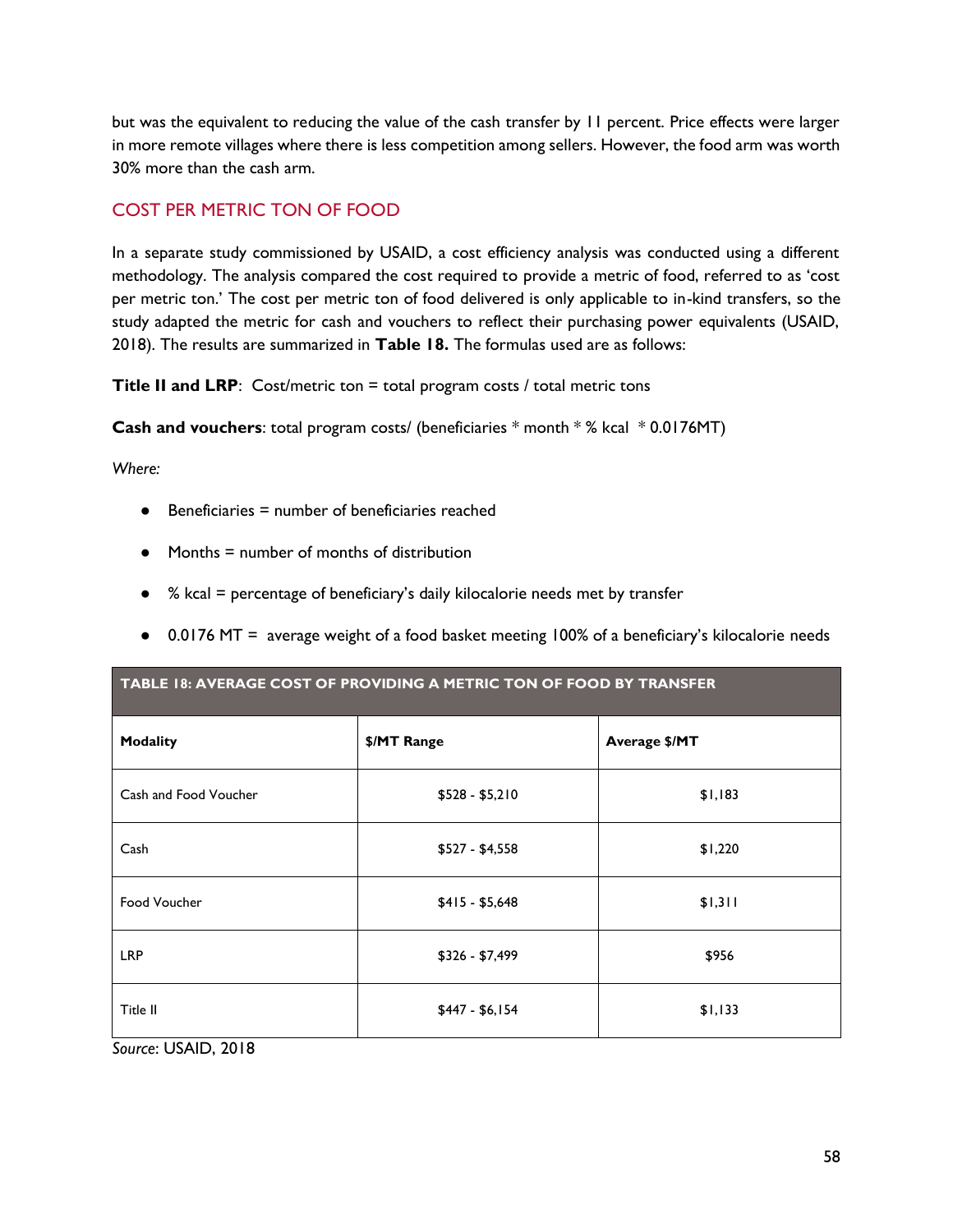In this analysis, LRP is the most cost-efficient modality overall, followed by Title II. However, the measure of cost-efficiency is very biased towards in-kind assistance. It does not account for other measures, such as food consumption, dietary diversity, or the number of beneficiaries reached by LRP or Title II.

# COST TO SCALE

A World Bank study examined cost efficiency through yet another method. They examined the cost of scaling programs to different sizes of beneficiary populations and by humanitarian context. The results of this study are summarized in **Table 19** and **Table 20**.

<span id="page-58-0"></span>

| <b>TABLE 19: COST OF TRANSFER MODALITIES BY SCALE OF OPERATION</b> |        |                 |         |                     |             |  |
|--------------------------------------------------------------------|--------|-----------------|---------|---------------------|-------------|--|
| <b>Beneficiaries</b><br>(000)                                      | Cash   | <b>Vouchers</b> | In-Kind | <b>Combinations</b> | Total (USD) |  |
| < 10                                                               | \$2.72 | \$3.23          | \$2.40  | \$1.82              | \$2.74      |  |
| $10-50$                                                            | \$1.46 | \$1.87          | \$1.86  | \$2.08              | \$1.70      |  |
| 50-100                                                             | \$1.30 | \$1.44          | \$1.55  | \$2.37              | \$1.70      |  |
| 100-500                                                            | \$1.28 | \$1.36          | \$2.05  | \$1.68              | \$1.60      |  |
| >500                                                               |        | ٠               | \$1.63  | ۰                   | \$1.63      |  |
| Average                                                            | \$1.93 | \$2.11          | \$1.84  | \$2.03              | \$1.96      |  |
| Number of cases                                                    | 76     | 34              | 30      | 23                  | 163         |  |

*Source:* World Bank Group, 2016

<span id="page-58-1"></span>

| TABLE 20: COST OF TRANSFER MODALITIES BY HUMANITARIAN CONTEXT |        |                 |         |                     |             |  |
|---------------------------------------------------------------|--------|-----------------|---------|---------------------|-------------|--|
| Context                                                       | Cash   | <b>Vouchers</b> | In-Kind | <b>Combinations</b> | Total (USD) |  |
| Complex emergency                                             | \$2.81 | \$2.11          | \$1.86  | \$2.33              | \$2.37      |  |
| Slow onset                                                    | \$1.64 | \$1.54          | \$2.44  | \$1.96              | \$1.81      |  |
| Sudden onset                                                  | \$1.39 | \$2.72          | \$1.46  | \$1.61              | \$1.62      |  |
| Refugees                                                      | \$1.15 | \$1.81          | \$1.48  | \$1.40              | \$1.44      |  |
| Average                                                       | \$1.93 | \$2.11          | \$1.84  | \$2.03              | \$1.96      |  |
| Number of cases                                               | 76     | 34              | 30      | 23                  | 163         |  |

*Source:* World Bank Group, 2016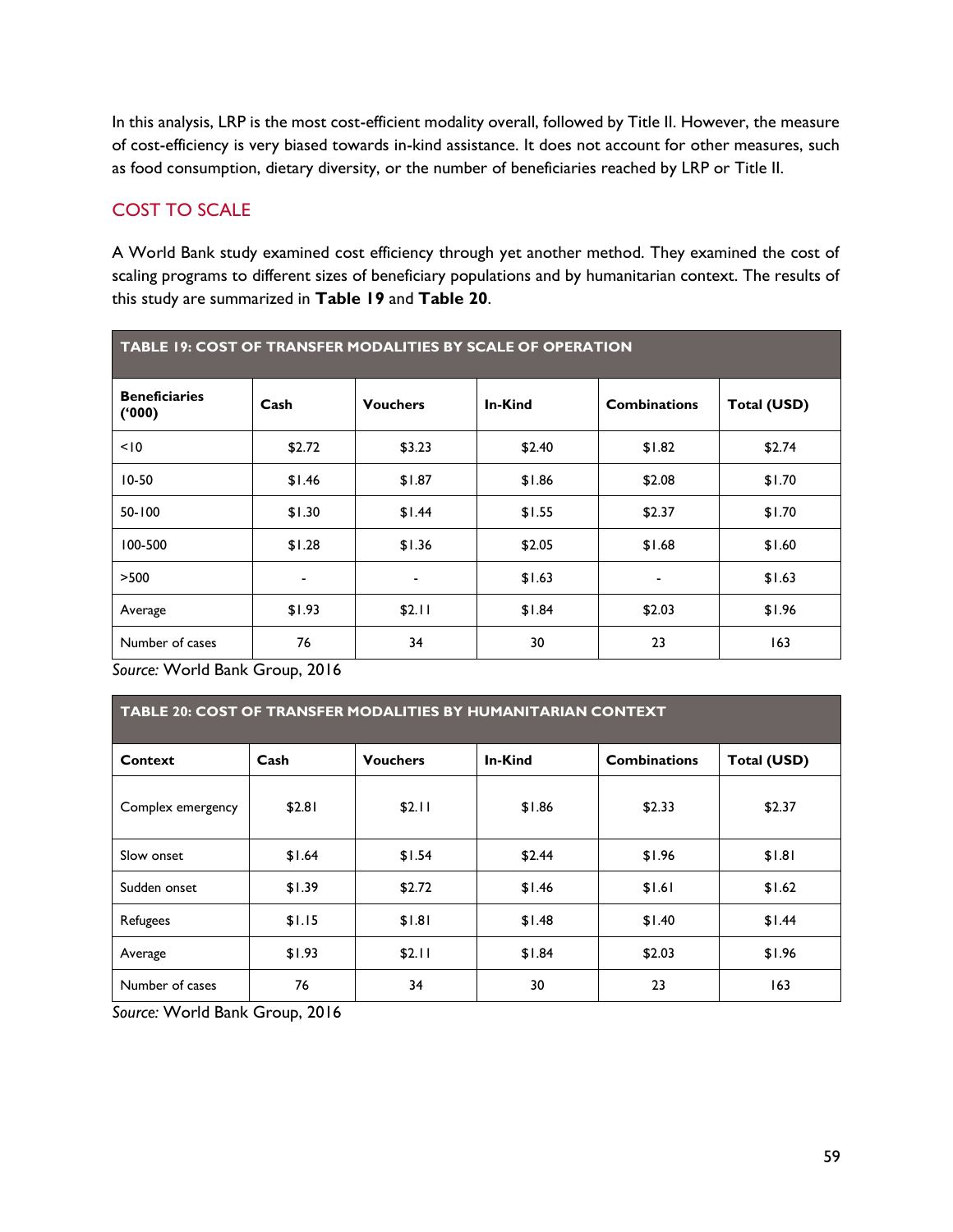#### COST DRIVERS

For each kind of transfer, there are different fixed and variable costs. In regards to cash transfers, fixed costs include setting up contracts and operations with banks. For vouchers, fixed costs include setting up contracts and operations with supermarkets, setting up market fairs, or establishing contracts with other local vendors. Food aid incurs fixed costs through per-unit costs of packaging and distributing commodities.

Variable costs of cash transfers include the production of debit cards, procurement and set up of mobile ATMs, or the cost of wire transfers. For vouchers, it includes the production and printing of vouchers and the human resource costs of validating and reconciling voucher transactions. Finally, for food aid variable costs consist of transportation and storage of commodities.

The cost of cash and vouchers are only expected to increase minimally over time because of the low production costs of printing extra vouchers or producing extra debit cards once contractual agreements are in place, the smoothing of staff efforts over time once the programs have been initially established, and because of economies of scale. This is untrue for food, however, because it incurs significant fixed costs that remain constant over time; for example, the cost of packaging rations (Margolies and Hoddinott, 2014). Food aid also involves significantly higher transportation costs. In the same study, the human resource cost of cash was less than food, even though it included the costs of setting up the program for the first time in that context.

Administrative costs are another major driver across all modalities, but is generally higher for in-kind transfers, which are 20-25% higher than cash transfers (WFP, 2009). A summary of median administration costs is provided in **Figure 5**.



<span id="page-59-0"></span>**Figure 5: Median share of administrative costs per transfer type**

*Source:* Grosh et al, 2008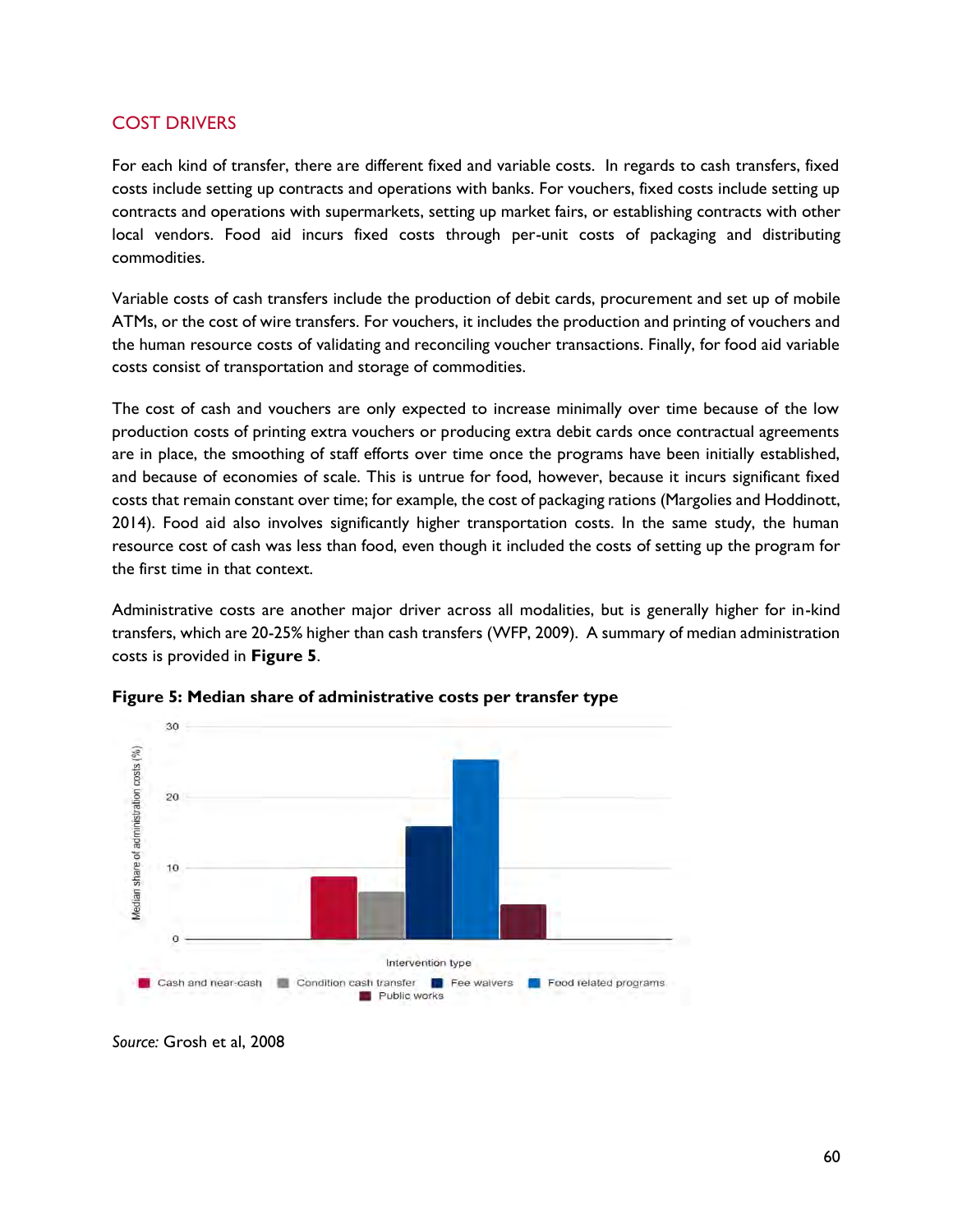#### PRIVATE COST TO BENEFICIARIES

Another important consideration is the private beneficiary costs of obtaining transfers, which are often derived from the time required to queue in lines, travel to distribution points or markets, or cost of transporting commodities home from distribution points. In the Margolies and Hoddinott (2014) study, there was no difference in time or monetary cost between cash and food transfers in Niger and Uganda, however food transfers carried higher private costs in Ecuador because of long waits and necessity of purchasing public transport to bring rations home. In Yemen, food aid was distributed directly to the villages, making the private costs for this modality lower than all others.

The private costs of transfers for IDP beneficiaries in the Democratic Republic of Congo were different, however. The costs of private costs of vouchers were more because beneficiaries were constrained to using them on a set market day, creating limits to how much and what kind of commodities they could purchase due to the need to transport everything simultaneously back to their residence. Beneficiaries of cash were able to attend regular markets as needed and so transport heavier items individually (Aker, 2013).

The private costs to beneficiaries in urban, Northern Ecuador was slightly more for in-kind transfers compared to cash and vouchers due to the opportunity costs of extra travel required; cash required 45 minutes of travel time, compared to 93 minutes for food and 92 minutes for vouchers (Hidrobo et al, 2014).

### COST-TRANSFER RATIO

Numerous studies have also conducted studies comparing the cost-transfer ratios of different transfer modalities. A cost-transfer ratio indicates how much it costs to deliver every \$1received by the beneficiary. **Table 21** presents the results of a review of the Department for International Development, UK (DFID)'s programming.

<span id="page-60-0"></span>

| <b>TABLE 21: SUMMARY OF COST-TRANSFER RATIOS ACROSS DFID PROGRAMS</b> |                                                               |                                   |                                          |                                                                                                                                                                                                      |  |
|-----------------------------------------------------------------------|---------------------------------------------------------------|-----------------------------------|------------------------------------------|------------------------------------------------------------------------------------------------------------------------------------------------------------------------------------------------------|--|
| Country                                                               | Program                                                       | Year                              | Cost-<br>transfer<br>ratio               | <b>Determining factors</b>                                                                                                                                                                           |  |
| Ghana                                                                 | Livelihood<br>Empowerment<br><b>Against Poverty</b><br>(LEAP) | $2008 -$<br>2010<br>cumulative    | 1.0 approx.                              | New government-run pilot for extremely poor<br>households. Nationwide coverage, but thinly spread<br>with complex community + PMT targeting system.<br>CTR affected by payment delays. (White, 2011) |  |
| Kenya                                                                 | Cash Transfer - OVC<br>programme                              | 2006/07-<br>2008/09<br>cumulative | 1.03<br>Down to<br>$0.34$ by<br>2008/09. | New pilot for poor OVCs in 7 districts. Complex<br>community + PMT targeting. (OPM, 2010)                                                                                                            |  |
| Mozambique                                                            | Food Subsidy<br>Programme (PSA)                               | 2007                              | 0.55                                     | Government-run cash transfer, begun 1990 in urban<br>areas, expanded to rural areas in 2006. Thinly spread,<br>high travel costs, lengthy targeting procedures, low                                  |  |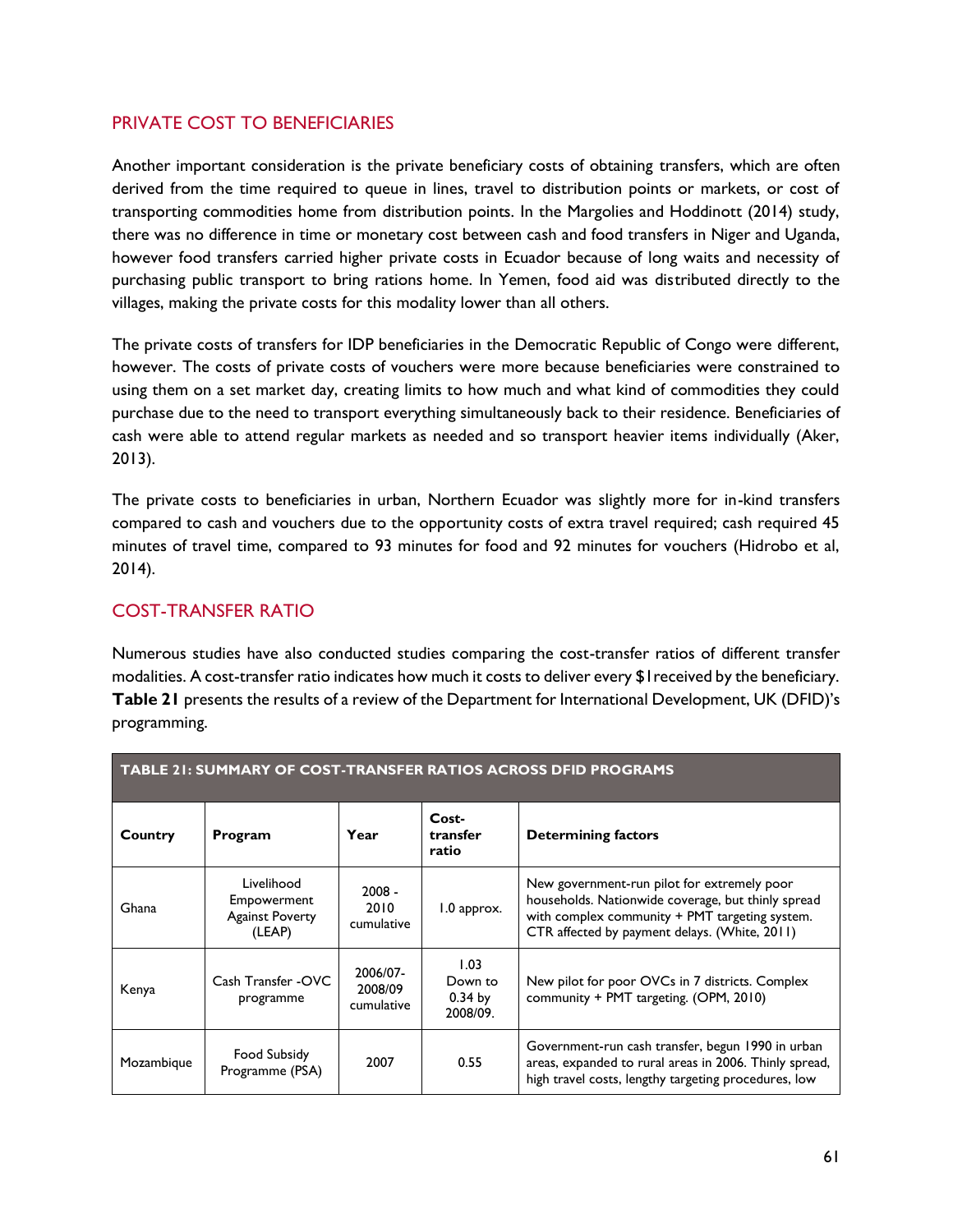| TABLE 21: SUMMARY OF COST-TRANSFER RATIOS ACROSS DFID PROGRAMS |                                        |           |                            |                                                                                                                                                                                                   |  |
|----------------------------------------------------------------|----------------------------------------|-----------|----------------------------|---------------------------------------------------------------------------------------------------------------------------------------------------------------------------------------------------|--|
| Country                                                        | Program                                | Year      | Cost-<br>transfer<br>ratio | <b>Determining factors</b>                                                                                                                                                                        |  |
|                                                                |                                        |           |                            | transfer level (only 5% of the minimum wage by<br>$2010$ ).                                                                                                                                       |  |
| <b>Burkina Faso</b>                                            | Mobile cash transfer                   | 2013      | 0.82                       | Less cost-efficient than other mobile transfer<br>programs due to coordination challenges between<br>partners, resulting in long wait times for beneficiaries,<br>particularly in the first year. |  |
| Malawi                                                         | Dedza Safety nets<br>Pilot (cash)      | 2001-2002 | 0.65                       |                                                                                                                                                                                                   |  |
| Zambia                                                         | Kalomo cash<br>transfer pilot, (cash)  | 2004-2006 | 0.09                       |                                                                                                                                                                                                   |  |
| Zambia                                                         | Targeted food<br>security packs        | 2003-2004 | 0.67                       |                                                                                                                                                                                                   |  |
| Malawi                                                         | Starter pack (farm<br>input transfers) | 1999-2000 | 0.46                       |                                                                                                                                                                                                   |  |
| Malawi                                                         | Winter targeted<br>input programme     | 2003      | 0.23                       |                                                                                                                                                                                                   |  |
| Zambia                                                         | WFP relief and<br>recovery operations  | 2005      | 1.91                       |                                                                                                                                                                                                   |  |
| Zambia                                                         | WFP country<br>programme               | 2005      | 1.20                       |                                                                                                                                                                                                   |  |
| Zambia                                                         | WFP assistance for<br>Angolan refugees | 2005      | 0.79                       |                                                                                                                                                                                                   |  |

*Source:* Hodges et al, 2011

In addition to the review of DFID, the International Rescue Committee (IRC) has also published the costefficiency results of their programs. However, they only report on unconditional cash transfers. Nevertheless, it highlights the great variation in cost between contexts for the same type of transfer modality. The results are summarized in **Figure 6**.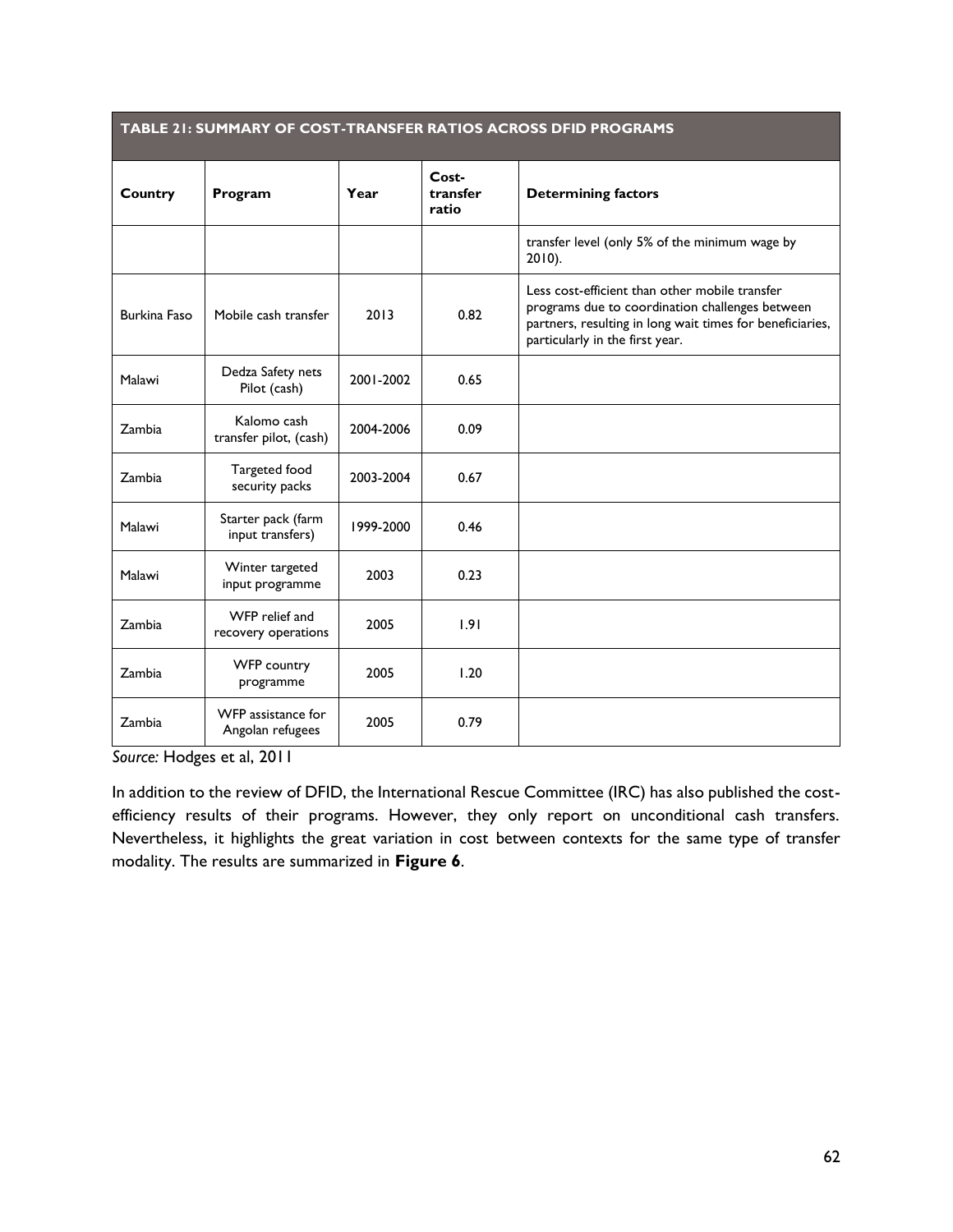<span id="page-62-0"></span>



#### COST-EFFECTIVENESS

Finally, many studies have also conducted cost-effectiveness analyses, much like the current analysis, where different modalities are compared on the basis of the cost required to produce a predefined improvement of a particular measure (e.g. X% increase in FCS).

Hodges et al. (2011) compared the cost-effectiveness of food consumption subsidies (in the form of VAT or import tariff exemptions) and cash transfers targeted to households below the national poverty line using a proxy means test (PMT), taking into account the inclusion and exclusion errors predicted by the PMT formula. The cost-effectiveness was demonstrated by measuring the benefits against a counterfactual scenario of no action. Impacts and cost-effectiveness were simulated with respect to monetary poverty, caloric poverty (hunger), school participation, child labor and access to health services. The results varied across the three countries examined (Burkina Faso, Cameroon, and Ghana), but overall the cash transfer was the most cost-effective. **Figure 7** shows the results, which measures the change in the poverty gap during a crisis where beneficiaries either received no intervention, a food subsidy, or targeted cash transfers for the poor. The food subsidy only partially offset the negative impact of the crisis in Burkina Faso and Cameroon, but had no effect in Ghana. The cash transfer more than offset the negative effects of the crisis, especially in Cameroon (Hodges et al, 2011).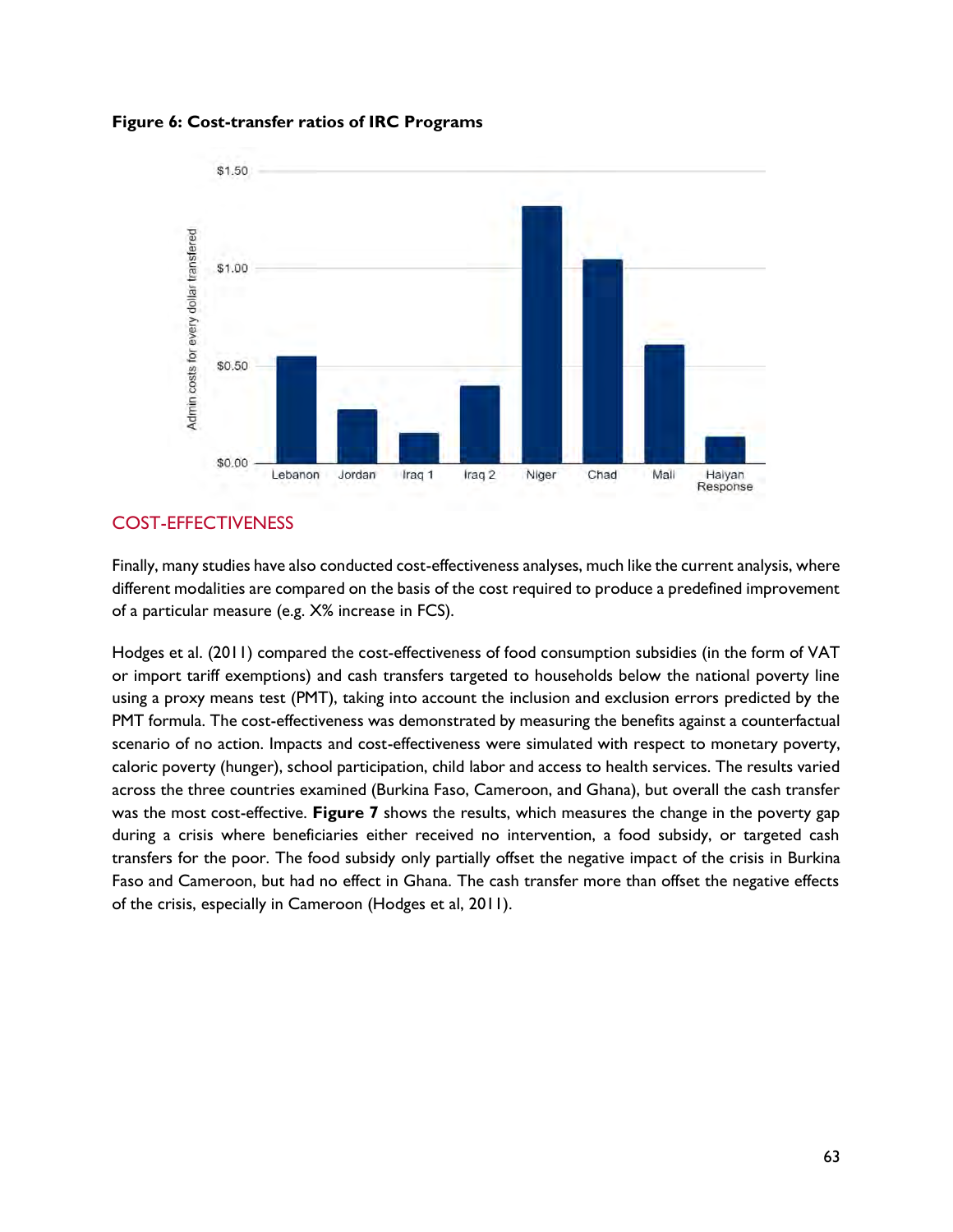

<span id="page-63-0"></span>**Figure 7: Simulated change in poverty gap per transfer modality costing 1% of GDP**

A separate study by Hirdobo et al. (2014) calculated the cost-effectiveness of different transfer modalities by estimating the cost necessary to achieve a 15% increase in beneficiaries outcomes per modality, summarized in **Figure 8**.

<span id="page-63-1"></span>**Figure 8: The costs per transfer (USD) to increase outcome indicator by 15%**



*Source:* Hidrobo et al, 2014

*Source*: Hodges et al, 2011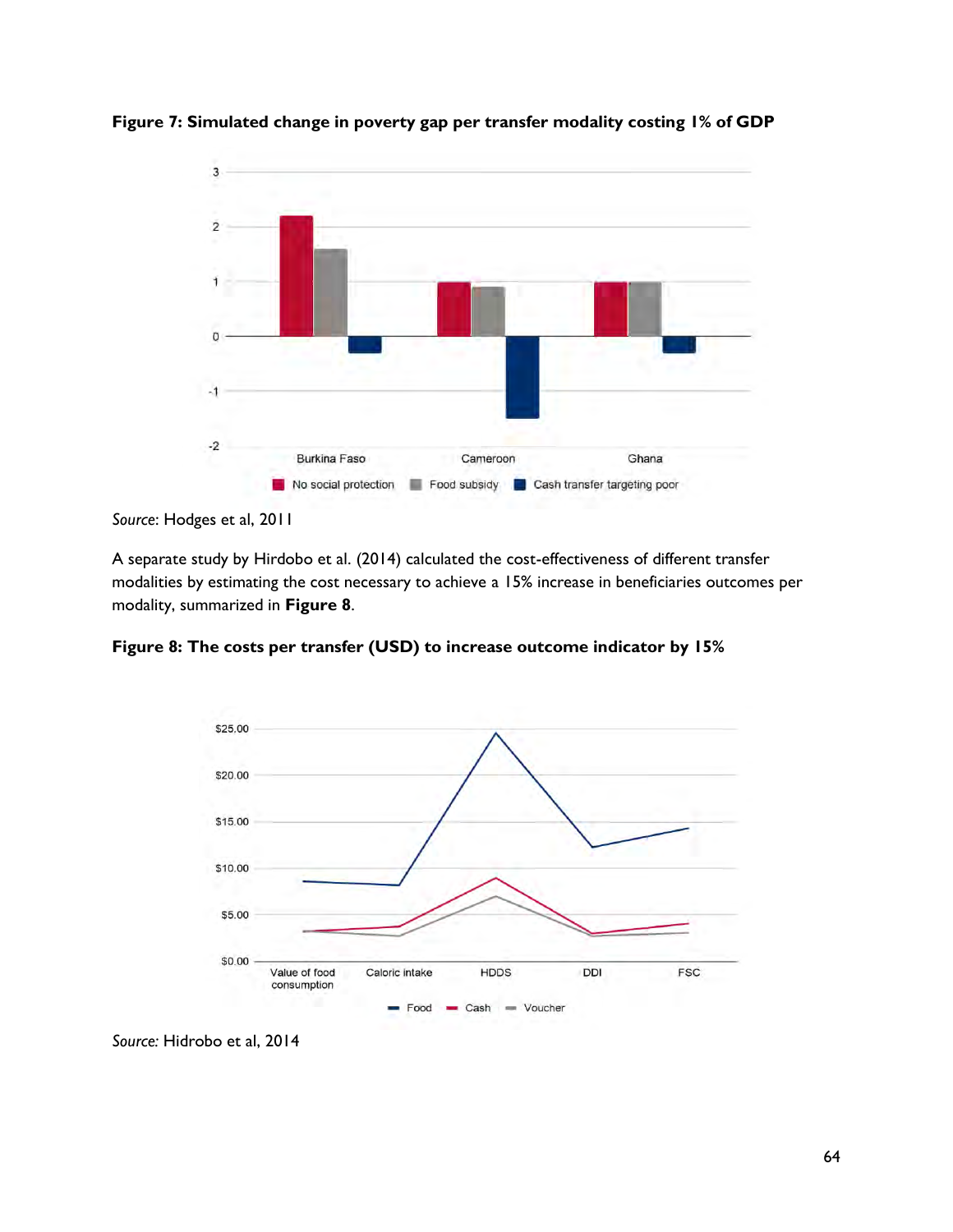# <span id="page-64-0"></span>**REFERENCES**

- Ahmed A. et al. 2009*. Comparing Food and Cash Transfers to the Ultra Poor in Bangladesh*. International Food Policy Research Institute.
- Aker, J. 2013. *Cash or Coupons? Testing the Impacts of Cash versus Vouchers in the Democratic Republic of Congo - Working Paper 320.* Centre for Global Development.
- Bailey S. and Hedlund K. 2012. *The impact of cash transfers on nutrition in emergency and transitional contexts: A review of evidence.* BMZ Overseas Development Institute.
- Cabot Venton, C. et al. 2015*. Value for Money of Cash Transfers in Emergencie*s. UKaid Department for International Development.
- Doocy, S. and Hannah T. 2016. *Cash-based approaches in humanitarian emergencies: a systematic review*. Campbell Systematic Reviews, Vol 13:1.
- Gentilini, U. 2016. *The Revival of the 'Cash versus Food' Debate*. Washington, DC: World Bank: openknowledge.worldbank.org/handle/10986/2392
- Hidrobo et al. 2014. *Cash, food or vouchers? Evidence from a randomized experiment in northern Ecuador*. Journal of Development Economics. Vol 107, pp. 144-156.
- Lovon and Mathiassen. 2014 *Are the World Food Programme's food consumption groups a good proxy for energy deficiency?* Food Security Vol 6, pp. 461–70.
- Margolies A. and Hoddinott J. 2014*. Costing alternative transfer modalities*. Journal of Development Effectiveness.
- Margolies A. and Hoddinott J. 2012. *Mapping the impacts of food aid: Current knowledge and future direction*. Working Paper, No. 2012/34, WIDER, Helsinki.
- "Meta Data for the Food Consumption Score (FCS) Indicator." World Food Programme, 2015, [www.wfp.org/publications/meta-data-food-consumption-score-fcs-indicator](http://www.wfp.org/publications/meta-data-food-consumption-score-fcs-indicator)
- Schwab, Benjamin. 2013. 'In the Form of Bread? A Randomized Comparison of Cash and Food Transfers in Yemen'. Paper presented at the Agricultural and Applied Economics Association's Annual Meeting, Washington, DC, 4–6 August.
- TANGO/USAID. 2018. Review of Food for Peace Market-Based Emergency Food Assistance Programs Global Report.
- USAID. 2019. Fiscal Year (FY) 2019 Fact Sheet.
- USAID. 2019. *USAID Food Assistance.*